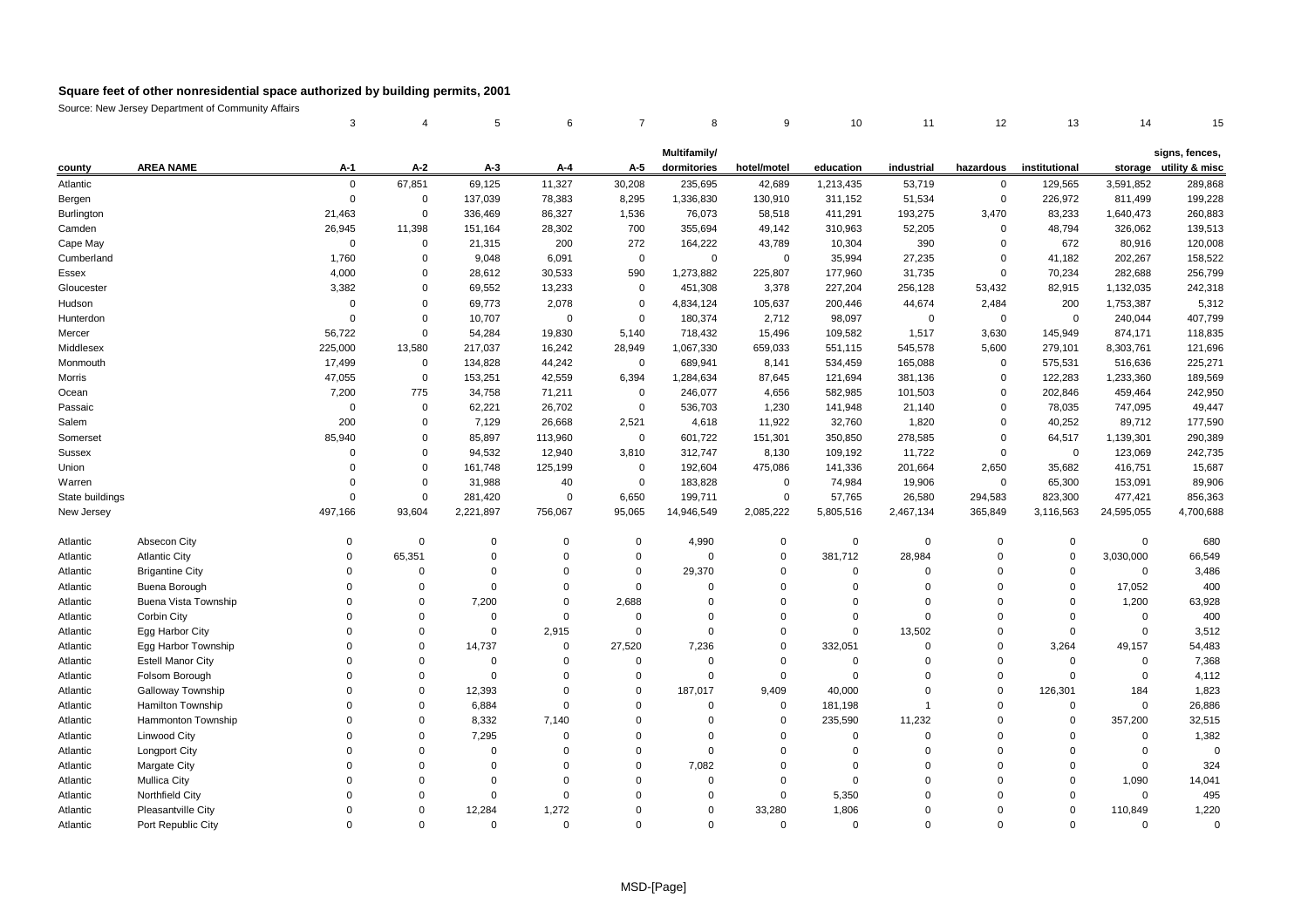|          |                           | 3        | 4           | 5           | 6              | 7           | 8                           | 9           | 10          | 11         | 12          | 13            | 14          | 15                                       |
|----------|---------------------------|----------|-------------|-------------|----------------|-------------|-----------------------------|-------------|-------------|------------|-------------|---------------|-------------|------------------------------------------|
|          |                           |          |             |             |                |             |                             |             |             |            |             |               |             |                                          |
| county   | <b>AREA NAME</b>          | $A-1$    | $A-2$       | $A-3$       | $A - 4$        | A-5         | Multifamily/<br>dormitories | hotel/motel | education   | industrial | hazardous   | institutional |             | signs, fences,<br>storage utility & misc |
| Atlantic | Somers Point City         | 0        | 2,500       | $\mathsf 0$ | $\mathbf 0$    | $\mathbf 0$ | $\mathbf 0$                 | 0           | 35,728      | 0          | 0           | 0             | 25,120      | 3,496                                    |
| Atlantic | Ventnor City              | $\Omega$ | $\Omega$    | $\mathbf 0$ | $\overline{0}$ | $\Omega$    | $\Omega$                    | $\mathbf 0$ | $\mathbf 0$ | $\Omega$   | $\mathbf 0$ | $\Omega$      | $\Omega$    | $\overline{0}$                           |
| Atlantic | Weymouth Township         | $\Omega$ | $\mathbf 0$ | $\Omega$    | $\mathbf 0$    | $\Omega$    | $\Omega$                    | $\mathbf 0$ | $\mathbf 0$ | $\Omega$   | $\mathbf 0$ | $\Omega$      | $\mathbf 0$ | 2,768                                    |
| Bergen   | Allendale Borough         | $\Omega$ | $\Omega$    | $\mathbf 0$ | $\Omega$       | $\Omega$    | $\Omega$                    | $\mathbf 0$ | $\mathbf 0$ | $\Omega$   | $\Omega$    | $\Omega$      | $\Omega$    | 2,894                                    |
| Bergen   | Alpine Borough            | $\Omega$ | 0           | $\mathbf 0$ | $\mathbf 0$    | $\Omega$    | $\mathbf 0$                 | $\mathbf 0$ | $\mathbf 0$ | $\Omega$   | $\mathbf 0$ | $\Omega$      | $\mathbf 0$ | 5,700                                    |
| Bergen   | Bergenfield Borough       | $\Omega$ | $\Omega$    | $\mathbf 0$ | $\mathbf 0$    | $\Omega$    | 676                         | $\mathbf 0$ | 3,307       | $\Omega$   | $\Omega$    | $\Omega$      | $\mathbf 0$ | 3,404                                    |
| Bergen   | Bogota Borough            | $\Omega$ | 0           | 95,852      | $\mathbf 0$    | $\Omega$    | $\Omega$                    | 0           | 0           | $\Omega$   | $\Omega$    | $\Omega$      | $\Omega$    | $\overline{0}$                           |
| Bergen   | Carlstadt Borough         | $\Omega$ | $\Omega$    | 13,370      | $\mathbf 0$    | $\Omega$    | $\Omega$                    | $\mathbf 0$ | $\Omega$    | $\Omega$   | $\Omega$    | $\Omega$      | 218,516     | 154                                      |
| Bergen   | Cliffside Park Borough    | $\Omega$ | $\Omega$    | $\mathbf 0$ | $\mathbf 0$    | $\Omega$    | 29,346                      | $\mathbf 0$ | $\mathbf 0$ | $\Omega$   | $\Omega$    | $\Omega$      | $\Omega$    | $\Omega$                                 |
| Bergen   | Closter Borough           |          | $\Omega$    | $\Omega$    | $\Omega$       | $\Omega$    | O                           | $\mathbf 0$ | 13,130      | 7,760      | $\Omega$    | $\Omega$      | $\Omega$    | $\Omega$                                 |
| Bergen   | Cresskill Borough         | $\Omega$ | $\Omega$    | $\mathbf 0$ | $\overline{0}$ | $\Omega$    | $\Omega$                    | $\mathbf 0$ | $\mathbf 0$ | $\Omega$   | $\Omega$    | $\Omega$      | $\Omega$    | $\Omega$                                 |
| Bergen   | Demarest Borough          | $\Omega$ | $\Omega$    | $\mathbf 0$ | $\overline{0}$ | $\Omega$    | $\Omega$                    | $\mathbf 0$ | 6,195       | $\Omega$   | $\Omega$    | $\Omega$      | $\Omega$    | $\Omega$                                 |
| Bergen   | Dumont Borough            | $\Omega$ | $\Omega$    | $\mathbf 0$ | $\overline{0}$ | $\Omega$    | $\Omega$                    | $\mathbf 0$ | $\mathbf 0$ | $\Omega$   | $\Omega$    | $\Omega$      | $\Omega$    | 2,769                                    |
| Bergen   | Elmwood Park Borough      | $\Omega$ | $\Omega$    | $\mathbf 0$ | $\overline{0}$ | $\Omega$    | $\Omega$                    | $\mathbf 0$ | $\mathbf 0$ | $\Omega$   | $\Omega$    | $\Omega$      | $\Omega$    | 2,846                                    |
| Bergen   | East Rutherford Borough   | $\Omega$ | $\Omega$    | $\mathbf 0$ | $\mathbf 0$    | $\Omega$    | $\Omega$                    | $\mathbf 0$ | 25,000      | 0          | $\Omega$    | $\mathbf 0$   | $\mathbf 0$ | 832                                      |
| Bergen   | <b>Edgewater Borough</b>  | $\Omega$ | $\Omega$    | 6,192       | $\mathbf 0$    | $\mathbf 0$ | 205,929                     | $\mathbf 0$ | $\mathbf 0$ | $\Omega$   | $\Omega$    | $\Omega$      | 230,040     | 103,165                                  |
| Bergen   | Emerson Borough           |          | $\Omega$    | $\mathbf 0$ | $\mathbf 0$    | 800         | $\Omega$                    | $\Omega$    | $\Omega$    | $\Omega$   | $\mathbf 0$ | $\Omega$      | $\mathbf 0$ | 1,000                                    |
| Bergen   | <b>Englewood City</b>     | $\Omega$ | $\Omega$    | $\mathbf 0$ | 8,320          | $\mathbf 0$ | $\Omega$                    | $\Omega$    | $\Omega$    | $\Omega$   | $\Omega$    | $\Omega$      | 1,752       | 5,746                                    |
| Bergen   | Englewood Cliffs Borough  |          | $\Omega$    | $\mathbf 0$ | $\mathbf 0$    | $\Omega$    | $\Omega$                    | $\mathbf 0$ | $\mathbf 0$ | $\Omega$   | $\mathbf 0$ | 18,442        | $\mathbf 0$ | $\Omega$                                 |
| Bergen   | Fair Lawn Borough         | $\Omega$ | $\Omega$    | 428         | $\mathbf 0$    | $\Omega$    | $\Omega$                    | $\mathbf 0$ | $\mathbf 0$ | $\Omega$   | $\Omega$    | $\mathbf 0$   | 16,560      | 2,126                                    |
| Bergen   | Fairview Borough          | $\Omega$ | $\Omega$    | 3,240       | $\mathbf 0$    | $\Omega$    | 4,302                       | $\mathbf 0$ | $\mathbf 0$ | $\Omega$   | $\Omega$    | $\Omega$      | $\mathbf 0$ | 1,985                                    |
| Bergen   | Fort Lee Borough          | $\Omega$ | $\Omega$    | 7,094       | $\Omega$       | $\Omega$    | 12,602                      | $\mathbf 0$ | $\mathbf 0$ | $\Omega$   | $\Omega$    | $\Omega$      | $\Omega$    | $\overline{0}$                           |
| Bergen   | Franklin Lakes Borough    | $\Omega$ | $\Omega$    | $\mathbf 0$ | $\mathbf 0$    | $\Omega$    | 368,474                     | $\mathbf 0$ | 24,000      | $\Omega$   | $\mathbf 0$ | $\Omega$      | $\Omega$    | 4,869                                    |
| Bergen   | Garfield City             |          | $\Omega$    | $\Omega$    | $\Omega$       | $\Omega$    | 1,534                       | $\Omega$    | $\mathbf 0$ | $\Omega$   | $\Omega$    | $\Omega$      | $\Omega$    | 1,519                                    |
| Bergen   | Glen Rock Borough         | $\Omega$ | $\Omega$    | $\Omega$    | $\overline{0}$ | $\Omega$    | O                           | $\mathbf 0$ | $\mathbf 0$ | $\Omega$   | $\mathbf 0$ | $\Omega$      | $\Omega$    | 1,499                                    |
| Bergen   | Hackensack City           | $\Omega$ | $\Omega$    | $\mathbf 0$ | $\overline{0}$ | $\Omega$    | 21,920                      | $\mathbf 0$ | $\mathbf 0$ | 5,348      | $\mathbf 0$ | 75,192        | 9,910       | 339                                      |
| Bergen   | Harrington Park Borough   | $\Omega$ | $\Omega$    | $\mathbf 0$ | $\mathbf 0$    | $\Omega$    | $\mathbf 0$                 | $\mathbf 0$ | 17,930      | $\Omega$   | $\mathbf 0$ | $\Omega$      | $\mathbf 0$ | $\overline{0}$                           |
| Bergen   | Hasbrouck Heights Borough | $\Omega$ | $\mathbf 0$ | $\mathbf 0$ | $\overline{0}$ | $\mathbf 0$ | $\Omega$                    | $\mathbf 0$ | $\mathbf 0$ | $\Omega$   | $\Omega$    | $\Omega$      | $\Omega$    | 4,732                                    |
| Bergen   | Haworth Borough           | $\Omega$ | $\mathbf 0$ | 270         | $\mathbf 0$    | 120         | $\mathbf 0$                 | $\mathbf 0$ | $\mathbf 0$ | 0          | $\Omega$    | $\Omega$      | $\mathbf 0$ | 1,788                                    |
| Bergen   | Hillsdale Borough         | $\Omega$ | $\Omega$    | $\mathbf 0$ | $\overline{0}$ | $\mathbf 0$ | $\Omega$                    | $\mathbf 0$ | $\mathbf 0$ | $\Omega$   | $\Omega$    | $\Omega$      | $\mathbf 0$ | 1,540                                    |
| Bergen   | Ho-Ho-Kus Borough         |          | $\Omega$    | $\mathbf 0$ | $\Omega$       | $\Omega$    | $\Omega$                    | $\Omega$    | $\Omega$    | $\Omega$   | $\Omega$    | $\Omega$      | $\Omega$    | 976                                      |
| Bergen   | Leonia Borough            | $\Omega$ | $\Omega$    | $\Omega$    | $\overline{0}$ | $\Omega$    | $\Omega$                    | $\Omega$    | $\Omega$    | $\Omega$   | $\Omega$    | $\Omega$      | $\Omega$    | $\Omega$                                 |
| Bergen   | Little Ferry Borough      | $\Omega$ | $\Omega$    | $\mathbf 0$ | $\mathbf 0$    | $\mathbf 0$ | $\Omega$                    | $\mathbf 0$ | $\mathbf 0$ | $\Omega$   | $\Omega$    | $\Omega$      | $\Omega$    | $\Omega$                                 |
| Bergen   | Lodi Borough              | $\Omega$ | $\Omega$    | $\mathbf 0$ | $\mathbf 0$    | 1,700       | $\Omega$                    | $\mathbf 0$ | $\mathbf 0$ | $\Omega$   | $\Omega$    | $\Omega$      | $\Omega$    | $\mathbf 0$                              |
| Bergen   | Lyndhurst Township        | $\Omega$ | $\Omega$    | $\mathbf 0$ | $\mathbf 0$    | $\mathbf 0$ | $\Omega$                    | 105         | $\mathbf 0$ | $\Omega$   | $\mathbf 0$ | $\Omega$      | $\Omega$    | 528                                      |
| Bergen   | Mahwah Township           | $\Omega$ | $\Omega$    | $\mathbf 0$ | $\mathbf 0$    | 3,155       | $\Omega$                    | $\mathbf 0$ | 86,000      | $\Omega$   | $\Omega$    | $\Omega$      | $\mathbf 0$ | 2,650                                    |
| Bergen   | Maywood Borough           | $\Omega$ | $\Omega$    | $\mathbf 0$ | $\mathbf 0$    | 0           | $\Omega$                    | $\mathbf 0$ | $\mathbf 0$ | 0          | $\Omega$    | $\Omega$      | $\Omega$    | $\Omega$                                 |
| Bergen   | Midland Park Borough      |          | $\Omega$    | $\mathbf 0$ | $\overline{0}$ | $\Omega$    | 63,717                      | $\mathbf 0$ | $\Omega$    | $\Omega$   | $\Omega$    | $\Omega$      | $\Omega$    | 5,770                                    |
| Bergen   | Montvale Borough          |          | $\Omega$    | $\Omega$    | $\Omega$       | $\Omega$    | 1,846                       | $\Omega$    | $\mathbf 0$ | $\Omega$   | $\Omega$    | $\Omega$      | $\Omega$    | $\Omega$                                 |
| Bergen   | Moonachie Borough         |          | $\Omega$    | $\Omega$    | $\Omega$       | $\Omega$    | $\Omega$                    | $\mathbf 0$ | $\mathbf 0$ | $\Omega$   | $\Omega$    | $\Omega$      | $\Omega$    | $\Omega$                                 |
| Bergen   | New Milford Borough       | $\Omega$ | $\Omega$    | $\mathbf 0$ | $\overline{0}$ | $\Omega$    | $\Omega$                    | $\mathbf 0$ | 18,542      | $\Omega$   | $\Omega$    | $\Omega$      | $\Omega$    | 400                                      |
| Bergen   | North Arlington Borough   |          | $\Omega$    | $\mathbf 0$ | $\Omega$       | $\Omega$    | $\Omega$                    | $\mathbf 0$ | $\mathbf 0$ | 8,000      | $\Omega$    | $\Omega$      | $\Omega$    | 2,030                                    |
| Bergen   | Northvale Borough         | $\Omega$ | $\Omega$    | $\Omega$    | $\Omega$       | $\Omega$    | $\Omega$                    | $\Omega$    | $\mathbf 0$ | $\Omega$   | $\Omega$    | $\Omega$      | $\Omega$    | $\pmb{0}$                                |
| Bergen   | Norwood Borough           | $\Omega$ | $\Omega$    | 285         | $\Omega$       | $\Omega$    | 122.000                     | $\Omega$    | $\Omega$    | $\Omega$   | $\Omega$    | O             | $\Omega$    | 1,489                                    |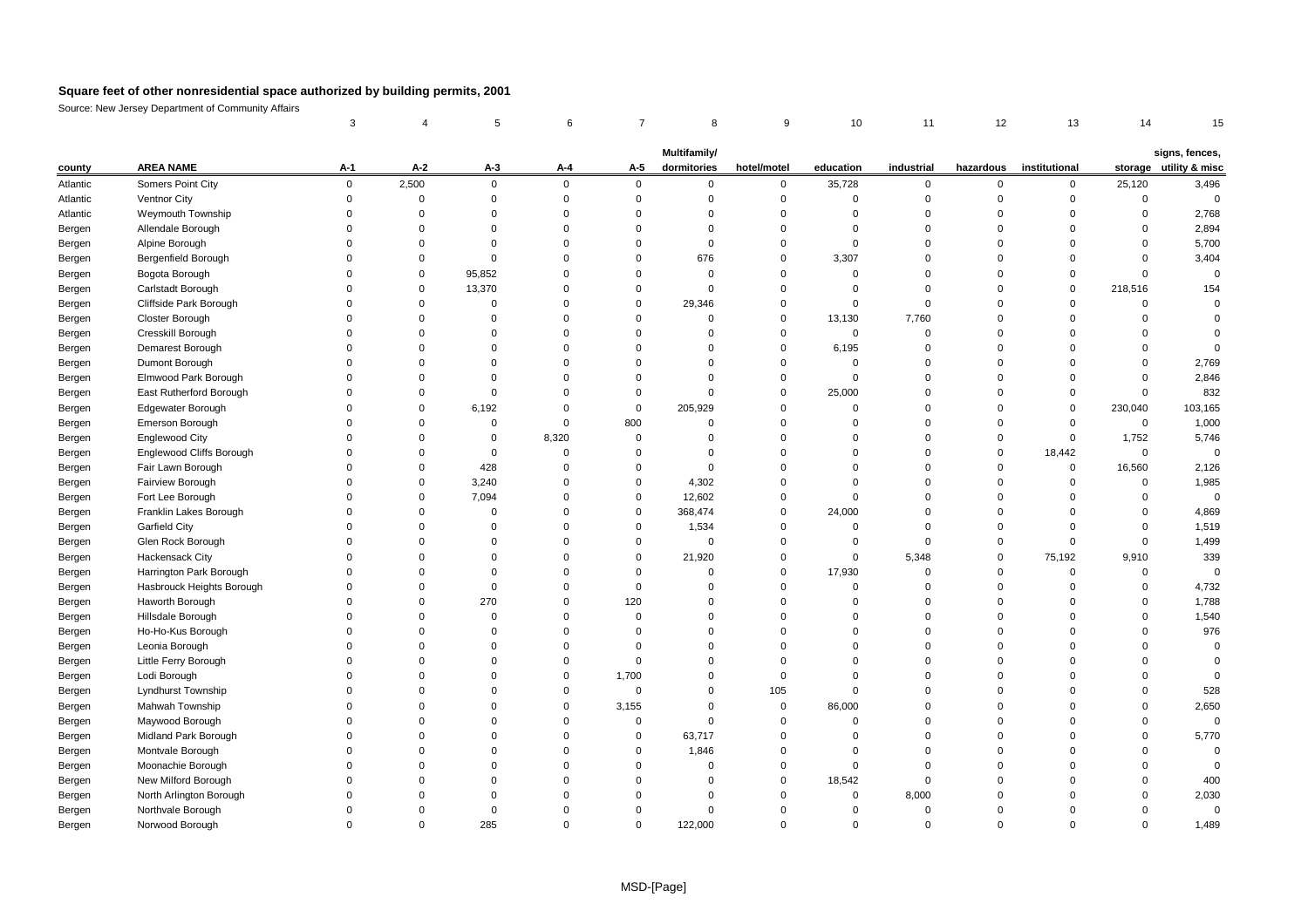|            |                                | 3           | $\overline{4}$ | 5           | 6              | 7           | 8                           | 9           | 10          | 11          | 12          | 13            | 14             | 15                                       |
|------------|--------------------------------|-------------|----------------|-------------|----------------|-------------|-----------------------------|-------------|-------------|-------------|-------------|---------------|----------------|------------------------------------------|
|            |                                |             |                |             |                |             |                             |             |             |             |             |               |                |                                          |
| county     | <b>AREA NAME</b>               | $A-1$       | $A-2$          | $A-3$       | A-4            | A-5         | Multifamily/<br>dormitories | hotel/motel | education   | industrial  | hazardous   | institutional |                | signs, fences,<br>storage utility & misc |
| Bergen     | Oakland Borough                | $\mathbf 0$ | $\mathbf 0$    | $\mathbf 0$ | $\mathbf 0$    | $\mathbf 0$ | $\mathbf 0$                 | 0           | $\mathbf 0$ | 0           | 0           | 0             | 48,600         | 4,598                                    |
| Bergen     | Old Tappan Borough             | $\Omega$    | $\mathbf 0$    | $\mathbf 0$ | $\mathbf 0$    | $\Omega$    | $\Omega$                    | $\Omega$    | $\mathbf 0$ | $\Omega$    | $\mathbf 0$ | $\mathbf 0$   | $\Omega$       | $\Omega$                                 |
| Bergen     | Oradell Borough                | $\Omega$    | $\Omega$       | $\Omega$    | $\overline{0}$ | $\Omega$    | $\Omega$                    | $\Omega$    | $\mathbf 0$ | $\Omega$    | $\mathbf 0$ | $\Omega$      | $\mathbf 0$    | 1,998                                    |
| Bergen     | Palisades Park Borough         | $\Omega$    | $\Omega$       | $\Omega$    | $\Omega$       | $\Omega$    | 43,527                      | $\mathbf 0$ | $\Omega$    | $\Omega$    | $\mathbf 0$ | $\Omega$      | $\Omega$       | $\mathbf 0$                              |
| Bergen     | Paramus Borough                | $\Omega$    | $\Omega$       | $\mathbf 0$ | $\mathbf 0$    | $\Omega$    | 107,214                     | $\mathbf 0$ | 1,900       | $\mathbf 0$ | $\mathbf 0$ | 128,436       | $\mathbf 0$    | $\mathbf 0$                              |
| Bergen     | Park Ridge Borough             | $\Omega$    | $\Omega$       | $\mathsf 0$ | 6,000          | $\Omega$    | 6,200                       | $\mathbf 0$ | $\mathbf 0$ | 1,128       | $\mathbf 0$ | $\mathbf 0$   | $\mathbf 0$    | 826                                      |
| Bergen     | Ramsey Borough                 | $\Omega$    | $\Omega$       | 2,225       | $\mathbf 0$    | $\mathbf 0$ | 65,514                      | 42,066      | $\mathbf 0$ | $\mathbf 0$ | $\mathbf 0$ | $\mathbf 0$   | $\Omega$       | 5,043                                    |
| Bergen     | Ridgefield Borough             | $\Omega$    | $\mathbf 0$    | $\mathbf 0$ | $\pmb{0}$      | 2,520       | $\overline{0}$              | $\mathbf 0$ | $\mathbf 0$ | 29,298      | $\mathbf 0$ | $\mathbf 0$   | 79,122         | 3,332                                    |
| Bergen     | Ridgefield Park Village        | $\Omega$    | $\Omega$       | $\mathbf 0$ | $\overline{0}$ | $\Omega$    | $\Omega$                    | $\mathbf 0$ | $\mathbf 0$ | $\Omega$    | $\Omega$    | $\mathbf 0$   | 22,554         | $\Omega$                                 |
| Bergen     | Ridgewood Village              | $\Omega$    | $\Omega$       | $\mathsf 0$ | 8,145          | $\Omega$    | $\Omega$                    | $\Omega$    | $\mathbf 0$ | $\Omega$    | $\Omega$    | $\Omega$      | 2,657          | 11,175                                   |
| Bergen     | River Edge Borough             | $\Omega$    | $\Omega$       | 663         | $\overline{0}$ | $\Omega$    | $\Omega$                    | $\mathbf 0$ | 18,276      | $\Omega$    | $\Omega$    | $\Omega$      | $\mathbf 0$    | 308                                      |
| Bergen     | River Vale Township            | $\Omega$    | $\mathbf 0$    | $\mathbf 0$ | $\mathbf 0$    | $\Omega$    | $\Omega$                    | $\mathbf 0$ | $\mathbf 0$ | $\mathbf 0$ | $\mathbf 0$ | $\mathbf 0$   | $\mathbf 0$    | $\Omega$                                 |
| Bergen     | Rochelle Park Township         | $\Omega$    | $\Omega$       | $\Omega$    | $\overline{0}$ | $\Omega$    | $\Omega$                    | $\mathbf 0$ | $\mathbf 0$ | $\Omega$    | $\mathbf 0$ | $\mathbf 0$   | $\Omega$       | $\Omega$                                 |
| Bergen     | Rockleigh Borough              |             | $\Omega$       | $\mathbf 0$ | $\mathbf 0$    | $\Omega$    | $\Omega$                    | $\Omega$    | $\Omega$    | $\Omega$    | $\mathbf 0$ | $\mathbf 0$   | $\Omega$       | $\Omega$                                 |
| Bergen     | Rutherford Borough             | $\Omega$    | $\Omega$       | $\Omega$    | $\Omega$       | $\Omega$    | $\Omega$                    | $\mathbf 0$ | $\Omega$    | $\Omega$    | $\mathbf 0$ | $\mathbf 0$   | 163,962        | 624                                      |
| Bergen     | Saddle Brook Township          | $\Omega$    | $\Omega$       | $\mathbf 0$ | $\mathbf 0$    | $\Omega$    | $\Omega$                    | $\mathbf 0$ | $\mathbf 0$ | $\Omega$    | $\Omega$    | $\mathbf 0$   | $\mathbf 0$    | 1,458                                    |
| Bergen     | Saddle River Borough           | $\Omega$    | $\Omega$       | $\mathbf 0$ | $\mathbf 0$    | $\Omega$    | $\Omega$                    | 88,739      | $\Omega$    | $\Omega$    | $\Omega$    | $\mathbf 0$   | $\mathbf 0$    | $\mathbf 0$                              |
| Bergen     | South Hackensack Township      | $\Omega$    | $\Omega$       | $\Omega$    | $\overline{0}$ | $\Omega$    | $\Omega$                    | $\mathbf 0$ | $\mathbf 0$ | $\Omega$    | $\Omega$    | $\Omega$      | 15,126         | $\Omega$                                 |
| Bergen     | <b>Teaneck Township</b>        | $\Omega$    | $\Omega$       | $\mathbf 0$ | 39,566         | $\Omega$    | $\Omega$                    | $\mathbf 0$ | 1,000       | $\mathbf 0$ | $\mathbf 0$ | $\mathbf 0$   | $\Omega$       | 247                                      |
| Bergen     | <b>Tenafly Borough</b>         | $\Omega$    | $\Omega$       | $\mathbf 0$ | 4,024          | $\Omega$    | $\Omega$                    | $\mathbf 0$ | $\mathbf 0$ | $\mathbf 0$ | $\mathbf 0$ | $\mathbf 0$   | $\Omega$       | $\mathbf 0$                              |
| Bergen     | <b>Teterboro Borough</b>       | $\Omega$    | $\Omega$       | $\Omega$    | $\overline{0}$ | $\Omega$    | $\Omega$                    | $\Omega$    | $\Omega$    | $\Omega$    | $\Omega$    | $\Omega$      | $\Omega$       | $\Omega$                                 |
| Bergen     | Upper Saddle River Borough     | $\Omega$    | $\Omega$       | $\mathbf 0$ | $\mathbf 0$    | $\Omega$    | 143,762                     | $\mathbf 0$ | 95,872      | $\Omega$    | $\Omega$    | 0             | 2,700          | 872                                      |
| Bergen     | <b>Waldwick Borough</b>        | $\Omega$    | $\Omega$       | $\Omega$    | $\overline{0}$ | $\Omega$    | $\Omega$                    | $\Omega$    | $\mathbf 0$ | $\Omega$    | $\Omega$    | $\mathbf 0$   | $\Omega$       | 1,235                                    |
| Bergen     | <b>Wallington Borough</b>      | $\Omega$    | $\Omega$       | $\mathbf 0$ | $\mathbf 0$    | $\Omega$    | $\Omega$                    | $\Omega$    | $\Omega$    | $\Omega$    | $\Omega$    | $\Omega$      | $\Omega$       | $\mathbf 0$                              |
| Bergen     | Washington Township            |             | $\Omega$       | $\Omega$    | $\overline{0}$ | $\Omega$    | 138,267                     | $\Omega$    | $\Omega$    | $\Omega$    | $\Omega$    | $\Omega$      | $\Omega$       | 1,896                                    |
| Bergen     | Westwood Borough               | $\Omega$    | $\Omega$       | $\mathbf 0$ | $\overline{0}$ | $\Omega$    | $\Omega$                    | $\Omega$    | $\Omega$    | $\Omega$    | $\Omega$    | $\Omega$      | $\mathbf 0$    | 1,280                                    |
| Bergen     | Woodcliff Lake Borough         | $\Omega$    | $\mathbf 0$    | 7,420       | 2,798          | $\Omega$    | $\mathbf 0$                 | $\Omega$    | $\mathbf 0$ | $\mathbf 0$ | $\Omega$    | $\Omega$      | $\mathbf 0$    | $\mathbf 0$                              |
| Bergen     | Wood-Ridge Borough             | $\Omega$    | 0              | $\mathbf 0$ | $\mathbf 0$    | $\Omega$    | $\Omega$                    | $\Omega$    | $\mathbf 0$ | $\Omega$    | $\mathbf 0$ | $\mathbf 0$   | $\mathbf 0$    | 240                                      |
| Bergen     | Wyckoff Township               | $\Omega$    | 0              | $\mathsf 0$ | 9,530          | $\Omega$    | 0                           | $\mathbf 0$ | $\mathbf 0$ | $\mathbf 0$ | $\mathbf 0$ | 4,902         | $\mathbf 0$    | 1,346                                    |
| Burlington | <b>Bass River Township</b>     | $\Omega$    | $\Omega$       | $\mathbf 0$ | $\mathbf 0$    | $\Omega$    | $\Omega$                    | $\mathbf 0$ | $\mathbf 0$ | $\Omega$    | $\mathbf 0$ | 0             | $\mathbf 0$    | 11,539                                   |
| Burlington | <b>Beverly City</b>            | $\Omega$    | $\Omega$       | 4,730       | $\mathbf 0$    | $\Omega$    | $\Omega$                    | $\mathbf 0$ | $\Omega$    | $\Omega$    | $\Omega$    | $\Omega$      | $\Omega$       | 864                                      |
| Burlington | Bordentown City                | $\Omega$    | $\Omega$       | $\mathbf 0$ | $\overline{0}$ | $\Omega$    | 61,951                      | $\mathbf 0$ | $\mathbf 0$ | $\Omega$    | $\mathbf 0$ | $\Omega$      | $\Omega$       | $\Omega$                                 |
| Burlington | Bordentown Township            | $\Omega$    | $\Omega$       | $\mathsf 0$ | $\Omega$       | $\Omega$    | 2,632                       | 44,052      | $\mathbf 0$ | $\Omega$    | $\mathbf 0$ | $\mathbf 0$   | 4,500          | 3,904                                    |
| Burlington | <b>Burlington City</b>         | $\Omega$    | $\Omega$       | 3,174       | $\overline{0}$ | $\Omega$    | $\overline{0}$              | $\mathbf 0$ | 17,600      | $\Omega$    | $\mathbf 0$ | $\mathbf 0$   | 24,000         | 16,910                                   |
| Burlington | <b>Burlington Township</b>     | 21,463      | 0              | 20,738      | $\mathbf 0$    | $\Omega$    | $\mathbf 0$                 | $\mathbf 0$ | 51,514      | $\mathbf 0$ | 210         | 64,800        | 470,301        | 13,757                                   |
| Burlington | Chesterfield Township          | $\Omega$    | $\Omega$       | 11,936      | $\Omega$       | $\Omega$    | $\Omega$                    | $\mathbf 0$ | $\mathbf 0$ | $\mathbf 0$ | $\mathbf 0$ | 0             | 9,380          | 6,440                                    |
| Burlington | Cinnaminson Township           | $\Omega$    | 0              | 3,293       | $\mathbf 0$    | $\Omega$    | 9,200                       | 228         | 1,344       | 24,550      | $\mathbf 0$ | $\mathbf 0$   | $\Omega$       | 11,624                                   |
| Burlington | <b>Delanco Township</b>        | $\Omega$    | $\Omega$       | $\mathbf 0$ | $\Omega$       | $\Omega$    | 1,040                       | $\mathbf 0$ | $\mathbf 0$ | $\mathbf 0$ | $\Omega$    | $\Omega$      | $\Omega$       | 320                                      |
| Burlington | Delran Township                | $\Omega$    | $\Omega$       | $\mathbf 0$ | $\Omega$       | $\Omega$    | $\Omega$                    | $\mathbf 0$ | 29,689      | 480         | $\Omega$    | $\Omega$      | $\Omega$       | 4,612                                    |
| Burlington | Eastampton Township            | $\Omega$    | $\Omega$       | 5,315       | $\overline{0}$ | $\Omega$    | $\Omega$                    | $\Omega$    | $\mathbf 0$ | $\Omega$    | $\mathbf 0$ | $\Omega$      | $\mathbf 0$    | 2,948                                    |
| Burlington | <b>Edgewater Park Township</b> | $\Omega$    | $\Omega$       | $\Omega$    | $\Omega$       | $\Omega$    | $\Omega$                    | $\mathbf 0$ | $\mathbf 0$ | $\Omega$    | $\mathbf 0$ | $\mathbf 0$   | 648,000        | 1,366                                    |
| Burlington | Evesham Township               | $\Omega$    | $\mathbf 0$    | 17,941      | 25,755         | $\Omega$    | $\Omega$                    | $\Omega$    | 17,250      | $\Omega$    | $\mathbf 0$ | 11,644        | $\Omega$       | 986                                      |
| Burlington | Fieldsboro Borough             | $\Omega$    | $\Omega$       | $\mathbf 0$ | $\overline{0}$ | $\Omega$    | $\Omega$                    | $\Omega$    | $\mathbf 0$ | $\Omega$    | $\Omega$    | $\mathbf 0$   | $\overline{0}$ | $\mathbf 0$                              |
| Burlington | Florence Township              |             | $\Omega$       | $\Omega$    | $\Omega$       | $\Omega$    | $\Omega$                    | $\Omega$    | $\Omega$    | $\Omega$    | $\Omega$    | $\Omega$      | 75.095         | 2,216                                    |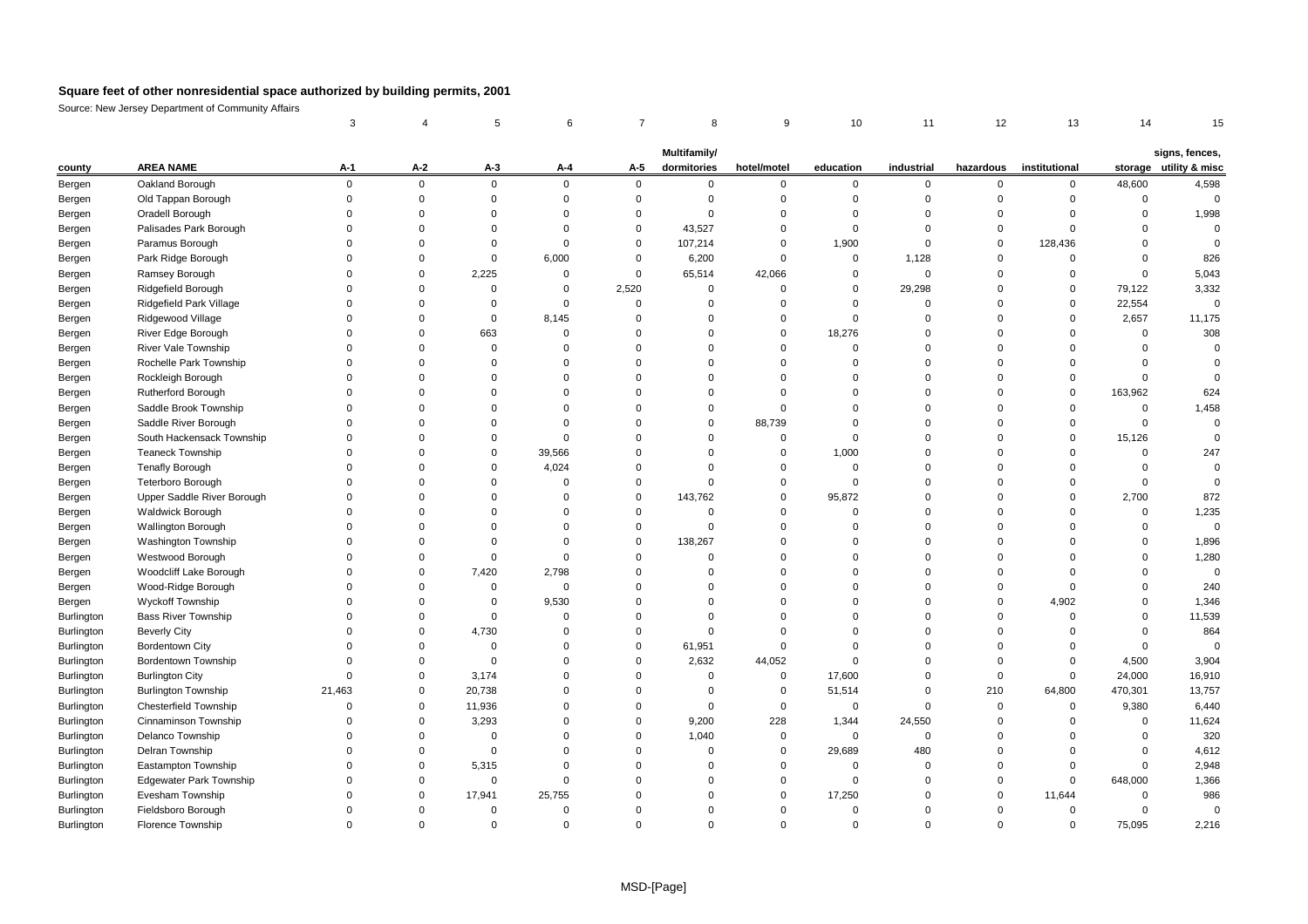|            |                            |             |                | 5           | 6              | 7           | 8                           | 9           | 10             | 11          | 12          | 13            | 14             | 15                                       |
|------------|----------------------------|-------------|----------------|-------------|----------------|-------------|-----------------------------|-------------|----------------|-------------|-------------|---------------|----------------|------------------------------------------|
|            |                            |             |                |             |                |             |                             |             |                |             |             |               |                |                                          |
| county     | <b>AREA NAME</b>           | $A-1$       | $A-2$          | $A-3$       | A-4            | A-5         | Multifamily/<br>dormitories | hotel/motel | education      | industrial  | hazardous   | institutional |                | signs, fences,<br>storage utility & misc |
| Burlington | <b>Hainesport Township</b> | $\mathbf 0$ | $\mathbf 0$    | $\mathbf 0$ | $\mathbf 0$    | $\mathbf 0$ | $\mathbf{0}$                | $\mathbf 0$ | $\mathbf 0$    | $\mathbf 0$ | $\mathbf 0$ | 0             | $\mathbf 0$    | 3,360                                    |
| Burlington | Lumberton Township         | $\Omega$    | $\mathbf 0$    | $\Omega$    | $\mathbf 0$    | $\Omega$    | $\Omega$                    | $\mathbf 0$ | $\mathbf 0$    | 157,500     | $\mathbf 0$ | 64            | 14,040         | 1,760                                    |
| Burlington | <b>Mansfield Township</b>  | $\Omega$    | $\Omega$       | $\Omega$    | $\overline{0}$ | $\Omega$    | $\Omega$                    | $\mathbf 0$ | 6,928          | $\Omega$    | $\mathbf 0$ | $\mathbf 0$   | 11,916         | 7,962                                    |
| Burlington | Maple Shade Borough        | $\Omega$    | $\Omega$       | $\mathbf 0$ | $\overline{0}$ | $\Omega$    | $\Omega$                    | $\mathbf 0$ | 1,960          | $\Omega$    | $\mathbf 0$ | $\mathbf 0$   | 107,300        | $\mathbf 0$                              |
| Burlington | <b>Medford Township</b>    | $\Omega$    | $\mathbf 0$    | 3.779       | 3,780          | $\Omega$    | $\Omega$                    | $\Omega$    | 6,750          | $\Omega$    | $\mathbf 0$ | $\mathbf 0$   | $\Omega$       | 8,200                                    |
| Burlington | Medford Lakes Borough      |             | $\Omega$       | $\mathbf 0$ | $\mathbf 0$    | $\Omega$    | $\Omega$                    | $\mathbf 0$ | $\overline{0}$ | $\mathbf 0$ | $\mathbf 0$ | 0             | $\mathbf 0$    | $\mathbf 0$                              |
| Burlington | Moorestown Township        |             | 0              | 28,806      | $\mathbf 0$    | $\Omega$    | $\Omega$                    | $\mathbf 0$ | 19,954         | $\mathbf 0$ | 2,360       | 6,725         | 7,860          | 14,622                                   |
| Burlington | Mount Holly Township       | $\Omega$    | $\Omega$       | $\mathbf 0$ | $\mathbf 0$    | $\Omega$    | $\Omega$                    | $\mathbf 0$ | $\mathbf 0$    | $\Omega$    | $\mathbf 0$ | 0             | 38,450         | 144                                      |
| Burlington | Mount Laurel Township      | $\Omega$    | $\mathbf{0}$   | 153,461     | 19,430         | $\Omega$    | $\Omega$                    | 14,238      | 39,956         | $\Omega$    | $\mathbf 0$ | $\mathbf 0$   | $\mathbf 0$    | 12,123                                   |
| Burlington | New Hanover Township       |             | $\Omega$       | $\Omega$    | $\overline{0}$ | $\Omega$    | 0                           | $\mathbf 0$ | $\mathbf 0$    | 8,960       | $\Omega$    | $\Omega$      | 1,088          | 6,344                                    |
| Burlington | North Hanover Township     | $\Omega$    | $\Omega$       | $\Omega$    | $\overline{0}$ | $\Omega$    | $\Omega$                    | $\Omega$    | $\mathbf 0$    | $\mathbf 0$ | $\Omega$    | $\mathbf 0$   | 11,808         | 1,194                                    |
| Burlington | Palmyra Borough            | $\Omega$    | $\Omega$       | $\Omega$    | $\overline{0}$ | $\Omega$    | $\Omega$                    | $\Omega$    | $\mathbf 0$    | $\Omega$    | $\mathbf 0$ | $\mathbf 0$   | $\mathbf 0$    | 325                                      |
| Burlington | Pemberton Borough          | $\Omega$    | $\Omega$       | $\mathbf 0$ | $\overline{0}$ | $\Omega$    | $\Omega$                    | $\mathbf 0$ | $\Omega$       | $\Omega$    | $\mathbf 0$ | $\mathbf 0$   | $\mathbf 0$    | 2,108                                    |
| Burlington | Pemberton Township         | $\Omega$    | $\Omega$       | 4,762       | 11,048         | $\Omega$    | $\Omega$                    | $\mathbf 0$ | 7,161          | $\Omega$    | $\Omega$    | $\Omega$      | 3,200          | 2,250                                    |
| Burlington | Riverside Township         | $\Omega$    | $\Omega$       | $\mathbf 0$ | $\mathbf 0$    | $\Omega$    | $\Omega$                    | $\mathbf 0$ | 19,216         | $\mathbf 0$ | $\Omega$    | $\mathbf 0$   | 800            | 9,984                                    |
| Burlington | Riverton Borough           | $\Omega$    | $\Omega$       | $\mathbf 0$ | $\mathbf 0$    | $\Omega$    | $\Omega$                    | $\Omega$    | $\mathbf 0$    | $\Omega$    | $\Omega$    | $\mathbf 0$   | $\mathbf 0$    | 576                                      |
| Burlington | Shamong Township           |             | $\Omega$       | $\Omega$    | $\mathbf 0$    | $\Omega$    | $\Omega$                    | $\Omega$    | $\Omega$       | $\Omega$    | $\Omega$    | $\mathbf 0$   | 4,964          | 3,394                                    |
| Burlington | Southampton Township       | $\Omega$    | $\Omega$       | $\Omega$    | $\Omega$       | $\Omega$    | $\Omega$                    | $\Omega$    | $\Omega$       | $\Omega$    | $\Omega$    | $\Omega$      | 28,516         | 12,121                                   |
| Burlington | Springfield Township       | $\Omega$    | $\Omega$       | $\Omega$    | 7,280          | $\Omega$    | $\Omega$                    | $\Omega$    | $\mathbf 0$    | $\mathbf 0$ | $\mathbf 0$ | $\mathbf 0$   | 8,900          | 10,902                                   |
| Burlington | Tabernacle Township        | $\Omega$    | $\Omega$       | $\Omega$    | $\mathbf 0$    | 1,536       | $\Omega$                    | $\mathbf 0$ | 186,891        | 1,785       | $\mathbf 0$ | $\mathbf 0$   | 1,440          | 73,583                                   |
| Burlington | <b>Washington Township</b> | $\Omega$    | $\Omega$       | $\Omega$    | $\overline{0}$ | $\Omega$    | $\Omega$                    | $\Omega$    | $\mathbf 0$    | $\Omega$    | $\mathbf 0$ | $\mathbf 0$   | $\Omega$       | 6,720                                    |
| Burlington | <b>Westampton Township</b> | $\Omega$    | $\Omega$       | $\mathbf 0$ | $\mathbf 0$    | $\Omega$    | $\Omega$                    | $\Omega$    | $\mathbf 0$    | $\Omega$    | 900         | $\mathbf 0$   | 168,915        | 3,073                                    |
| Burlington | Willingboro Township       | $\Omega$    | $\mathbf 0$    | 77,238      | 19,034         | $\Omega$    | $\mathbf 0$                 | $\mathbf 0$ | $\mathbf 0$    | $\mathbf 0$ | $\mathbf 0$ | $\mathbf 0$   | $\overline{0}$ | $\mathbf 0$                              |
| Burlington | <b>Woodland Township</b>   |             | $\Omega$       | 1,296       | $\mathbf 0$    | $\Omega$    | 1,250                       | $\Omega$    | $\mathbf 0$    | $\Omega$    | $\mathbf 0$ | $\Omega$      | $\Omega$       | 2,652                                    |
| Burlington | Wrightstown Borough        | $\Omega$    | $\Omega$       | $\mathbf 0$ | $\Omega$       | $\Omega$    | $\Omega$                    | $\Omega$    | 5,078          | $\Omega$    | $\Omega$    | $\Omega$      | $\Omega$       | $\Omega$                                 |
| Camden     | Audubon Borough            | $\Omega$    | $\Omega$       | $\Omega$    | $\Omega$       | $\Omega$    | $\Omega$                    | $\Omega$    | $\mathbf 0$    | $\Omega$    | $\Omega$    | $\Omega$      | $\Omega$       | 912                                      |
| Camden     | Audubon Park Borough       | $\Omega$    | $\Omega$       | $\Omega$    | $\overline{0}$ | $\Omega$    | $\Omega$                    | $\mathbf 0$ | $\mathbf 0$    | $\mathbf 0$ | $\mathbf 0$ | $\mathbf 0$   | $\mathbf 0$    | $\Omega$                                 |
| Camden     | <b>Barrington Borough</b>  | $\Omega$    | $\Omega$       | $\Omega$    | $\mathbf 0$    | $\Omega$    | $\Omega$                    | $\Omega$    | 10,242         | $\Omega$    | $\mathbf 0$ | $\mathbf 0$   | $\mathbf 0$    | 2,496                                    |
| Camden     | <b>Bellmawr Borough</b>    | $\Omega$    | $\overline{0}$ | $\mathbf 0$ | $\Omega$       | $\Omega$    | $\Omega$                    | $\Omega$    | $\mathbf 0$    | $\Omega$    | $\mathbf 0$ | $\mathbf 0$   | 65,350         | 2,824                                    |
| Camden     | Berlin Borough             | $\Omega$    | 2,112          | $\Omega$    | $\Omega$       | $\Omega$    | $\Omega$                    | $\Omega$    | $\Omega$       | $\Omega$    | $\mathbf 0$ | 3,438         | $\Omega$       | 1,540                                    |
| Camden     | <b>Berlin Township</b>     | $\Omega$    | $\mathbf 0$    | $\Omega$    | $\mathbf 0$    | $\Omega$    | $\Omega$                    | $\Omega$    | $\mathbf 0$    | $\Omega$    | $\Omega$    | $\mathbf 0$   | 199,200        | $\mathbf 0$                              |
| Camden     | Brooklawn Borough          | $\Omega$    | $\mathbf 0$    | $\mathsf 0$ | $\mathbf 0$    | $\Omega$    | $\Omega$                    | $\mathbf 0$ | $\mathbf 0$    | $\Omega$    | $\mathbf 0$ | $\mathbf 0$   | $\overline{0}$ | $\Omega$                                 |
| Camden     | Camden City                | 1,408       | 3,435          | 73,690      | $\mathbf 0$    | $\Omega$    | 131,940                     | $\Omega$    | 34,917         | 34,280      | $\mathbf 0$ | $\Omega$      | $\mathbf 0$    | 8,218                                    |
| Camden     | Cherry Hill Township       | 25,537      | 255            | 18,391      | 20,807         | $\Omega$    | 110,242                     | $\Omega$    | 7,700          | $\Omega$    | $\mathbf 0$ | 360           | 12,945         | 7,678                                    |
| Camden     | <b>Chesilhurst Borough</b> | $\Omega$    | $\mathbf 0$    | $\mathbf 0$ | $\overline{0}$ | $\Omega$    | 18,916                      | $\Omega$    | $\mathbf 0$    | $\Omega$    | $\mathbf 0$ | $\mathbf 0$   | $\mathbf 0$    | $\Omega$                                 |
| Camden     | Clementon Borough          | $\Omega$    | $\mathbf 0$    | $\mathbf 0$ | $\overline{0}$ | $\Omega$    | $\mathbf 0$                 | $\Omega$    | $\Omega$       | $\Omega$    | $\mathbf 0$ | 0             | $\Omega$       | 384                                      |
| Camden     | Collingswood Borough       | $\Omega$    | $\Omega$       | $\Omega$    | $\overline{0}$ | $\Omega$    | $\Omega$                    | $\Omega$    | $\Omega$       | $\Omega$    | $\Omega$    | $\mathbf 0$   | $\Omega$       | $\Omega$                                 |
| Camden     | Gibbsboro Borough          | $\Omega$    | $\Omega$       | 19,750      | $\mathbf 0$    | $\Omega$    | $\Omega$                    | $\mathbf 0$ | $\mathbf 0$    | $\Omega$    | $\Omega$    | 0             | 2,826          | $\Omega$                                 |
| Camden     | <b>Gloucester City</b>     | $\Omega$    | $\Omega$       | 9,200       | 4,220          | 700         | $\Omega$                    | $\mathbf 0$ | 26,598         | $\mathbf 0$ | $\mathbf 0$ | $\mathbf 0$   | $\mathbf 0$    | 2,954                                    |
| Camden     | <b>Gloucester Township</b> |             | $\Omega$       | 5,193       | 3,275          | $\Omega$    | $\Omega$                    | $\Omega$    | $\mathbf 0$    | $\mathbf 0$ | $\mathbf 0$ | 6,720         | 5,000          | 9,565                                    |
| Camden     | Haddon Township            |             | $\Omega$       | $\mathbf 0$ | $\Omega$       | $\Omega$    | $\Omega$                    | $\Omega$    | 16,548         | 448         | $\mathbf 0$ | $\Omega$      | $\Omega$       | $\Omega$                                 |
| Camden     | Haddonfield Borough        |             | $\Omega$       | 11,488      | $\Omega$       | $\Omega$    | 94,596                      | $\Omega$    | 40,747         | $\Omega$    | $\Omega$    | $\Omega$      | $\mathbf 0$    | 1,896                                    |
| Camden     | Haddon Heights Borough     | $\Omega$    | $\Omega$       | $\Omega$    | $\Omega$       | $\Omega$    | $\Omega$                    | $\Omega$    | $\mathbf 0$    | $\Omega$    | $\Omega$    | 0             | $\mathbf 0$    | 441                                      |
| Camden     | Hi-nella Borough           | $\Omega$    | $\Omega$       | $\Omega$    | $\Omega$       | $\Omega$    | $\Omega$                    | $\Omega$    | $\Omega$       | $\Omega$    | $\Omega$    | $\Omega$      | $\Omega$       | $\Omega$                                 |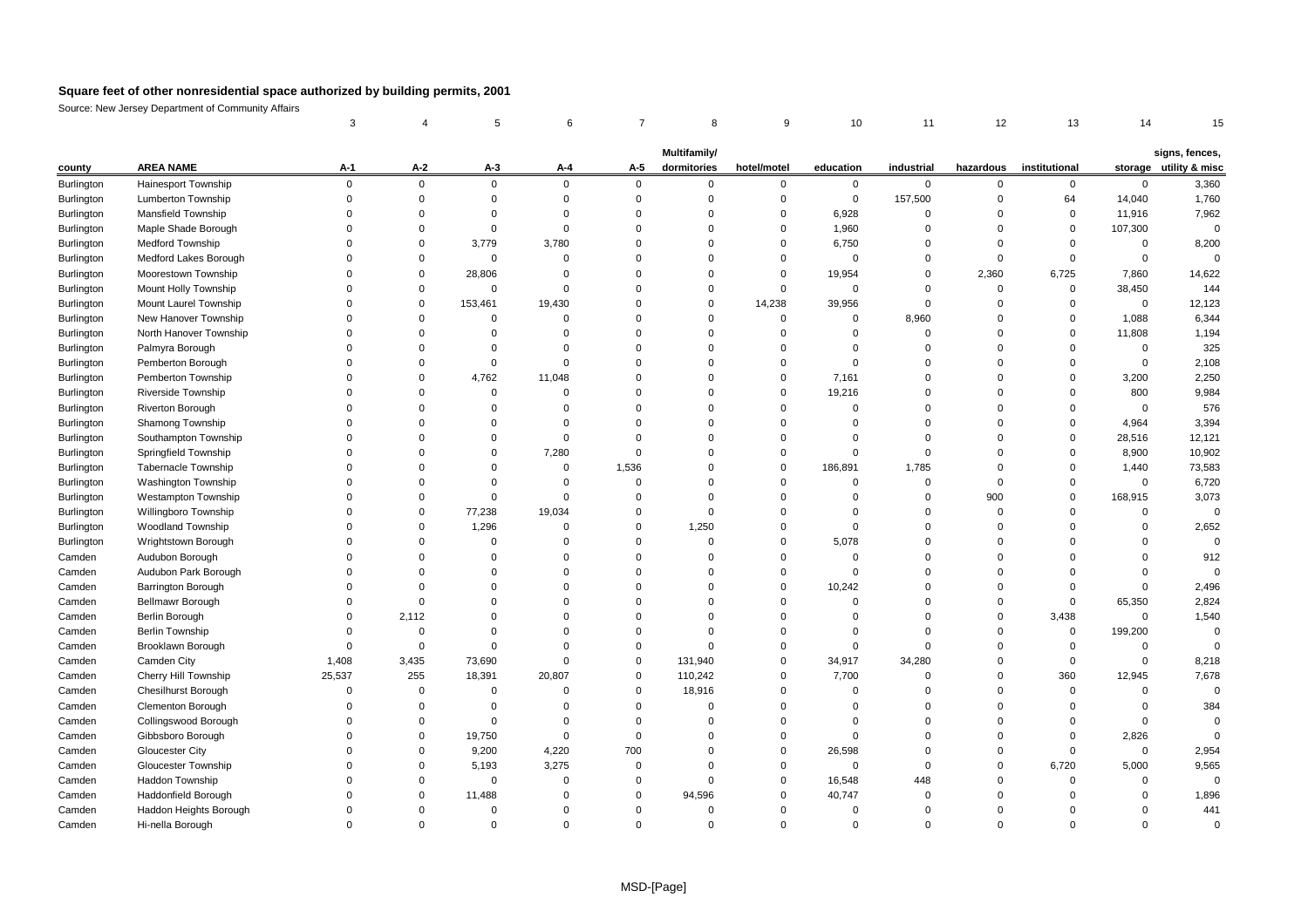|            |                            | 3           | 4              | 5           | 6              | 7           | 8                           | 9           | 10          | 11          | 12          | 13            | 14          | 15                                       |
|------------|----------------------------|-------------|----------------|-------------|----------------|-------------|-----------------------------|-------------|-------------|-------------|-------------|---------------|-------------|------------------------------------------|
|            |                            |             |                |             |                |             |                             |             |             |             |             |               |             |                                          |
| county     | <b>AREA NAME</b>           | A-1         | A-2            | $A-3$       | A-4            | A-5         | Multifamily/<br>dormitories | hotel/motel | education   | industrial  | hazardous   | institutional |             | signs, fences,<br>storage utility & misc |
| Camden     | Laurel Springs Borough     | $\mathbf 0$ | $\mathbf 0$    | $\mathbf 0$ | $\mathbf 0$    | $\mathbf 0$ | $\mathbf 0$                 | 0           | 3,225       | 1,836       | 0           | 0             | 0           | $\mathbf 0$                              |
| Camden     | Lawnside Borough           | $\Omega$    | $\Omega$       | $\mathbf 0$ | $\mathbf 0$    | $\mathbf 0$ | $\Omega$                    | $\mathbf 0$ | $\mathbf 0$ | $\Omega$    | $\mathbf 0$ | $\Omega$      | $\mathbf 0$ | $\Omega$                                 |
| Camden     | Lindenwold Borough         | $\Omega$    | $\Omega$       | $\Omega$    | $\mathbf 0$    | $\Omega$    | $\Omega$                    | $\mathbf 0$ | $\mathbf 0$ | $\Omega$    | $\Omega$    | $\Omega$      | 255         | 3,937                                    |
| Camden     | Magnolia Borough           | $\Omega$    | $\Omega$       | $\Omega$    | $\Omega$       | $\Omega$    | $\Omega$                    | $\mathbf 0$ | $\Omega$    | $\Omega$    | $\Omega$    | $\Omega$      | $\mathbf 0$ | 680                                      |
| Camden     | Merchantville Borough      | $\Omega$    | 0              | $\mathbf 0$ | $\mathbf 0$    | $\Omega$    | $\Omega$                    | 0           | $\Omega$    | $\Omega$    | $\Omega$    | $\Omega$      | $\mathbf 0$ | $\Omega$                                 |
| Camden     | Mount Ephraim Borough      | $\Omega$    | $\Omega$       | 2,191       | $\Omega$       | $\Omega$    | $\Omega$                    | $\Omega$    | $\Omega$    | $\Omega$    | $\Omega$    | $\Omega$      | $\Omega$    | $\Omega$                                 |
| Camden     | Oaklyn Borough             | $\Omega$    | $\mathbf 0$    | $\mathbf 0$ | $\mathbf 0$    | $\Omega$    | $\Omega$                    | $\Omega$    | $\Omega$    | $\Omega$    | $\Omega$    | $\Omega$      | $\mathbf 0$ | $\Omega$                                 |
| Camden     | Pennsauken Township        | $\Omega$    | 730            | 3,000       | $\mathbf 0$    | $\Omega$    | $\Omega$                    | $\Omega$    | $\Omega$    | 360         | $\Omega$    | $\Omega$      | 14,359      | 17,407                                   |
| Camden     | Pine Hill Borough          | $\Omega$    | $\overline{0}$ | $\mathbf 0$ | $\mathbf 0$    | $\Omega$    | $\Omega$                    | $\Omega$    | $\Omega$    | $\mathbf 0$ | $\Omega$    | $\Omega$      | $\mathbf 0$ | 3,180                                    |
| Camden     | Pine Valley Borough        | $\Omega$    | $\Omega$       | $\mathbf 0$ | $\Omega$       | $\Omega$    | $\Omega$                    | $\Omega$    | $\Omega$    | $\Omega$    | $\Omega$    | $\Omega$      | $\Omega$    | $\Omega$                                 |
| Camden     | Runnemede Borough          | $\Omega$    | $\Omega$       | 2,372       | $\mathbf 0$    | $\Omega$    | $\Omega$                    | $\mathbf 0$ | $\mathbf 0$ | $\Omega$    | $\Omega$    | $\Omega$      | $\Omega$    | $\Omega$                                 |
| Camden     | Somerdale Borough          | $\Omega$    | $\Omega$       | $\Omega$    | $\mathbf 0$    | $\Omega$    | $\Omega$                    | $\mathbf 0$ | $\Omega$    | $\Omega$    | $\Omega$    | $\Omega$      | $\Omega$    | $\Omega$                                 |
| Camden     | <b>Stratford Borough</b>   | $\Omega$    | $\Omega$       | $\mathbf 0$ | $\mathbf 0$    | $\Omega$    | $\Omega$                    | $\mathbf 0$ | $\Omega$    | $\Omega$    | $\Omega$    | $\Omega$      | $\Omega$    | 3,585                                    |
| Camden     | <b>Tavistock Borough</b>   | $\Omega$    | $\Omega$       | $\mathbf 0$ | $\Omega$       | $\Omega$    | $\Omega$                    | $\mathbf 0$ | $\mathbf 0$ | $\Omega$    | $\mathbf 0$ | $\Omega$      | $\Omega$    | $\Omega$                                 |
| Camden     | Voorhees Township          | $\Omega$    | 4,866          | 2,076       | $\mathbf 0$    | $\Omega$    | $\mathbf 0$                 | 49,142      | 20,886      | $\mathbf 0$ | $\mathbf 0$ | 23,300        | $\mathbf 0$ | 2,627                                    |
| Camden     | <b>Waterford Township</b>  | $\Omega$    | $\Omega$       | $\mathbf 0$ | $\mathbf 0$    | $\Omega$    | $\Omega$                    | 0           | $\mathbf 0$ | 60          | $\mathbf 0$ | $\Omega$      | $\Omega$    | 32,291                                   |
| Camden     | Winslow Township           | $\Omega$    | $\Omega$       | 3,813       | $\Omega$       | $\Omega$    | $\Omega$                    | 0           | 150,100     | 15,221      | $\mathbf 0$ | 14,976        | 26,127      | 36,898                                   |
| Camden     | Woodlynne Borough          | $\Omega$    | $\Omega$       | $\mathbf 0$ | $\Omega$       | $\Omega$    | $\Omega$                    | $\mathbf 0$ | $\mathbf 0$ | $\Omega$    | $\Omega$    | $\Omega$      | $\Omega$    | $\Omega$                                 |
| Cape May   | Avalon Borough             | $\Omega$    | 0              | 6,754       | $\mathbf 0$    | $\Omega$    | $\Omega$                    | 0           | $\mathbf 0$ | $\Omega$    | $\mathbf 0$ | $\Omega$      | $\mathbf 0$ | 1,985                                    |
| Cape May   | Cape May City              | $\Omega$    | $\Omega$       | 1,777       | $\mathbf 0$    | $\Omega$    | $\mathbf 0$                 | 484         | $\Omega$    | $\Omega$    | $\Omega$    | $\Omega$      | $\Omega$    | $\Omega$                                 |
| Cape May   | Cape May Point Borough     | $\Omega$    | 0              | 0           | $\mathbf 0$    | $\Omega$    | 2,028                       | 0           | $\mathbf 0$ | $\Omega$    | $\Omega$    | $\Omega$      | $\mathbf 0$ | 1,116                                    |
| Cape May   | Dennis Township            | $\Omega$    | $\Omega$       | 7,484       | $\mathbf 0$    | $\Omega$    | $\mathbf 0$                 | 0           | $\Omega$    | $\Omega$    | $\Omega$    | $\Omega$      | 15,970      | 20,866                                   |
| Cape May   | Lower Township             | $\Omega$    | $\Omega$       | $\mathbf 0$ | $\mathbf 0$    | $\mathbf 0$ | 41,214                      | 0           | 5,564       | $\Omega$    | $\mathbf 0$ | $\mathbf 0$   | 1,305       | 29,022                                   |
| Cape May   | Middle Township            | $\Omega$    | $\Omega$       | 1,841       | $\mathbf 0$    | $\Omega$    | $\mathbf 0$                 | $\mathbf 0$ | $\mathbf 0$ | $\Omega$    | $\Omega$    | 672           | 17,800      | 27,865                                   |
| Cape May   | North Wildwood City        | $\Omega$    | $\Omega$       | $\Omega$    | $\mathbf 0$    | $\mathbf 0$ | 56,281                      | 0           | 4,740       | $\Omega$    | $\Omega$    | $\mathbf 0$   | $\Omega$    | 1,204                                    |
| Cape May   | Ocean City                 | $\Omega$    | $\Omega$       | 3,459       | 200            | 272         | 45,393                      | 432         | $\Omega$    | $\Omega$    | $\Omega$    | $\Omega$      | $\Omega$    | 1,256                                    |
| Cape May   | Sea Isle City              | $\Omega$    | $\Omega$       | $\mathbf 0$ | $\mathbf 0$    | $\mathbf 0$ | $\mathbf 0$                 | 0           | $\Omega$    | $\Omega$    | $\Omega$    | $\Omega$      | $\Omega$    | 800                                      |
| Cape May   | Stone Harbor Borough       | $\Omega$    | $\Omega$       | $\Omega$    | $\mathbf 0$    | $\Omega$    | $\Omega$                    | $\mathbf 0$ | $\Omega$    | $\Omega$    | $\Omega$    | $\Omega$      | $\Omega$    | 180                                      |
| Cape May   | <b>Upper Township</b>      | $\Omega$    | $\Omega$       | $\mathbf 0$ | $\mathbf 0$    | $\Omega$    | $\Omega$                    | 0           | $\Omega$    | $\Omega$    | $\Omega$    | $\mathbf 0$   | 35,161      | 32,050                                   |
| Cape May   | West Cape May Borough      | $\Omega$    | $\Omega$       | $\Omega$    | $\mathbf 0$    | $\Omega$    | $\Omega$                    | $\mathbf 0$ | $\Omega$    | $\Omega$    | $\Omega$    | $\Omega$      | $\Omega$    | $\Omega$                                 |
| Cape May   | West Wildwood Borough      |             | $\Omega$       | $\Omega$    | $\Omega$       | $\Omega$    | $\Omega$                    | $\mathbf 0$ | $\Omega$    | 390         | $\Omega$    | 0             | $\Omega$    | $\Omega$                                 |
| Cape May   | Wildwood City              |             | $\Omega$       | $\Omega$    | $\Omega$       | $\Omega$    | 7,114                       | 8,650       | $\Omega$    | $\Omega$    | $\Omega$    | $\Omega$      | $\Omega$    | 1,008                                    |
| Cape May   | Wildwood Crest Borough     | $\Omega$    | $\Omega$       | $\Omega$    | $\mathbf 0$    | $\Omega$    | 12,192                      | 34,223      | $\Omega$    | $\Omega$    | $\Omega$    | $\Omega$      | $\Omega$    | 832                                      |
| Cape May   | Woodbine Borough           | $\Omega$    | $\Omega$       | $\mathbf 0$ | $\mathbf 0$    | $\Omega$    | $\mathbf 0$                 | 0           | $\mathbf 0$ | $\Omega$    | $\Omega$    | $\Omega$      | 10,680      | 1,824                                    |
| Cumberland | <b>Bridgeton City</b>      | $\Omega$    | $\Omega$       | 3,000       | $\overline{0}$ | $\Omega$    | $\mathbf 0$                 | 0           | 13,876      | $\Omega$    | $\Omega$    | $\Omega$      | 5,800       | 7,344                                    |
| Cumberland | <b>Commercial Township</b> | $\Omega$    | $\Omega$       | $\Omega$    | $\mathbf 0$    | $\Omega$    | $\Omega$                    | 0           | $\mathbf 0$ | $\Omega$    | $\Omega$    | $\Omega$      | $\mathbf 0$ | 1,200                                    |
| Cumberland | Deerfield Township         |             | $\Omega$       | $\mathbf 0$ | $\mathbf 0$    | $\Omega$    | $\mathbf 0$                 | 0           | $\mathbf 0$ | 12,000      | $\Omega$    | 0             | 5,874       | 8,104                                    |
| Cumberland | Downe Township             | $\Omega$    | $\Omega$       | $\Omega$    | $\mathbf 0$    | $\Omega$    | $\Omega$                    | $\Omega$    | $\Omega$    | $\Omega$    | $\Omega$    | $\Omega$      | $\mathbf 0$ | 960                                      |
| Cumberland | Fairfield Township         | $\Omega$    | $\Omega$       | $\Omega$    | 2,339          | $\Omega$    | $\Omega$                    | $\Omega$    | $\Omega$    | $\Omega$    | $\Omega$    | $\Omega$      | 15,000      | 25,696                                   |
| Cumberland | <b>Greenwich Township</b>  | $\Omega$    | $\Omega$       | $\Omega$    | $\mathbf 0$    | $\Omega$    | $\Omega$                    | $\Omega$    | $\Omega$    | $\Omega$    | $\Omega$    | $\Omega$      | $\Omega$    | 6,976                                    |
| Cumberland | <b>Hopewell Township</b>   | $\Omega$    | $\Omega$       | $\Omega$    | $\mathbf 0$    | $\Omega$    | $\Omega$                    | $\Omega$    | $\Omega$    | $\Omega$    | $\Omega$    | $\Omega$      | $\Omega$    | 16,440                                   |
| Cumberland | Lawrence Township          |             | $\Omega$       | $\Omega$    | $\Omega$       | $\Omega$    | $\Omega$                    | $\Omega$    | $\Omega$    | $\Omega$    | $\Omega$    | 0             | $\Omega$    | $\Omega$                                 |
| Cumberland | Maurice River Township     | $\Omega$    | $\Omega$       | $\Omega$    | $\Omega$       | $\Omega$    | $\Omega$                    | $\Omega$    | $\Omega$    | $\Omega$    | $\Omega$    | $\Omega$      | $\Omega$    | 11,177                                   |
| Cumberland | Millville City             | $\Omega$    | $\Omega$       | $\Omega$    | $\Omega$       | $\Omega$    | $\Omega$                    | $\Omega$    | 16.368      | 920         | $\Omega$    | $\Omega$      | 46.016      | 15,924                                   |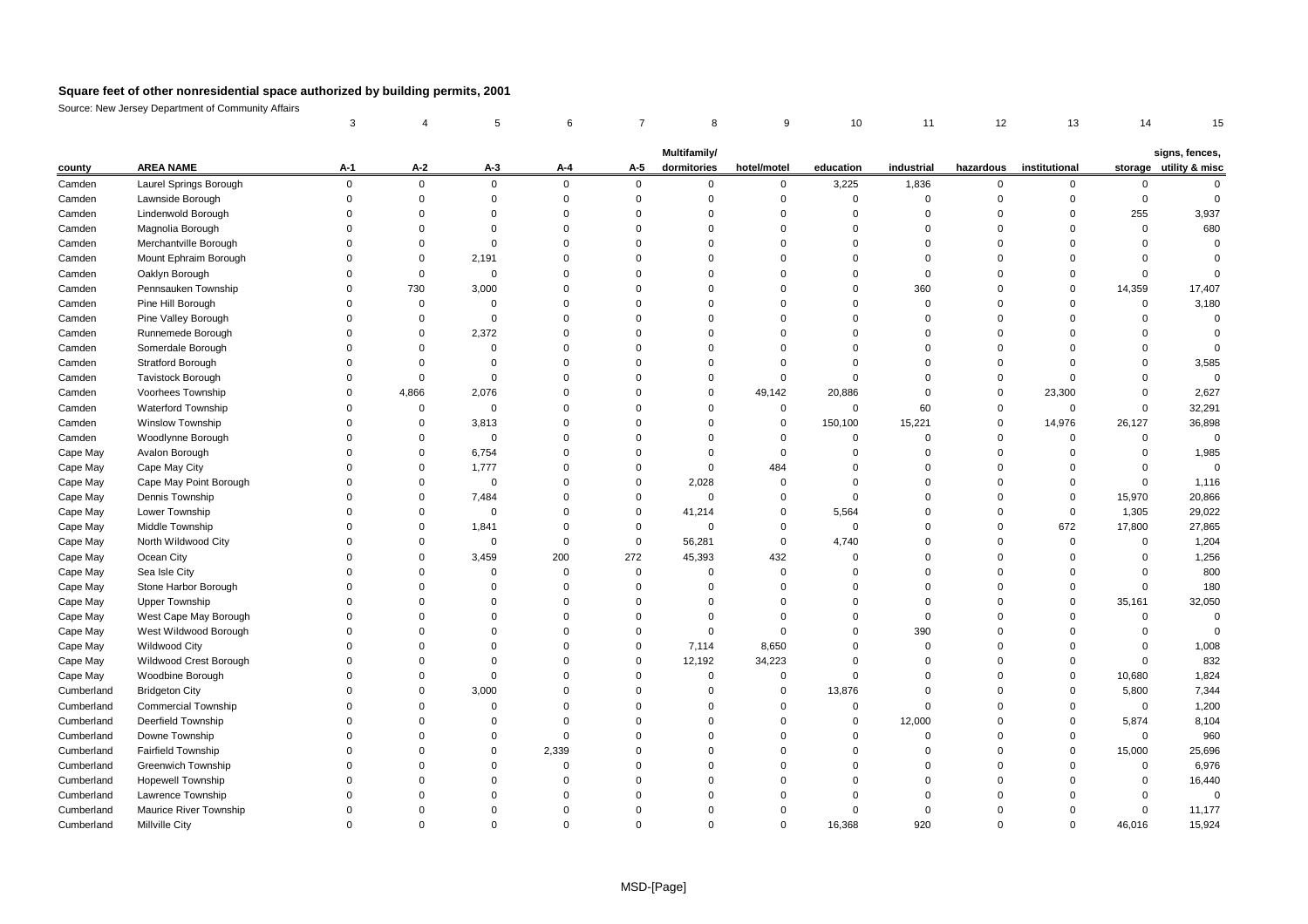|            |                             | 3        |             | 5              | 6              | 7           | 8                           | 9           | 10          | 11          | 12          | 13            | 14             | 15                                       |
|------------|-----------------------------|----------|-------------|----------------|----------------|-------------|-----------------------------|-------------|-------------|-------------|-------------|---------------|----------------|------------------------------------------|
|            |                             |          |             |                |                |             |                             |             |             |             |             |               |                |                                          |
| county     | <b>AREA NAME</b>            | $A-1$    | $A-2$       | $A-3$          | A-4            | A-5         | Multifamily/<br>dormitories | hotel/motel | education   | industrial  | hazardous   | institutional |                | signs, fences,<br>storage utility & misc |
| Cumberland | Shiloh Borough              | 1,760    | $\mathbf 0$ | $\mathbf 0$    | $\mathbf 0$    | $\mathbf 0$ | $\mathbf 0$                 | 0           | 0           | 0           | 0           | 0             | $\mathbf 0$    | 2,400                                    |
| Cumberland | Stow Creek Township         | $\Omega$ | $\Omega$    | $\mathbf 0$    | $\mathbf 0$    | $\mathbf 0$ | $\Omega$                    | $\mathbf 0$ | $\mathbf 0$ | $\Omega$    | $\mathbf 0$ | $\mathbf 0$   | 2,160          | 24,536                                   |
| Cumberland | Upper Deerfield Township    | $\Omega$ | 0           | $\Omega$       | $\mathbf 0$    | $\Omega$    | $\Omega$                    | 0           | $\mathbf 0$ | $\Omega$    | 0           | $\mathbf 0$   | 38,840         | 7,088                                    |
| Cumberland | Vineland City               | $\Omega$ | $\Omega$    | 6,048          | 3,752          | $\Omega$    | $\Omega$                    | $\mathbf 0$ | 5,750       | 14,315      | $\mathbf 0$ | 41,182        | 88,577         | 30,677                                   |
| Essex      | <b>Belleville Town</b>      | $\Omega$ | 0           | 2,664          | $\mathbf 0$    | $\Omega$    | 324                         | 0           | $\mathbf 0$ | $\Omega$    | 0           | 0             | 0              | $\mathbf 0$                              |
| Essex      | <b>Bloomfield Township</b>  | $\Omega$ | $\Omega$    | $\Omega$       | $\Omega$       | $\Omega$    | $\Omega$                    | $\Omega$    | $\Omega$    | $\Omega$    | $\Omega$    | $\Omega$      | $\mathbf 0$    | 5,410                                    |
| Essex      | <b>Caldwell Township</b>    |          | 0           | $\Omega$       | $\Omega$       | $\Omega$    | 56,070                      | $\mathbf 0$ | $\mathbf 0$ | $\Omega$    | $\Omega$    | $\Omega$      | $\mathbf 0$    | 2,361                                    |
| Essex      | Cedar Grove Township        | $\Omega$ | $\Omega$    | $\mathbf 0$    | $\Omega$       | $\Omega$    | $\Omega$                    | $\Omega$    | $\Omega$    | $\Omega$    | $\Omega$    | $\Omega$      | $\Omega$       | 830                                      |
| Essex      | East Orange City            | $\Omega$ | $\Omega$    | $\mathbf 0$    | $\mathbf 0$    | $\mathbf 0$ | 112,350                     | $\Omega$    | $\Omega$    | $\Omega$    | $\Omega$    | $\Omega$      | $\Omega$       | $\mathbf 0$                              |
| Essex      | <b>Essex Fells Township</b> |          | $\Omega$    | 5,330          | $\Omega$       | $\Omega$    | $\Omega$                    | $\Omega$    | $\Omega$    | $\Omega$    | $\Omega$    | $\Omega$      | $\Omega$       | $\Omega$                                 |
| Essex      | Fairfield Township          | $\Omega$ | $\Omega$    | 693            | $\mathbf 0$    | $\Omega$    | $\Omega$                    | $\Omega$    | $\mathbf 0$ | $\Omega$    | $\Omega$    | $\Omega$      | 1,236          | 1,136                                    |
| Essex      | Glen Ridge Borough          | $\Omega$ | $\Omega$    | $\mathbf 0$    | $\mathbf 0$    | $\Omega$    | $\Omega$                    | $\Omega$    | $\mathbf 0$ | $\Omega$    | $\Omega$    | $\mathbf 0$   | $\mathbf 0$    | $\mathbf 0$                              |
| Essex      | Irvington Township          | $\Omega$ | $\Omega$    | $\Omega$       | $\Omega$       | $\Omega$    | $\Omega$                    | $\mathbf 0$ | $\mathbf 0$ | 30,775      | $\mathbf 0$ | $\mathbf 0$   | $\mathbf 0$    | $\mathbf 0$                              |
| Essex      | Livingston Township         |          | $\Omega$    | $\Omega$       | $\Omega$       | $\Omega$    | $\Omega$                    | $\mathbf 0$ | 82,784      | $\Omega$    | $\mathbf 0$ | 62,254        | 99,420         | 14,024                                   |
| Essex      | Maplewood Township          | $\Omega$ | 0           | $\Omega$       | $\mathbf 0$    | $\Omega$    | 2,100                       | 0           | 1,792       | 0           | $\mathbf 0$ | 0             | 600            | 2,724                                    |
| Essex      | Millburn Township           |          | $\Omega$    | $\mathbf 0$    | $\Omega$       | $\mathbf 0$ | $\mathbf 0$                 | $\mathbf 0$ | 38,890      | $\Omega$    | $\mathbf 0$ | $\mathbf 0$   | 24,314         | 630                                      |
| Essex      | Montclair Township          |          | 0           | $\mathbf 0$    | $\Omega$       | 590         | 150,729                     | $\mathbf 0$ | 56          | $\Omega$    | $\mathbf 0$ | $\mathbf 0$   | $\Omega$       | 14,942                                   |
| Essex      | <b>Newark City</b>          | $\Omega$ | $\Omega$    | 15,036         | $\mathbf 0$    | $\mathbf 0$ | 528,383                     | 106,000     | 33,672      | 960         | $\mathbf 0$ | 7,980         | 153,758        | 891                                      |
| Essex      | North Caldwell Borough      |          | 0           | $\mathbf 0$    | $\mathbf 0$    | 0           | 330                         | 0           | 0           | 0           | $\mathbf 0$ | 0             | 2,010          | $\overline{0}$                           |
| Essex      | Nutley Township             | $\Omega$ | $\Omega$    | $\mathbf 0$    | 1,492          | $\Omega$    | 59,000                      | $\mathbf 0$ | $\mathbf 0$ | $\Omega$    | $\mathbf 0$ | $\Omega$      | $\Omega$       | 447                                      |
| Essex      | City of Orange Township     | $\Omega$ | 0           | $\mathbf 0$    | 29,041         | $\Omega$    | $\Omega$                    | 0           | $\mathbf 0$ | $\Omega$    | $\Omega$    | $\Omega$      | $\overline{0}$ | 1,152                                    |
| Essex      | Roseland Borough            | $\Omega$ | $\Omega$    | 4,888          | $\mathbf 0$    | $\Omega$    | $\Omega$                    | $\mathbf 0$ | $\mathbf 0$ | $\Omega$    | $\Omega$    | $\Omega$      | $\mathbf 0$    | 1,450                                    |
| Essex      | South Orange Village        | $\Omega$ | 0           | $\mathbf 0$    | $\overline{0}$ | $\mathbf 0$ | 364,596                     | 0           | 8,012       | $\Omega$    | $\Omega$    | $\Omega$      | 1,350          | 200,000                                  |
| Essex      | Verona Township             | $\Omega$ | $\Omega$    | $\Omega$       | $\mathbf 0$    | $\Omega$    | $\Omega$                    | $\mathbf 0$ | 450         | $\Omega$    | $\Omega$    | $\Omega$      | $\mathbf 0$    | 4,294                                    |
| Essex      | West Caldwell Township      | $\Omega$ | $\Omega$    | $\Omega$       | $\mathbf 0$    | $\Omega$    | $\Omega$                    | 0           | $\Omega$    | $\Omega$    | $\Omega$    | $\Omega$      | $\Omega$       | 2,884                                    |
| Essex      | West Orange Township        | 4,000    | 0           | $\overline{1}$ | $\mathbf 0$    | $\Omega$    | $\mathbf 0$                 | 119,807     | 12,304      | $\Omega$    | $\Omega$    | $\Omega$      | $\mathbf 0$    | 3,624                                    |
| Gloucester | Clayton Borough             | $\Omega$ | $\Omega$    | $\Omega$       | $\mathbf 0$    | $\Omega$    | $\mathbf 0$                 | 0           | 15,510      | $\mathbf 0$ | $\Omega$    | 0             | $\mathbf 0$    | 2,644                                    |
| Gloucester | <b>Deptford Township</b>    | $\Omega$ | $\Omega$    | 10,531         | $\mathbf 0$    | $\Omega$    | 53,267                      | 0           | 105,614     | 180         | $\Omega$    | $\Omega$      | 9,450          | 47,947                                   |
| Gloucester | East Greenwich Township     | $\Omega$ | 0           | $\mathbf 0$    | 768            | $\Omega$    | $\Omega$                    | 0           | $\mathbf 0$ | 8,260       | $\Omega$    | $\mathbf 0$   | 167,640        | 14,761                                   |
| Gloucester | Elk Township                | $\Omega$ | $\Omega$    | $\Omega$       | $\mathbf 0$    | $\Omega$    | $\Omega$                    | $\mathbf 0$ | $\Omega$    | $\Omega$    | $\Omega$    | $\mathbf 0$   | $\Omega$       | 6,384                                    |
| Gloucester | Franklin Township           | $\Omega$ | $\Omega$    | $\Omega$       | $\Omega$       | $\Omega$    | $\Omega$                    | $\Omega$    | $\Omega$    | $\Omega$    | $\Omega$    | $\Omega$      | 10,460         | 61,655                                   |
| Gloucester | Glassboro Borough           | $\Omega$ | $\Omega$    | $\Omega$       | $\Omega$       | $\Omega$    | $\Omega$                    | $\Omega$    | $\Omega$    | $\Omega$    | $\Omega$    | $\Omega$      | 8,000          | 1,316                                    |
| Gloucester | Greenwich Township          | $\Omega$ | 0           | $\Omega$       | $\mathbf 0$    | $\Omega$    | 17,536                      | 0           | $\mathbf 0$ | $\Omega$    | 0           | $\mathbf 0$   | $\mathbf 0$    | 4,224                                    |
| Gloucester | Harrison Township           | 3,382    | $\Omega$    | $\mathbf 0$    | $\mathbf 0$    | $\Omega$    | 216,262                     | 3,378       | $\mathbf 0$ | $\Omega$    | $\mathbf 0$ | 24,222        | 17,000         | 15,770                                   |
| Gloucester | Logan Township              | $\Omega$ | $\Omega$    | 206            | $\mathbf 0$    | $\Omega$    | $\Omega$                    | 0           | $\mathbf 0$ | 204,320     | $\mathbf 0$ | 0             | 440,884        | 3,560                                    |
| Gloucester | Mantua Township             | $\Omega$ | $\Omega$    | $\mathbf 0$    | 12,465         | $\Omega$    | $\Omega$                    | 0           | 71,465      | $\Omega$    | $\Omega$    | $\mathbf 0$   | $\Omega$       | 1,304                                    |
| Gloucester | Monroe Township             | $\Omega$ | 0           | 0              | $\overline{0}$ | $\Omega$    | $\Omega$                    | 0           | $\mathbf 0$ | 0           | $\mathbf 0$ | 0             | 10,246         | 336                                      |
| Gloucester | National Park Borough       | $\Omega$ | $\Omega$    | $\mathbf 0$    | $\Omega$       | $\Omega$    | $\Omega$                    | $\mathbf 0$ | $\Omega$    | $\Omega$    | $\Omega$    | $\Omega$      | $\Omega$       | $\mathbf 0$                              |
| Gloucester | Newfield Borough            |          | $\Omega$    | $\Omega$       | $\mathbf 0$    | $\Omega$    | $\Omega$                    | $\Omega$    | $\mathbf 0$ | $\Omega$    | $\Omega$    | $\Omega$      | $\Omega$       |                                          |
| Gloucester | Paulsboro Borough           |          | O           | $\Omega$       | $\Omega$       | $\Omega$    | $\Omega$                    | $\Omega$    | $\Omega$    | $\Omega$    | $\Omega$    | $\Omega$      | $\Omega$       | $\Omega$                                 |
| Gloucester | Pitman Borough              |          | 0           | $\Omega$       | $\mathbf 0$    | $\Omega$    | $\Omega$                    | $\Omega$    | $\mathbf 0$ | $\Omega$    | $\Omega$    | 0             | $\Omega$       | $\Omega$                                 |
| Gloucester | South Harrison Township     |          | $\Omega$    | $\Omega$       | $\Omega$       | $\Omega$    | $\Omega$                    | $\Omega$    | $\mathbf 0$ | $\Omega$    | $\Omega$    | $\mathbf 0$   | 15,435         | $\Omega$                                 |
| Gloucester | Swedesborough Borough       |          | $\Omega$    | $\Omega$       | $\Omega$       | $\Omega$    | $\Omega$                    | $\Omega$    | 14,500      | $\Omega$    | $\Omega$    | 0             | $\Omega$       | 359                                      |
| Gloucester | <b>Washington Township</b>  | $\Omega$ | $\Omega$    | 78             | $\Omega$       | $\Omega$    | $\Omega$                    | $\Omega$    | 3,775       | $\Omega$    | $\Omega$    | 250           | 9.600          | 37,142                                   |
|            |                             |          |             |                |                |             |                             |             |             |             |             |               |                |                                          |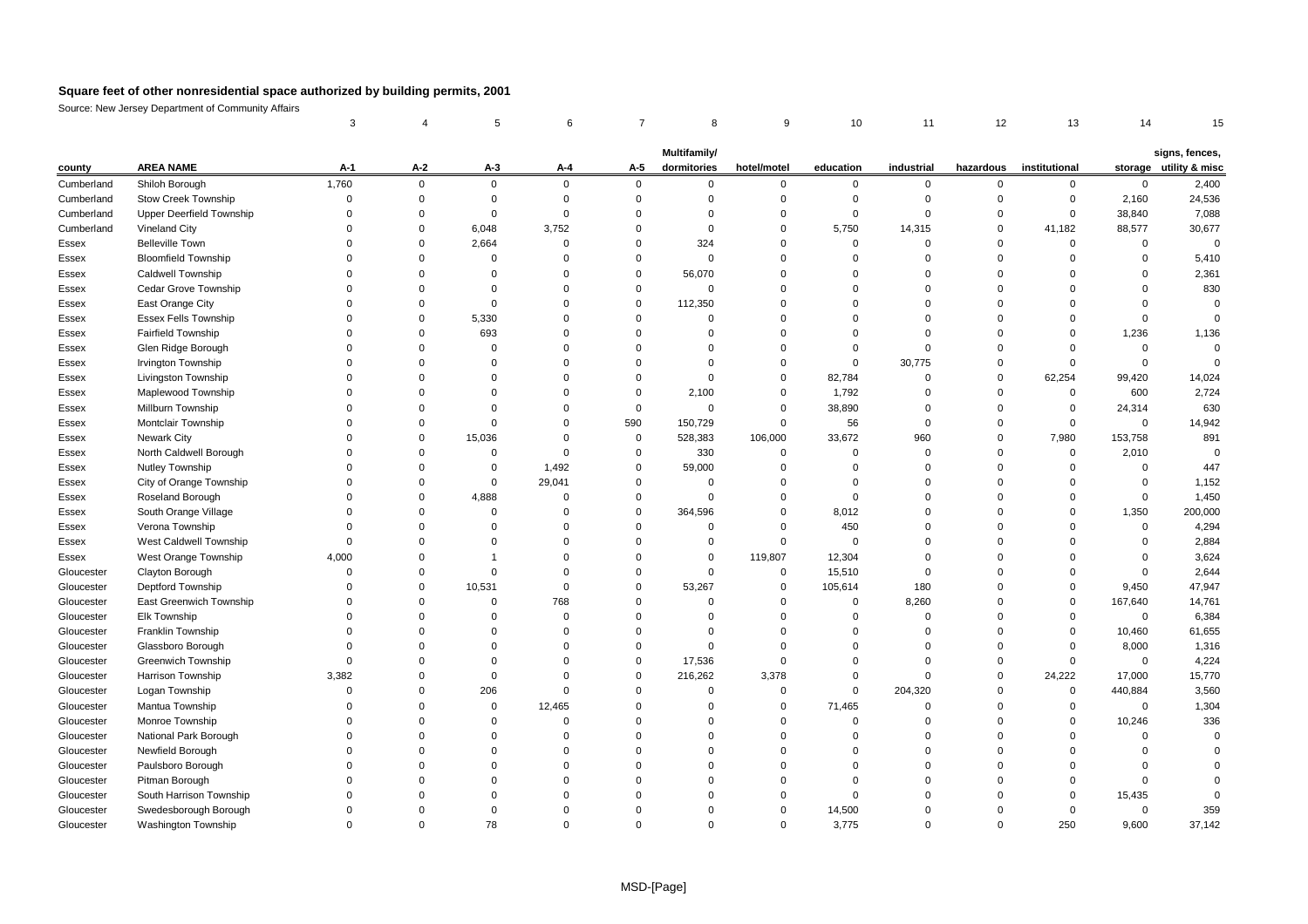|            |                           |              | 4           | 5           | 6              | 7           | 8                           | 9           | 10          | 11          | 12          | 13            | 14          | 15                                       |
|------------|---------------------------|--------------|-------------|-------------|----------------|-------------|-----------------------------|-------------|-------------|-------------|-------------|---------------|-------------|------------------------------------------|
|            |                           |              |             |             |                |             |                             |             |             |             |             |               |             |                                          |
| county     | <b>AREA NAME</b>          | $A-1$        | A-2         | $A-3$       | $A-4$          | A-5         | Multifamily/<br>dormitories | hotel/motel | education   | industrial  | hazardous   | institutional |             | signs, fences,<br>storage utility & misc |
| Gloucester | Wenonah Borough           | $\mathbf{0}$ | $\mathbf 0$ | $\mathbf 0$ | $\mathsf 0$    | $\mathbf 0$ | $\mathbf 0$                 | 0           | $\mathbf 0$ | $\mathbf 0$ | $\mathbf 0$ | $\mathbf 0$   | $\mathbf 0$ | $\mathbf 0$                              |
| Gloucester | West Deptford Township    | $\Omega$     | $\Omega$    | 37,680      | $\mathbf 0$    | $\Omega$    | $\Omega$                    | $\mathbf 0$ | $\mathbf 0$ | 41,448      | 53,432      | $\mathbf{0}$  | 258,040     | 1,650                                    |
| Gloucester | Westville Borough         | $\Omega$     | 0           | $\mathbf 0$ | $\mathbf 0$    | $\mathbf 0$ | $\mathbf 0$                 | 0           | 14,000      | $\Omega$    | $\mathbf 0$ | $\mathbf 0$   | $\mathbf 0$ | 812                                      |
| Gloucester | <b>Woodbury City</b>      | $\Omega$     | $\mathbf 0$ | 21,057      | $\mathbf 0$    | $\mathbf 0$ | 164,243                     | 0           | 2,340       | $\mathbf 0$ | $\mathbf 0$ | 58,443        | 78,400      | 968                                      |
| Gloucester | Woodbury Heights Borough  | $\Omega$     | $\Omega$    | $\Omega$    | $\Omega$       | $\Omega$    | $\mathbf 0$                 | $\mathbf 0$ | $\mathbf 0$ | $\Omega$    | $\mathbf 0$ | $\mathbf 0$   | $\mathbf 0$ | 640                                      |
| Gloucester | <b>Woolwich Township</b>  | $\Omega$     | $\mathbf 0$ | $\mathbf 0$ | $\mathbf 0$    | $\Omega$    | $\mathbf 0$                 | 0           | $\mathbf 0$ | 1,920       | $\mathbf 0$ | $\pmb{0}$     | 106,880     | 40,846                                   |
| Hudson     | <b>Bayonne City</b>       | $\Omega$     | $\Omega$    | $\Omega$    | $\mathbf 0$    | $\Omega$    | 35,753                      | 0           | $\Omega$    | $\Omega$    | $\Omega$    | $\mathbf 0$   | 28,022      | $\Omega$                                 |
| Hudson     | East Newark Borough       | $\Omega$     | $\Omega$    | $\Omega$    | $\overline{0}$ | $\Omega$    | $\mathbf 0$                 | $\Omega$    | $\Omega$    | $\Omega$    | $\Omega$    | $\Omega$      | $\mathbf 0$ | $\Omega$                                 |
| Hudson     | Guttenberg Town           | $\Omega$     | $\Omega$    | $\Omega$    | $\mathbf 0$    | $\mathbf 0$ | 16,060                      | $\Omega$    | $\Omega$    | $\Omega$    | $\Omega$    | $\Omega$      | $\mathbf 0$ | 1,073                                    |
| Hudson     | Harrison Town             | $\Omega$     | $\Omega$    | $\Omega$    | $\mathbf 0$    | $\mathbf 0$ | $\mathbf 0$                 | $\Omega$    | $\Omega$    | $\Omega$    | $\Omega$    | $\Omega$      | 1,104       | 72                                       |
| Hudson     | Hoboken City              | $\Omega$     | $\Omega$    | $\Omega$    | $\mathbf 0$    | $\mathbf 0$ | 1,224,102                   | $\mathbf 0$ | $\Omega$    | $\Omega$    | $\Omega$    | $\Omega$      | $\mathbf 0$ | $\overline{0}$                           |
| Hudson     | Jersey City               | $\Omega$     | $\mathbf 0$ | 26,862      | 2,078          | $\mathsf 0$ | 2,959,166                   | 0           | 16,307      | $\mathbf 0$ | $\mathbf 0$ | $\mathbf 0$   | 992,301     | 1,128                                    |
| Hudson     | Kearny Town               | $\Omega$     | $\Omega$    | $\mathbf 0$ | $\mathbf 0$    | $\mathbf 0$ | $\mathbf 0$                 | 0           | 22,000      | 32,340      | 2,484       | 200           | 227,925     | 3,039                                    |
| Hudson     | North Bergen Township     | $\Omega$     | $\mathbf 0$ | 2,555       | $\mathbf 0$    | $\mathbf 0$ | 103,936                     | 41,017      | 96,400      | 12,334      | $\mathbf 0$ | $\mathsf 0$   | 113,577     | $\Omega$                                 |
| Hudson     | Secaucus Town             | $\Omega$     | $\Omega$    | 40,356      | $\mathbf 0$    | $\Omega$    | $\mathbf 0$                 | 64,620      | 61,515      | $\Omega$    | $\Omega$    | $\Omega$      | 390,458     | $\Omega$                                 |
| Hudson     | Union City                |              | $\Omega$    | $\mathbf 0$ | $\Omega$       | $\mathbf 0$ | 116,112                     | $\mathbf 0$ | $\mathbf 0$ | $\Omega$    | $\Omega$    | $\Omega$      | $\mathbf 0$ |                                          |
| Hudson     | Weehawken Township        |              | $\Omega$    | $\Omega$    | $\Omega$       | $\Omega$    | 2,299                       | $\Omega$    | $\Omega$    | $\Omega$    | $\Omega$    | $\Omega$      | $\Omega$    | $\Omega$                                 |
| Hudson     | West New York Town        | $\Omega$     | $\Omega$    | $\Omega$    | $\mathbf 0$    | $\mathbf 0$ | 376,696                     | 0           | 4,224       | $\Omega$    | $\Omega$    | $\Omega$      | $\Omega$    | $\Omega$                                 |
| Hunterdon  | Alexandria Township       | $\Omega$     | $\Omega$    | $\Omega$    | $\mathbf 0$    | $\Omega$    | $\Omega$                    | 0           | $\mathbf 0$ | $\Omega$    | $\Omega$    | $\Omega$      | $\Omega$    | 27,108                                   |
| Hunterdon  | Bethlehem Township        | $\Omega$     | $\Omega$    | $\Omega$    | $\mathbf 0$    | $\Omega$    | $\mathbf 0$                 | 0           | 49,681      | $\Omega$    | $\Omega$    | $\Omega$      | 3,616       | 2,178                                    |
| Hunterdon  | <b>Bloomsbury Borough</b> | $\Omega$     | $\Omega$    | $\Omega$    | $\mathbf 0$    | $\Omega$    | $\mathbf 0$                 | $\mathbf 0$ | $\Omega$    | $\Omega$    | $\Omega$    | $\Omega$      | $\Omega$    | $\Omega$                                 |
| Hunterdon  | Califon Borough           | $\Omega$     | $\Omega$    | $\mathbf 0$ | $\mathbf 0$    | $\Omega$    | $\Omega$                    | 0           | $\Omega$    | $\Omega$    | $\Omega$    | $\Omega$      | $\mathbf 0$ | 2,544                                    |
| Hunterdon  | Clinton Town              | $\Omega$     | $\Omega$    | $\mathbf 0$ | $\mathbf 0$    | $\mathbf 0$ | 416                         | $\mathbf 0$ | $\Omega$    | $\Omega$    | $\Omega$    | $\Omega$      | $\Omega$    | $\Omega$                                 |
| Hunterdon  | Clinton Township          |              | $\Omega$    | $\Omega$    | $\mathbf 0$    | $\Omega$    | 160,449                     | 0           | 47,216      | $\Omega$    | $\Omega$    | $\Omega$      | 2,928       | 7,180                                    |
| Hunterdon  | Delaware Township         | $\Omega$     | $\Omega$    | $\Omega$    | $\Omega$       | $\Omega$    | $\Omega$                    | $\Omega$    | $\Omega$    | $\Omega$    | $\Omega$    | $\Omega$      | $\mathbf 0$ | 41,436                                   |
| Hunterdon  | East Amwell Township      | $\Omega$     | $\Omega$    | $\Omega$    | $\mathbf 0$    | $\Omega$    | $\Omega$                    | $\Omega$    | $\Omega$    | $\Omega$    | $\Omega$    | $\Omega$      | $\mathbf 0$ | 51,704                                   |
| Hunterdon  | Flemington Borough        | $\Omega$     | $\Omega$    | $\Omega$    | $\mathbf 0$    | $\Omega$    | $\mathbf 0$                 | $\mathbf 0$ | $\Omega$    | $\Omega$    | $\Omega$    | $\Omega$      | $\mathbf 0$ | $\overline{0}$                           |
| Hunterdon  | Franklin Township         | $\Omega$     | $\Omega$    | $\Omega$    | $\Omega$       | $\Omega$    | $\Omega$                    | $\Omega$    | $\Omega$    | $\Omega$    | $\Omega$    | $\Omega$      | 13,420      | 6,608                                    |
| Hunterdon  | Frenchtown Borough        | $\Omega$     | $\mathbf 0$ | $\mathbf 0$ | $\mathbf 0$    | $\Omega$    | $\mathbf 0$                 | 0           | $\Omega$    | $\mathbf 0$ | $\Omega$    | $\mathbf 0$   | $\mathbf 0$ | 616                                      |
| Hunterdon  | Glen Gardner Borough      | $\Omega$     | $\Omega$    | $\Omega$    | $\mathbf 0$    | $\Omega$    | $\Omega$                    | $\Omega$    | $\Omega$    | $\Omega$    | $\Omega$    | $\Omega$      | $\mathbf 0$ | $\Omega$                                 |
| Hunterdon  | Hampton Borough           | $\Omega$     | $\Omega$    | $\Omega$    | $\Omega$       | $\Omega$    | $\Omega$                    | $\Omega$    | $\Omega$    | $\Omega$    | $\Omega$    | $\Omega$      | 2,160       | $\overline{0}$                           |
| Hunterdon  | High Bridge Borough       | $\Omega$     | $\Omega$    | $\Omega$    | $\Omega$       | $\Omega$    | $\Omega$                    | $\Omega$    | $\Omega$    | $\Omega$    | $\Omega$    | $\Omega$      | 7,000       | 120                                      |
| Hunterdon  | <b>Holland Township</b>   | $\Omega$     | $\mathbf 0$ | $\Omega$    | $\mathbf 0$    | $\Omega$    | $\Omega$                    | 0           | $\Omega$    | $\Omega$    | $\Omega$    | $\Omega$      | $\mathbf 0$ | 5,358                                    |
| Hunterdon  | Kingwood Township         | $\Omega$     | $\Omega$    | $\Omega$    | $\mathbf 0$    | $\Omega$    | $\mathbf 0$                 | 0           | $\Omega$    | $\Omega$    | $\Omega$    | $\Omega$      | $\mathbf 0$ | 61,984                                   |
| Hunterdon  | Lambertville City         | $\Omega$     | $\Omega$    | $\Omega$    | $\overline{0}$ | $\Omega$    | $\mathbf 0$                 | 2,712       | $\Omega$    | $\Omega$    | $\Omega$    | $\Omega$      | $\Omega$    | $\overline{0}$                           |
| Hunterdon  | Lebanon Borough           | $\Omega$     | $\Omega$    | $\Omega$    | $\mathbf 0$    | $\Omega$    | 16,442                      | 0           | $\Omega$    | $\Omega$    | $\Omega$    | $\Omega$      | 66,950      | 150                                      |
| Hunterdon  | Lebanon Township          | $\Omega$     | $\Omega$    | $\mathbf 0$ | $\mathbf 0$    | $\Omega$    | $\mathbf 0$                 | 0           | $\Omega$    | $\Omega$    | $\Omega$    | $\mathbf 0$   | $\mathbf 0$ | 10,753                                   |
| Hunterdon  | Milford Borough           | $\Omega$     | $\Omega$    | $\mathbf 0$ | $\Omega$       | $\Omega$    | $\Omega$                    | $\Omega$    | $\Omega$    | $\Omega$    | $\Omega$    | $\Omega$      | 1,260       | 1,200                                    |
| Hunterdon  | Raritan Township          | $\Omega$     | $\Omega$    | 10,707      | $\mathbf 0$    | $\Omega$    | $\Omega$                    | $\Omega$    | $\Omega$    | $\Omega$    | $\Omega$    | $\mathbf 0$   | 14,400      | 20,538                                   |
| Hunterdon  | Readington Township       | $\Omega$     | $\Omega$    | $\Omega$    | $\Omega$       | $\Omega$    | $\Omega$                    | $\Omega$    | $\Omega$    | $\Omega$    | $\Omega$    | $\Omega$      | 124,530     | 32,829                                   |
| Hunterdon  | Stockton Borough          | $\Omega$     | $\Omega$    | $\Omega$    | $\mathbf 0$    | $\Omega$    | $\Omega$                    | $\Omega$    | $\Omega$    | $\Omega$    | $\Omega$    | $\Omega$      | $\mathbf 0$ | 768                                      |
| Hunterdon  | Tewksbury Township        |              | $\Omega$    | $\Omega$    | $\Omega$       | $\Omega$    | $\Omega$                    | $\Omega$    | $\Omega$    | $\Omega$    | $\Omega$    | $\Omega$      | $\mathbf 0$ | 63,636                                   |
| Hunterdon  | Union Township            |              | $\Omega$    | $\Omega$    | $\Omega$       | $\Omega$    | $\Omega$                    | $\Omega$    | $\Omega$    | $\Omega$    | $\Omega$    | $\Omega$      | 3,780       | 15,128                                   |
| Hunterdon  | West Amwell Township      |              | $\Omega$    | $\Omega$    | $\Omega$       | $\Omega$    | 3.067                       | $\Omega$    | 1.200       | $\Omega$    | $\Omega$    | $\Omega$      | $\Omega$    | 55,961                                   |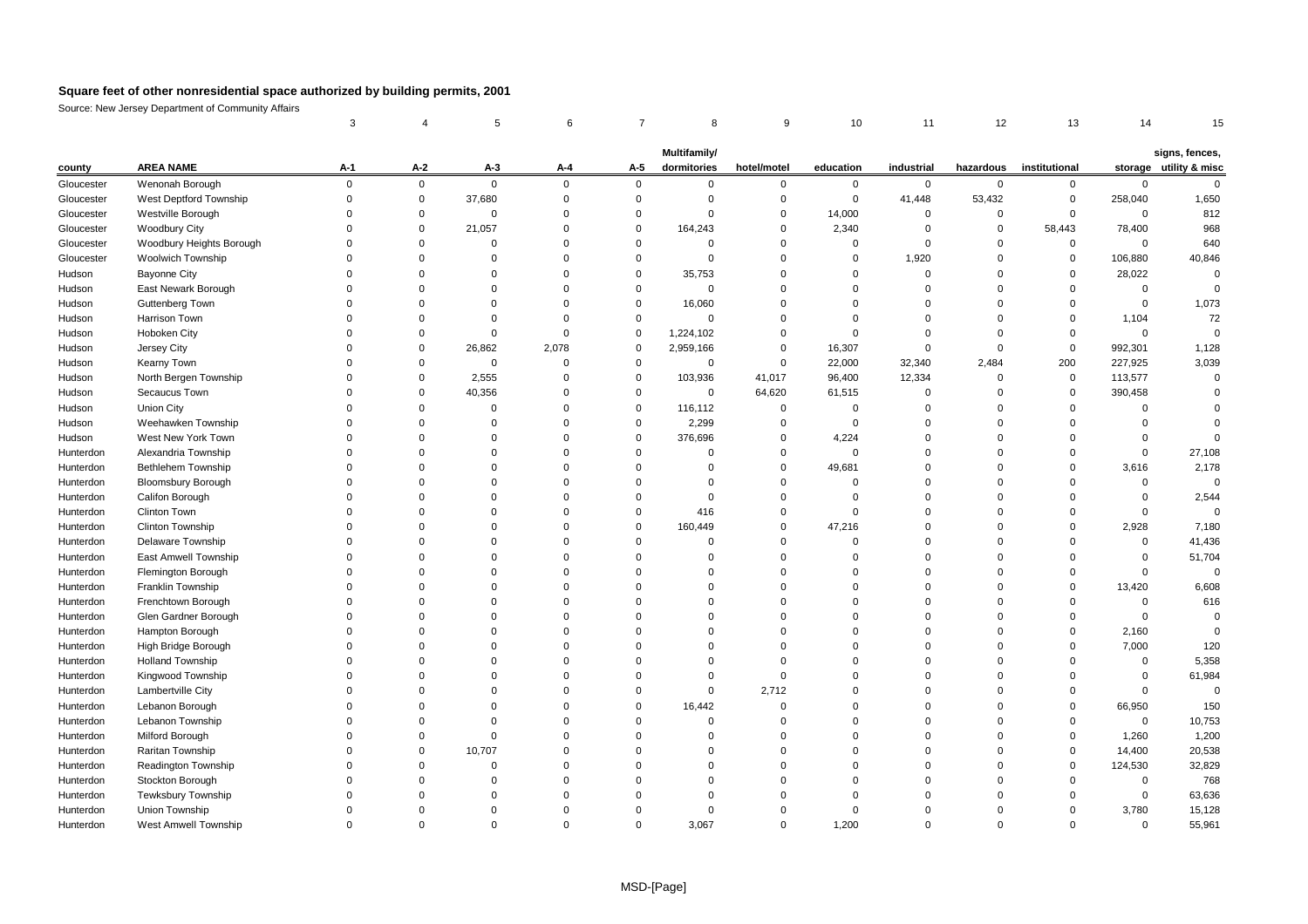|           |                              | 3           |             |             | 6              |             | 8              | 9           | 10          | 11          | 12          | 13            | 14             | 15                     |
|-----------|------------------------------|-------------|-------------|-------------|----------------|-------------|----------------|-------------|-------------|-------------|-------------|---------------|----------------|------------------------|
|           |                              |             |             |             |                |             | Multifamily/   |             |             |             |             |               |                | signs, fences,         |
| county    | <b>AREA NAME</b>             | A-1         | $A-2$       | $A-3$       | A-4            | A-5         | dormitories    | hotel/motel | education   | industrial  | hazardous   | institutional |                | storage utility & misc |
| Mercer    | East Windsor Township        | $\mathbf 0$ | 0           | 10,209      | $\mathbf 0$    | $\mathbf 0$ | 330            | 0           | 0           | 713         | 0           | $\mathbf 0$   | 7,800          | 3,712                  |
| Mercer    | Ewing Township               | $\Omega$    | $\mathbf 0$ | $\Omega$    | 8,600          | $\Omega$    | $\Omega$       | $\Omega$    | $\mathbf 0$ | $\Omega$    | $\mathbf 0$ | $\mathbf 0$   | 335,412        | 5,088                  |
| Mercer    | Hamilton Township            | $\Omega$    | $\Omega$    | 27,367      | $\mathbf 0$    | 0           | 174,387        | 0           | 3,800       | $\Omega$    | $\mathbf 0$ | 37,043        | 174,729        | 6,169                  |
| Mercer    | Hightstown Borough           | $\Omega$    | $\Omega$    | $\Omega$    | $\overline{0}$ | 1,490       | $\Omega$       | $\Omega$    | $\Omega$    | $\Omega$    | $\Omega$    | $\mathbf 0$   | 384            | 1,058                  |
| Mercer    | Hopewell Borough             | $\Omega$    | $\Omega$    | $\Omega$    | $\overline{0}$ | $\mathbf 0$ | $\overline{0}$ | $\mathbf 0$ | 384         | $\mathbf 0$ | $\mathbf 0$ | $\mathbf 0$   | $\mathbf 0$    | 5,336                  |
| Mercer    | <b>Hopewell Township</b>     | $\Omega$    | $\Omega$    | $\Omega$    | $\mathbf 0$    | 3,650       | $\Omega$       | $\Omega$    | 80,005      | $\Omega$    | $\mathbf 0$ | 31,420        | $\mathbf 0$    | 69,529                 |
| Mercer    | Lawrence Township            | $\Omega$    | $\Omega$    | 3,620       | $\overline{0}$ | $\mathbf 0$ | 115,226        | 0           | $\Omega$    | $\Omega$    | 3,630       | 5,710         | 551            | 4,977                  |
| Mercer    | Pennington Borough           | $\Omega$    | $\Omega$    | $\Omega$    | 5,862          | $\Omega$    | $\Omega$       | $\Omega$    | $\Omega$    | $\Omega$    | $\mathbf 0$ | 5,664         | $\mathbf 0$    | $\mathbf 0$            |
| Mercer    | Princeton Borough            | 56,722      | $\Omega$    | $\Omega$    | $\overline{0}$ | $\Omega$    | 4,140          | $\mathbf 0$ | $\mathbf 0$ | $\mathbf 0$ | $\mathbf 0$ | $\mathbf 0$   | $\Omega$       | $\mathbf 0$            |
| Mercer    | Princeton Township           | $\Omega$    | $\Omega$    | $\Omega$    | $\mathbf 0$    | $\Omega$    | $\Omega$       | $\Omega$    | 25,198      | $\Omega$    | $\Omega$    | 64,905        | 500            | 4,268                  |
| Mercer    | <b>Trenton City</b>          | $\Omega$    | $\Omega$    | 846         | 5,368          | $\Omega$    | $\Omega$       | 15,496      | $\mathbf 0$ | 804         | $\Omega$    | 0             | 110,595        | $\mathbf 0$            |
| Mercer    | <b>Washington Township</b>   | $\Omega$    | $\Omega$    | $\Omega$    | $\overline{0}$ | $\Omega$    | $\Omega$       | $\mathbf 0$ | $\mathbf 0$ | $\Omega$    | $\mathbf 0$ | $\mathbf 0$   | 244,200        | 4,346                  |
| Mercer    | West Windsor Township        | $\Omega$    | $\Omega$    | 12,242      | $\overline{0}$ | $\Omega$    | 424,349        | $\mathbf 0$ | 195         | $\Omega$    | $\Omega$    | 1,207         | $\mathbf 0$    | 14,352                 |
| Middlesex | Carteret Borough             | $\Omega$    | $\Omega$    | 9,408       | $\overline{0}$ | $\Omega$    | $\Omega$       | $\Omega$    | $\mathbf 0$ | $\Omega$    | $\Omega$    | $\mathbf 0$   | $\Omega$       | $\Omega$               |
| Middlesex | Cranbury Township            | $\Omega$    | $\Omega$    | $\mathbf 0$ | $\overline{0}$ | $\Omega$    | $\overline{0}$ | 76,906      | $\Omega$    | $\Omega$    | $\mathbf 0$ | $\mathbf 0$   | 2,947,382      | 784                    |
| Middlesex | Dunellen Borough             | $\Omega$    | $\Omega$    | $\Omega$    | $\overline{0}$ | $\Omega$    | 1,154          | $\mathbf 0$ | $\mathbf 0$ | $\Omega$    | $\Omega$    | $\Omega$      | $\Omega$       | 1,296                  |
| Middlesex | East Brunswick Township      | 225,000     | $\Omega$    | $\Omega$    | 6,894          | $\Omega$    | $\mathbf 0$    | 321,564     | 8,845       | 639         | $\mathbf 0$ | 225,380       | $\overline{0}$ | 2,392                  |
| Middlesex | Edison Township              | $\Omega$    | 13,580      | 38,036      | $\overline{0}$ | $\Omega$    | 11,109         | 173,881     | 114         | 81,625      | $\mathbf 0$ | 12,006        | 272,127        | 37,021                 |
| Middlesex | Helmetta Borough             | $\Omega$    | 0           | $\Omega$    | $\overline{0}$ | $\Omega$    | $\overline{0}$ | $\mathbf 0$ | $\mathbf 0$ | $\Omega$    | $\mathbf 0$ | 0             | $\Omega$       | $\Omega$               |
| Middlesex | <b>Highland Park Borough</b> | $\Omega$    | $\Omega$    | $\Omega$    | $\Omega$       | $\Omega$    | $\Omega$       | $\mathbf 0$ | $\mathbf 0$ | $\Omega$    | $\Omega$    | $\mathbf 0$   | $\Omega$       | $\mathbf 0$            |
| Middlesex | Jamesburg Borough            | $\Omega$    | $\Omega$    | $\Omega$    | $\overline{0}$ | $\Omega$    | $\mathbf 0$    | 0           | $\Omega$    | $\Omega$    | $\mathbf 0$ | 0             | $\Omega$       | $\Omega$               |
| Middlesex | Old Bridge Township          | $\Omega$    | $\Omega$    | 10,383      | $\Omega$       | $\Omega$    | 38,998         | $\Omega$    | $\Omega$    | $\Omega$    | $\Omega$    | 9,744         | 82,323         | 15,191                 |
| Middlesex | Metuchen Borough             | $\Omega$    | 0           | 2,108       | $\overline{0}$ | $\Omega$    | 0              | $\Omega$    | $\mathbf 0$ | 45,518      | $\Omega$    | 0             | $\Omega$       | 1,811                  |
| Middlesex | Middlesex Borough            |             | $\Omega$    | $\Omega$    | $\Omega$       | $\Omega$    | $\Omega$       | $\Omega$    | $\Omega$    | 2,150       | $\Omega$    | $\Omega$      | 48,000         | 7,270                  |
| Middlesex | Milltown Borough             | $\Omega$    | $\Omega$    | $\Omega$    | $\overline{0}$ | $\Omega$    | $\Omega$       | 51,326      | $\Omega$    | $\Omega$    | $\Omega$    | $\Omega$      | $\Omega$       | $\mathbf 0$            |
| Middlesex | Monroe Township              | $\Omega$    | $\Omega$    | $\Omega$    | 9,348          | 27,539      | $\Omega$       | $\mathbf 0$ | $\mathbf 0$ | $\Omega$    | $\Omega$    | $\mathbf 0$   | 275,292        | 37,422                 |
| Middlesex | New Brunsick City            | $\Omega$    | $\Omega$    | $\Omega$    | $\overline{0}$ | $\mathbf 0$ | 156,471        | $\mathbf 0$ | 207,152     | 4,320       | $\mathbf 0$ | 1,697         | 2,741,748      | 6,440                  |
| Middlesex | North Brunswick Township     |             | $\Omega$    | 2,050       | $\overline{0}$ | $\Omega$    | $\Omega$       | $\mathbf 0$ | $\mathbf 0$ | 310,000     | $\Omega$    | $\mathbf 0$   | 81,966         | 3,316                  |
| Middlesex | Perth Amboy City             | $\Omega$    | $\Omega$    | $\mathbf 0$ | $\overline{0}$ | $\Omega$    | 1              | $\mathbf 0$ | 37,122      | $\mathbf 0$ | $\mathbf 0$ | $\mathbf 0$   | $\overline{0}$ | $\mathbf 0$            |
| Middlesex | Piscataway Township          | $\Omega$    | $\Omega$    | 263         | $\Omega$       | $\Omega$    | $\Omega$       | $\Omega$    | 96,730      | $\Omega$    | $\Omega$    | 30,274        | $\Omega$       | 611                    |
| Middlesex | Plainsboro Township          |             | $\Omega$    | $\Omega$    | $\Omega$       | $\Omega$    | $\Omega$       | $\Omega$    | $\mathbf 0$ | $\Omega$    | $\Omega$    | $\mathbf 0$   | 4,560          | $\mathbf 0$            |
| Middlesex | Sayreville Borough           |             | $\Omega$    | $\Omega$    | $\Omega$       | $\mathbf 0$ | 137,260        | $\Omega$    | $\mathbf 0$ | 97,630      | $\Omega$    | $\Omega$      | 110,200        | 552                    |
| Middlesex | South Amboy City             | $\Omega$    | $\Omega$    | 3,659       | $\overline{0}$ | 1,410       | 3,864          | $\mathbf 0$ | $\mathbf 0$ | $\Omega$    | $\Omega$    | $\mathbf 0$   | $\mathbf 0$    | 1,676                  |
| Middlesex | South Brunswick Township     | $\Omega$    | $\Omega$    | 12,190      | $\overline{0}$ | $\mathbf 0$ | $\Omega$       | 679         | 201,152     | 3,696       | $\Omega$    | $\mathbf 0$   | 1,368,972      | $\mathbf 0$            |
| Middlesex | South Plainfield Borough     | $\Omega$    | $\Omega$    | 13,936      | $\overline{0}$ | $\Omega$    | 408,832        | $\mathbf 0$ | $\mathbf 0$ | $\Omega$    | $\Omega$    | $\mathbf 0$   | $\mathbf 0$    | $\Omega$               |
| Middlesex | South River Borough          | $\Omega$    | $\Omega$    | $\Omega$    | $\Omega$       | $\Omega$    | $\Omega$       | $\mathbf 0$ | $\Omega$    | $\Omega$    | $\Omega$    | $\mathbf 0$   | $\Omega$       | 1,372                  |
| Middlesex | Spotswood Borough            | $\Omega$    | $\Omega$    | $\Omega$    | $\overline{0}$ | $\Omega$    | $\mathbf 0$    | $\Omega$    | $\Omega$    | $\Omega$    | $\mathbf 0$ | $\mathbf 0$   | 44,712         | 676                    |
| Middlesex | Woodbridge Township          |             | $\Omega$    | 125,004     | $\Omega$       | $\Omega$    | 309,641        | 34,677      | $\Omega$    | $\Omega$    | 5,600       | $\mathbf 0$   | 326,479        | 3,866                  |
| Monmouth  | Allenhurst Borough           |             | $\Omega$    | $\Omega$    | $\Omega$       | $\Omega$    | $\Omega$       | $\Omega$    | $\Omega$    | $\Omega$    | $\mathbf 0$ | $\Omega$      | $\Omega$       | $\Omega$               |
| Monmouth  | Allentown Borough            |             | $\Omega$    | $\Omega$    | $\Omega$       | $\Omega$    | $\Omega$       | $\Omega$    | $\Omega$    | $\Omega$    | $\Omega$    | $\Omega$      | $\Omega$       | 140                    |
| Monmouth  | <b>Asbury Park City</b>      | $\Omega$    | 0           | $\Omega$    | $\Omega$       | $\Omega$    | $\Omega$       | $\Omega$    | $\Omega$    | $\Omega$    | $\Omega$    | 0             | $\Omega$       | $\mathbf 0$            |
| Monmouth  | Atlantic Highlands Borough   |             | $\Omega$    | $\Omega$    | $\Omega$       | $\Omega$    | 1,294          | $\Omega$    | $\Omega$    | $\Omega$    | $\Omega$    | $\mathbf 0$   | 18,200         | $\Omega$               |
| Monmouth  | Avon-by-the-Sea Borough      | $\Omega$    | $\Omega$    | $\Omega$    | $\Omega$       | $\Omega$    | $\Omega$       | $\Omega$    | $\Omega$    | $\Omega$    | $\Omega$    | $\mathbf 0$   | $\Omega$       | $\mathbf 0$            |
| Monmouth  | Belmar Borough               | $\Omega$    | $\Omega$    | $\Omega$    | $\Omega$       | $\Omega$    | $\Omega$       | $\Omega$    | $\Omega$    | $\Omega$    | $\Omega$    | $\Omega$      | $\Omega$       | 1,656                  |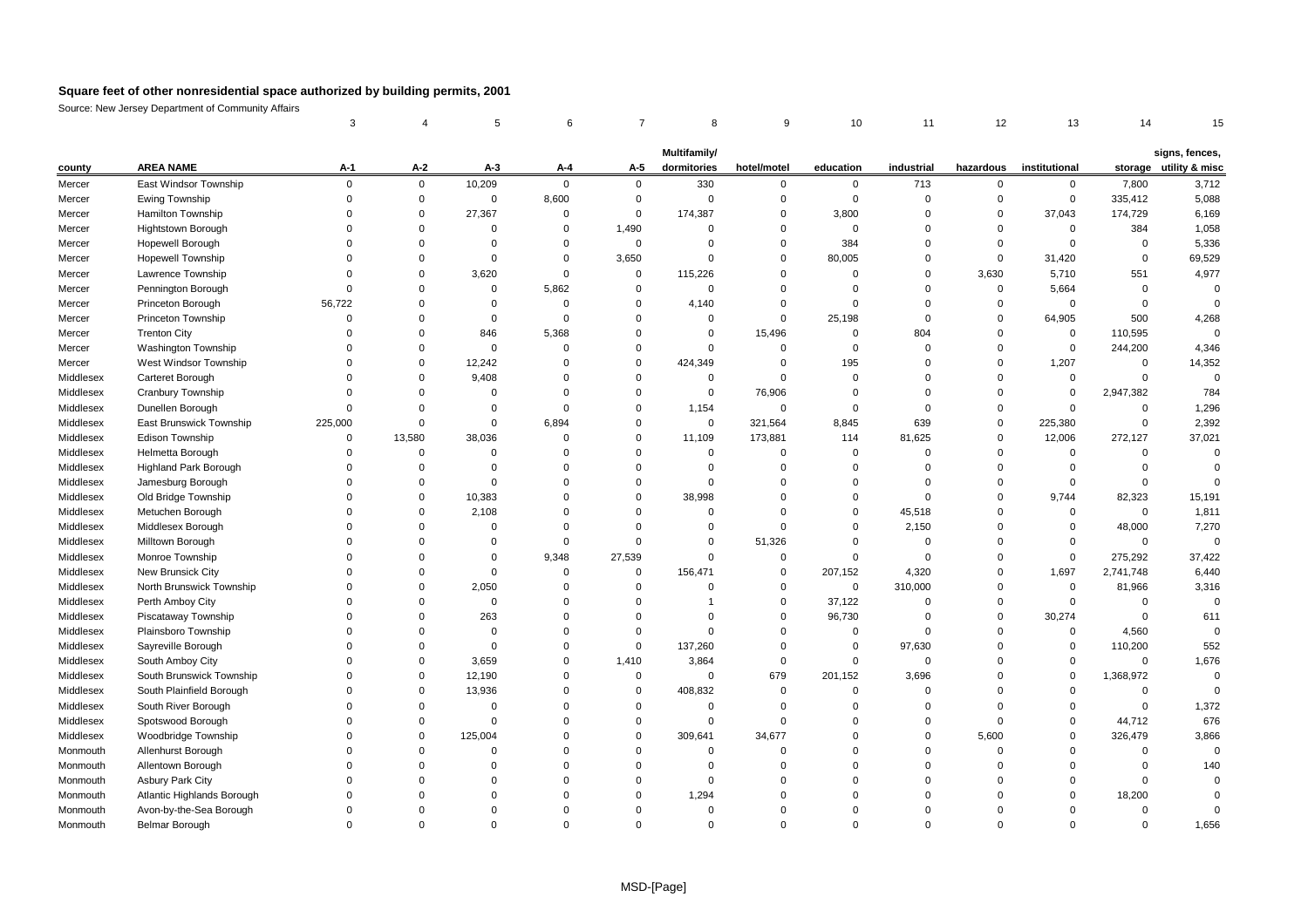|          |                              | 3           |             | 5           | 6              | 7           | 8                           | 9           | 10             | 11             | 12          | 13            | 14             |                                          |
|----------|------------------------------|-------------|-------------|-------------|----------------|-------------|-----------------------------|-------------|----------------|----------------|-------------|---------------|----------------|------------------------------------------|
|          |                              |             |             |             |                |             |                             |             |                |                |             |               |                |                                          |
| county   | <b>AREA NAME</b>             | $A-1$       | $A-2$       | $A-3$       | A-4            | A-5         | Multifamily/<br>dormitories | hotel/motel | education      | industrial     | hazardous   | institutional |                | signs, fences,<br>storage utility & misc |
| Monmouth | <b>Bradley Beach Borough</b> | $\mathbf 0$ | $\mathbf 0$ | $\mathbf 0$ | $\mathbf 0$    | $\mathbf 0$ | $\mathbf 0$                 | 0           | $\mathbf 0$    | 0              | 0           | 0             | 0              | $\mathsf{O}$                             |
| Monmouth | <b>Brielle Borough</b>       |             | $\mathbf 0$ | $\mathbf 0$ | $\mathbf 0$    | $\Omega$    | $\Omega$                    | $\mathbf 0$ | 84,000         | $\Omega$       | $\mathbf 0$ | $\mathbf 0$   | $\Omega$       | 288                                      |
| Monmouth | <b>Colts Neck Township</b>   |             | $\mathbf 0$ | $\Omega$    | $\mathbf 0$    | $\Omega$    | $\Omega$                    | 0           | 74,475         | $\Omega$       | $\mathbf 0$ | $\Omega$      | 2,520          | 4,220                                    |
| Monmouth | Deal Borough                 | $\Omega$    | $\Omega$    | $\Omega$    | $\overline{0}$ | $\Omega$    | $\Omega$                    | $\mathbf 0$ | $\mathbf 0$    | $\Omega$       | $\Omega$    | $\Omega$      | $\mathbf 0$    | $\Omega$                                 |
| Monmouth | Eatontown Borough            |             | $\mathbf 0$ | $\mathbf 0$ | 9,000          | $\Omega$    | $\Omega$                    | $\mathbf 0$ | $\mathbf 0$    | 23,452         | $\mathbf 0$ | $\mathbf 0$   | 2,000          | 2,512                                    |
| Monmouth | Englishtown Borough          |             | $\Omega$    | $\Omega$    | $\mathbf 0$    | $\Omega$    | $\Omega$                    | $\Omega$    | $\Omega$       | $\Omega$       | $\Omega$    | $\Omega$      | $\Omega$       | $\Omega$                                 |
| Monmouth | Fair Haven Borough           |             | $\Omega$    | $\mathbf 0$ | $\mathbf 0$    | $\Omega$    | $\Omega$                    | $\Omega$    | $\mathbf 0$    | $\Omega$       | $\mathbf 0$ | $\Omega$      | $\Omega$       | 768                                      |
| Monmouth | Farmingdale Borough          | $\Omega$    | $\Omega$    | $\mathbf 0$ | $\mathbf 0$    | $\Omega$    | $\Omega$                    | $\Omega$    | $\mathbf 0$    | $\mathbf 0$    | $\mathbf 0$ | $\mathbf 0$   | $\Omega$       | $\mathbf 0$                              |
| Monmouth | Freehold Borough             | $\Omega$    | $\Omega$    | $\mathbf 0$ | $\mathbf 0$    | $\Omega$    | 1,508                       | $\mathbf 0$ | 4,706          | 210            | $\mathbf 0$ | 200,000       | $\Omega$       | 1,128                                    |
| Monmouth | Freehold Township            |             | $\Omega$    | 2,538       | 19,059         | $\Omega$    | $\Omega$                    | $\Omega$    | 56,000         | 222            | $\Omega$    | 49,038        | 96,350         | 11,286                                   |
| Monmouth | <b>Highlands Borough</b>     | $\Omega$    | $\Omega$    | 7,188       | $\mathbf 0$    | $\Omega$    | $\Omega$                    | $\mathbf 0$ | $\mathbf 0$    | 0              | $\mathbf 0$ | 0             | 0              | $\mathbf 0$                              |
| Monmouth | Holmdel Township             | $\Omega$    | $\Omega$    | $\mathbf 0$ | 5,291          | $\Omega$    | $\Omega$                    | $\mathbf 0$ | 1,040          | $\Omega$       | $\mathbf 0$ | $\mathbf 0$   | $\mathbf 0$    | 19,317                                   |
| Monmouth | Howell Township              | $\Omega$    | $\Omega$    | $\mathbf 0$ | $\mathbf 0$    | $\Omega$    | $\Omega$                    | $\mathbf 0$ | $\overline{0}$ | $\Omega$       | $\mathbf 0$ | 0             | 3,996          | 4,696                                    |
| Monmouth | Interlaken Borough           | $\Omega$    | $\Omega$    | $\Omega$    | $\mathbf 0$    | $\Omega$    | $\Omega$                    | $\mathbf 0$ | $\mathbf 0$    | $\Omega$       | $\mathbf 0$ | $\mathbf 0$   | $\Omega$       | $\Omega$                                 |
| Monmouth | Keansburg Borough            |             | $\Omega$    | $\mathbf 0$ | $\mathbf 0$    | $\Omega$    | 0                           | $\mathbf 0$ | 16,329         | $\mathbf 0$    | $\mathbf 0$ | 11,000        | $\overline{0}$ | $\mathbf 0$                              |
| Monmouth | Keyport Borough              | $\Omega$    | $\Omega$    | $\Omega$    | $\overline{0}$ | $\Omega$    | $\Omega$                    | $\Omega$    | $\mathbf 0$    | $\Omega$       | $\mathbf 0$ | $\mathbf 0$   | $\Omega$       | 320                                      |
| Monmouth | Little Silver Borough        | $\Omega$    | $\Omega$    | $\Omega$    | $\overline{0}$ | $\Omega$    | $\Omega$                    | $\mathbf 0$ | $\Omega$       | $\Omega$       | $\mathbf 0$ | $\mathbf 0$   | 1,880          | 5,564                                    |
| Monmouth | Loch Arbour Village          | $\Omega$    | $\Omega$    | $\Omega$    | $\overline{0}$ | $\Omega$    | $\Omega$                    | $\Omega$    | $\Omega$       | $\Omega$       | $\mathbf 0$ | $\mathbf 0$   | $\mathbf 0$    | $\mathbf 0$                              |
| Monmouth | Long Branch City             | 1,993       | $\Omega$    | $\mathbf 0$ | $\mathbf 0$    | $\Omega$    | 182,961                     | 8,000       | $\mathbf 0$    | $\mathbf 0$    | $\mathbf 0$ | 50,960        | 18,900         | 1,249                                    |
| Monmouth | Manalapan Township           | $\Omega$    | $\Omega$    | 4,572       | 6,477          | $\Omega$    | $\Omega$                    | $\mathbf 0$ | 62,000         | 1,000          | $\mathbf 0$ | $\mathbf 0$   | 46,692         | 666                                      |
| Monmouth | Manasquan Borough            | $\Omega$    | $\mathbf 0$ | $\mathbf 0$ | $\mathbf 0$    | $\Omega$    | $\Omega$                    | 0           | $\mathbf 0$    | $\overline{0}$ | 0           | 0             | $\mathbf 0$    | 4,235                                    |
| Monmouth | Marlboro Township            | $\Omega$    | $\Omega$    | 17,218      | $\overline{0}$ | $\Omega$    | $\Omega$                    | $\mathbf 0$ | 195,510        | $\mathbf 0$    | $\mathbf 0$ | 50,972        | 15,653         | 2,074                                    |
| Monmouth | Matawan Borough              |             | $\Omega$    | $\mathbf 0$ | $\mathbf 0$    | $\Omega$    | $\Omega$                    | $\mathbf 0$ | $\mathbf 0$    | $\Omega$       | $\mathbf 0$ | 0             | $\overline{0}$ | 576                                      |
| Monmouth | Aberdeen Township            |             | $\Omega$    | $\mathbf 0$ | $\overline{0}$ | $\Omega$    | 375,983                     | $\Omega$    | $\mathbf 0$    | 3,900          | $\mathbf 0$ | $\mathbf 0$   | $\mathbf 0$    | 36,462                                   |
| Monmouth | Middletown Township          | $\Omega$    | $\Omega$    | 4,018       | 4,328          | $\Omega$    | 6,689                       | $\mathbf 0$ | 38,661         | $\mathbf 0$    | $\mathbf 0$ | 49,186        | 10,832         | 625                                      |
| Monmouth | Millstone Township           | $\Omega$    | $\Omega$    | $\mathbf 0$ | $\mathbf 0$    | $\Omega$    | $\Omega$                    | $\Omega$    | $\mathbf 0$    | $\Omega$       | $\mathbf 0$ | 0             | $\mathbf 0$    | 37,367                                   |
| Monmouth | Monmouth Beach Borough       | $\Omega$    | $\Omega$    | $\mathbf 0$ | $\mathbf 0$    | $\Omega$    | $\overline{0}$              | $\Omega$    | $\mathbf 0$    | $\Omega$       | $\mathbf 0$ | $\mathbf 0$   | $\mathbf 0$    | 3,760                                    |
| Monmouth | Neptune Township             | $\Omega$    | $\Omega$    | 3,017       | $\Omega$       | $\Omega$    | 3,132                       | $\Omega$    | $\mathbf 0$    | 90,000         | $\mathbf 0$ | $\mathbf 0$   | 63,250         | $\Omega$                                 |
| Monmouth | Neptune City Borough         | $\Omega$    | $\Omega$    | $\mathbf 0$ | $\mathbf 0$    | $\Omega$    | 0                           | $\Omega$    | $\mathbf 0$    | $\overline{0}$ | 0           | $\mathbf 0$   | $\mathbf 0$    | $\mathbf 0$                              |
| Monmouth | <b>Tinton Falls Borough</b>  | $\Omega$    | $\Omega$    | 52,938      | $\overline{0}$ | $\Omega$    | 105,472                     | $\Omega$    | $\mathbf 0$    | $\Omega$       | $\Omega$    | 95,530        | 39,302         | 9,944                                    |
| Monmouth | Ocean Township               | 15,506      | $\Omega$    | 20,810      | $\mathbf 0$    | $\Omega$    | 0                           | $\Omega$    | $\Omega$       | $\Omega$       | $\Omega$    | $\mathbf 0$   | 16,942         | 3,048                                    |
| Monmouth | Oceanport Borough            | $\Omega$    | $\Omega$    | $\mathbf 0$ | $\Omega$       | $\Omega$    | 0                           | $\Omega$    | $\Omega$       | $\Omega$       | $\Omega$    | $\Omega$      | $\Omega$       | $\Omega$                                 |
| Monmouth | Hazlet Township              | $\Omega$    | $\mathbf 0$ | 303         | $\Omega$       | $\Omega$    | $\Omega$                    | $\Omega$    | $\mathbf 0$    | $\Omega$       | $\mathbf 0$ | $\mathbf 0$   | 21,000         | 18,944                                   |
| Monmouth | Red Bank Borough             | $\Omega$    | $\mathbf 0$ | 2,800       | $\overline{0}$ | $\Omega$    | $\Omega$                    | $\Omega$    | $\Omega$       | $\Omega$       | $\mathbf 0$ | $\mathbf 0$   | 51,100         | 252                                      |
| Monmouth | Roosevelt Borough            |             | $\Omega$    | 0           | $\overline{0}$ | $\Omega$    | $\Omega$                    | $\Omega$    | $\mathbf 0$    | $\Omega$       | $\Omega$    | $\mathbf 0$   | $\mathbf 0$    | $\Omega$                                 |
| Monmouth | Rumson Borough               |             | $\Omega$    | $\Omega$    | $\Omega$       | $\Omega$    | $\Omega$                    | $\Omega$    | 1,738          | $\Omega$       | $\Omega$    | $\mathbf 0$   | $\mathbf 0$    | 15,029                                   |
| Monmouth | Sea Bright Borough           |             | $\Omega$    | $\mathbf 0$ | $\mathbf 0$    | $\Omega$    | 12,900                      | 0           | $\mathbf 0$    | $\mathbf 0$    | $\Omega$    | 0             | $\Omega$       | $\Omega$                                 |
| Monmouth | Sea Girt Borough             |             | $\Omega$    | $\Omega$    | 87             | $\Omega$    | $\Omega$                    | $\Omega$    | $\Omega$       | $\Omega$       | $\Omega$    | $\Omega$      | $\Omega$       | $\mathbf 0$                              |
| Monmouth | Shrewsbury Borough           |             | $\Omega$    | $\Omega$    | $\mathbf 0$    | $\Omega$    | O                           | $\Omega$    | $\Omega$       | $\Omega$       | $\Omega$    | $\Omega$      | $\Omega$       | 280                                      |
| Monmouth | Shrewsbury Township          |             | $\Omega$    | $\Omega$    | $\Omega$       | $\Omega$    | $\Omega$                    | $\Omega$    | $\Omega$       | $\Omega$       | $\Omega$    | $\Omega$      | $\Omega$       | $\Omega$                                 |
| Monmouth | South Belmar Borough         |             | $\Omega$    | $\Omega$    | $\Omega$       | $\Omega$    | $\Omega$                    | $\mathbf 0$ | $\mathbf 0$    | $\Omega$       | $\Omega$    | $\Omega$      | $\Omega$       | $\Omega$                                 |
| Monmouth | Spring Lake Borough          |             | $\Omega$    | $\Omega$    | $\Omega$       | $\Omega$    | $\Omega$                    | 141         | $\Omega$       | $\Omega$       | $\Omega$    | $\mathbf 0$   | $\mathbf 0$    | 2,142                                    |
| Monmouth | Spring Lake Heights Borough  |             | $\Omega$    | $\Omega$    | $\Omega$       | $\Omega$    | $\Omega$                    | $\Omega$    | $\Omega$       | $\Omega$       | $\Omega$    | $\mathbf 0$   | 1,344          | 548                                      |
| Monmouth | Union Beach Borough          |             | $\Omega$    | $\Omega$    | $\Omega$       | $\Omega$    | $\Omega$                    | $\Omega$    | $\Omega$       | $\Omega$       | $\Omega$    | $\Omega$      | $\Omega$       | 1,301                                    |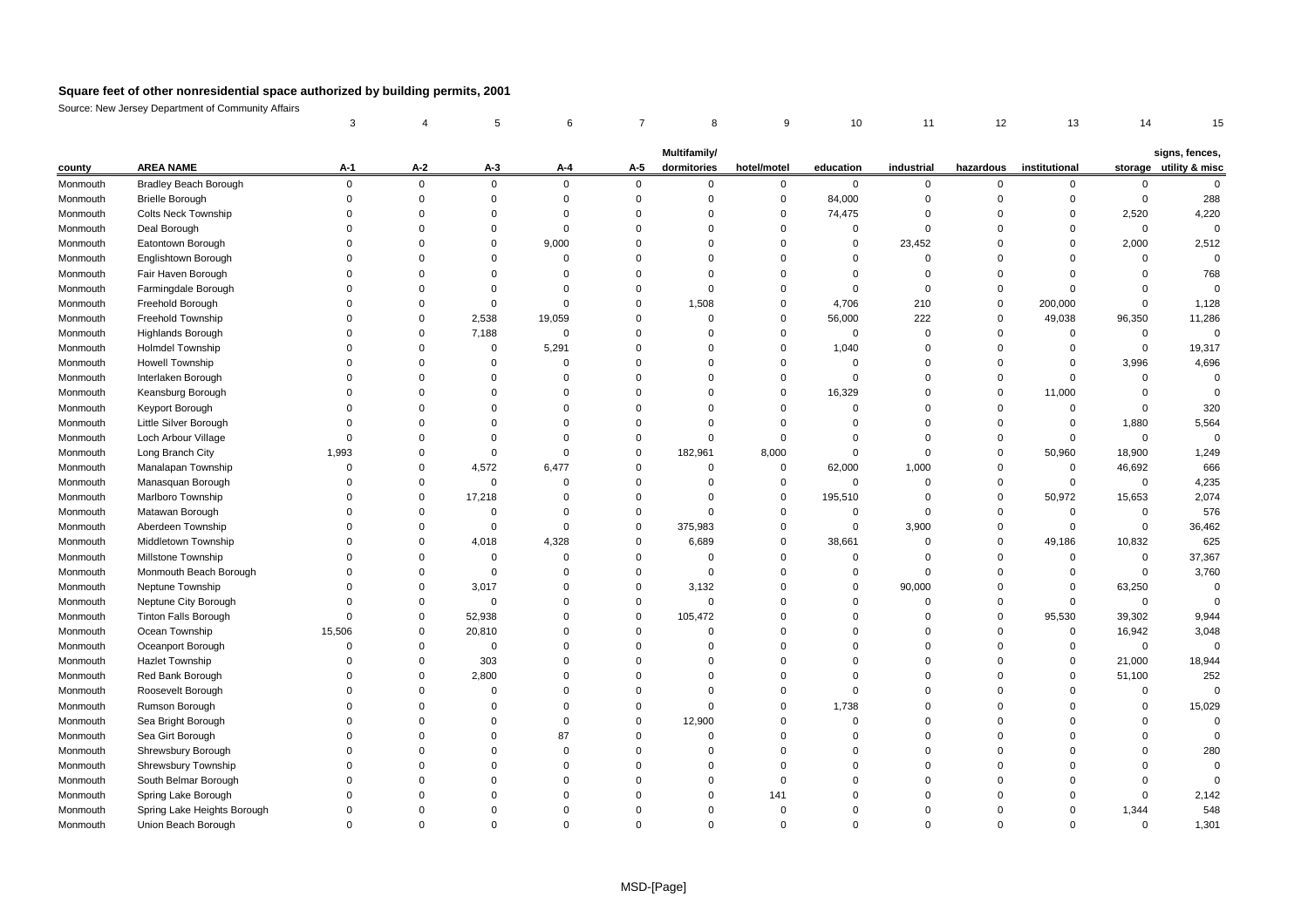|          |                            | 3           | $\overline{4}$ | 5           | 6              | 7           | 8                           | 9           | 10          | 11          | 12          | 13            | 14             | 15                                       |
|----------|----------------------------|-------------|----------------|-------------|----------------|-------------|-----------------------------|-------------|-------------|-------------|-------------|---------------|----------------|------------------------------------------|
|          |                            |             |                |             |                |             |                             |             |             |             |             |               |                |                                          |
| county   | <b>AREA NAME</b>           | $A-1$       | $A-2$          | $A-3$       | A-4            | A-5         | Multifamily/<br>dormitories | hotel/motel | education   | industrial  | hazardous   | institutional |                | signs, fences,<br>storage utility & misc |
| Monmouth | Upper Freehold Township    | $\mathbf 0$ | $\mathbf 0$    | 18,488      | $\mathbf 0$    | $\mathbf 0$ | $\mathbf 0$                 | 0           | $\mathbf 0$ | 46,304      | 0           | 0             | 74,335         | 8,136                                    |
| Monmouth | Wall Township              | $\Omega$    | $\mathbf 0$    | 938         | $\overline{0}$ | $\Omega$    | $\overline{2}$              | $\mathbf 0$ | $\mathbf 0$ | $\Omega$    | $\mathbf 0$ | 68,845        | 32,340         | 26,738                                   |
| Monmouth | West Long Branch Borough   | $\Omega$    | $\mathbf 0$    | $\Omega$    | $\Omega$       | $\Omega$    | $\Omega$                    | $\Omega$    | $\mathbf 0$ | $\Omega$    | 0           | 0             | $\mathbf 0$    | $\overline{0}$                           |
| Morris   | <b>Boonton Town</b>        | $\Omega$    | $\Omega$       | $\Omega$    | $\Omega$       | $\Omega$    | $\Omega$                    | $\Omega$    | $\Omega$    | $\Omega$    | $\mathbf 0$ | $\mathbf 0$   | 1,200          | 856                                      |
| Morris   | <b>Boonton Township</b>    | $\Omega$    | $\mathbf 0$    | $\Omega$    | $\mathbf 0$    | $\Omega$    | $\Omega$                    | $\Omega$    | $\mathbf 0$ | $\Omega$    | 0           | 0             | 14,400         | 5,620                                    |
| Morris   | <b>Butler Borough</b>      | $\Omega$    | $\Omega$       | $\Omega$    | $\overline{0}$ | $\Omega$    | 22,800                      | $\Omega$    | $\Omega$    | $\Omega$    | $\Omega$    | $\Omega$      | $\mathbf 0$    | 1,120                                    |
| Morris   | Chatham Borough            | $\Omega$    | $\Omega$       | $\mathbf 0$ | $\mathbf 0$    | $\Omega$    | 436                         | 0           | 10,091      | $\Omega$    | 0           | $\mathbf 0$   | $\mathbf 0$    | $\mathbf 0$                              |
| Morris   | Chatham Township           | $\Omega$    | $\Omega$       | $\mathbf 0$ | $\overline{0}$ | $\Omega$    | $\Omega$                    | $\mathbf 0$ | 83,649      | $\Omega$    | $\mathbf 0$ | 2,150         | 6,000          | 3,656                                    |
| Morris   | <b>Chester Borough</b>     | $\Omega$    | $\Omega$       | $\mathbf 0$ | $\mathbf 0$    | $\Omega$    | $\Omega$                    | $\mathbf 0$ | 7,200       | $\Omega$    | $\mathbf 0$ | $\mathbf 0$   | 420            | 0                                        |
| Morris   | <b>Chester Township</b>    |             | $\Omega$       | $\Omega$    | 10,975         | $\Omega$    | $\Omega$                    | $\Omega$    | 8,740       | 1,152       | $\mathbf 0$ | $\Omega$      | $\mathbf 0$    | 12,246                                   |
| Morris   | Denville Township          | $\Omega$    | $\Omega$       | $\mathbf 0$ | $\mathbf 0$    | $\Omega$    | $\Omega$                    | $\Omega$    | $\mathbf 0$ | $\mathbf 0$ | $\mathbf 0$ | 15,202        | 34,770         | 6,782                                    |
| Morris   | Dover Town                 | $\Omega$    | $\Omega$       | $\mathbf 0$ | $\overline{0}$ | $\Omega$    | $\Omega$                    | $\Omega$    | $\mathbf 0$ | $\Omega$    | $\mathbf 0$ | $\mathbf 0$   | $\mathbf 0$    | 3,863                                    |
| Morris   | East Hanover Township      | $\Omega$    | $\Omega$       | 100         | $\mathbf 0$    | $\Omega$    | $\Omega$                    | $\Omega$    | 804         | $\Omega$    | $\mathbf 0$ | $\mathbf 0$   | 21,982         | $\mathbf 0$                              |
| Morris   | Florham Park Borough       | $\Omega$    | $\Omega$       | $\mathbf 0$ | $\overline{0}$ | $\Omega$    | $\Omega$                    | $\Omega$    | $\mathbf 0$ | $\Omega$    | $\Omega$    | $\mathbf 0$   | 144            | $\Omega$                                 |
| Morris   | Hanover Township           |             | $\Omega$       | 52,189      | $\mathbf 0$    | $\Omega$    | 90,892                      | 0           | $\mathbf 0$ | 280,387     | $\Omega$    | $\mathbf 0$   | 108,869        | $\mathbf 0$                              |
| Morris   | Harding Township           |             | $\Omega$       | $\mathbf 0$ | $\overline{0}$ | $\Omega$    | 6,153                       | $\Omega$    | $\mathbf 0$ | $\Omega$    | $\mathbf 0$ | $\mathbf 0$   | $\Omega$       | 7,691                                    |
| Morris   | Jefferson Township         |             | $\Omega$       | $\Omega$    | $\overline{0}$ | $\Omega$    | $\Omega$                    | $\Omega$    | $\mathbf 0$ | 95,892      | $\mathbf 0$ | 7,196         | $\overline{0}$ | 14,706                                   |
| Morris   | Kinnelon Borough           | $\Omega$    | $\Omega$       | $\Omega$    | 5,500          | $\Omega$    | $\Omega$                    | $\Omega$    | $\Omega$    | $\Omega$    | $\Omega$    | $\mathbf 0$   | $\Omega$       | 2,175                                    |
| Morris   | Lincoln Park Borough       | $\Omega$    | $\Omega$       | $\mathbf 0$ | $\mathbf 0$    | $\Omega$    | $\Omega$                    | $\mathbf 0$ | $\mathbf 0$ | $\Omega$    | 0           | 0             | $\mathbf 0$    | 180                                      |
| Morris   | Madison Borough            | $\Omega$    | $\Omega$       | 79.539      | $\overline{0}$ | $\Omega$    | $\Omega$                    | $\mathbf 0$ | $\mathbf 0$ | $\Omega$    | $\mathbf 0$ | $\mathbf 0$   | 2,811          | 2,278                                    |
| Morris   | Mendham Borough            | $\Omega$    | $\Omega$       | 0           | $\mathbf 0$    | $\Omega$    | 2,488                       | 3,842       | $\mathbf 0$ | $\Omega$    | $\Omega$    | $\Omega$      | $\mathbf 0$    | $\Omega$                                 |
| Morris   | Mendham Township           | $\Omega$    | $\Omega$       | $\mathbf 0$ | $\overline{0}$ | $\Omega$    | $\Omega$                    | $\mathbf 0$ | 800         | $\Omega$    | $\Omega$    | $\mathbf 0$   | 160            | 34,706                                   |
| Morris   | Mine Hill Township         |             | $\Omega$       | $\Omega$    | $\mathbf 0$    | $\Omega$    | $\Omega$                    | $\mathbf 0$ | $\mathbf 0$ | $\Omega$    | $\mathbf 0$ | $\mathbf 0$   | $\Omega$       | $\Omega$                                 |
| Morris   | Montville Township         |             | $\Omega$       | $\Omega$    | 864            | $\Omega$    | $\Omega$                    | $\Omega$    | 9,000       | $\Omega$    | $\Omega$    | $\Omega$      | 1,851          | 120                                      |
| Morris   | Morris Township            | $\Omega$    | $\Omega$       | $\Omega$    | $\mathbf 0$    | $\Omega$    | $\Omega$                    | $\Omega$    | $\mathbf 0$ | $\Omega$    | $\mathbf 0$ | 4,432         | $\mathbf 0$    | 3,296                                    |
| Morris   | Morris Plains Borough      |             | $\Omega$       | $\Omega$    | $\overline{0}$ | $\Omega$    | $\Omega$                    | $\Omega$    | $\Omega$    | $\Omega$    | $\mathbf 0$ | $\mathbf 0$   | $\mathbf 0$    | 65                                       |
| Morris   | Morristown Town            | $\Omega$    | $\Omega$       | $\mathbf 0$ | $\mathbf 0$    | $\Omega$    | 6,664                       | $\Omega$    | $\mathbf 0$ | $\mathbf 0$ | $\mathbf 0$ | 1,844         | 600            | $\mathbf 0$                              |
| Morris   | Mountain Lakes Borough     | $\Omega$    | $\Omega$       | $\mathbf 0$ | $\overline{0}$ | $\Omega$    | $\Omega$                    | $\Omega$    | $\Omega$    | $\Omega$    | $\mathbf 0$ | 0             | $\Omega$       | $\Omega$                                 |
| Morris   | Mount Arlington Borough    |             | $\Omega$       | 6,000       | $\mathbf 0$    | $\Omega$    | 110,154                     | 0           | $\Omega$    | $\Omega$    | $\mathbf 0$ | 0             | $\overline{0}$ | 1,081                                    |
| Morris   | Mount Olive Township       | $\Omega$    | $\Omega$       | 7,614       | $\overline{0}$ | $\Omega$    | 154,888                     | $\mathbf 0$ | $\mathbf 0$ | $\Omega$    | $\mathbf 0$ | 29,959        | 625,769        | 4,274                                    |
| Morris   | Netcong Borough            |             | $\Omega$       | $\mathbf 0$ | $\Omega$       | $\Omega$    | 60,923                      | $\mathbf 0$ | 1,410       | $\Omega$    | $\Omega$    | $\mathbf 0$   | 2,656          | 820                                      |
| Morris   | Parsippany-Troy Hills Twp  | $\Omega$    | $\Omega$       | 6,192       | $\overline{0}$ | $\Omega$    | 15,659                      | 83,178      | $\mathbf 0$ | $\Omega$    | $\Omega$    | $\Omega$      | 174,600        | 32,000                                   |
| Morris   | Long Hill Township         | $\Omega$    | $\Omega$       | $\mathbf 0$ | $\overline{0}$ | $\Omega$    | $\Omega$                    | 0           | $\mathbf 0$ | $\Omega$    | $\mathbf 0$ | 0             | $\mathbf 0$    | 6,006                                    |
| Morris   | Pequannock Township        | $\Omega$    | $\mathbf 0$    | $\mathbf 0$ | $\overline{0}$ | $\mathbf 0$ | 302,235                     | $\mathbf 0$ | $\mathbf 0$ | $\Omega$    | $\mathbf 0$ | $\mathbf 0$   | $\mathbf 0$    | 17,222                                   |
| Morris   | Randolph Township          | $\Omega$    | $\Omega$       | 450         | 20,306         | 6,394       | $\Omega$                    | $\Omega$    | $\mathbf 0$ | $\Omega$    | $\mathbf 0$ | $\mathbf 0$   | 164,673        | 7,012                                    |
| Morris   | Riverdale Borough          | $\Omega$    | $\Omega$       | $\mathbf 0$ | $\overline{0}$ | $\mathbf 0$ | $\Omega$                    | $\Omega$    | $\Omega$    | $\Omega$    | $\Omega$    | $\mathbf 0$   | $\mathbf 0$    | $\mathsf 0$                              |
| Morris   | Rockaway Borough           | $\Omega$    | $\Omega$       | 1,167       | $\mathbf 0$    | $\Omega$    | $\Omega$                    | 0           | $\mathbf 0$ | $\Omega$    | 0           | 0             | $\overline{0}$ | $\Omega$                                 |
| Morris   | Rockaway Township          | $\Omega$    | $\Omega$       | $\mathbf 0$ | 884            | $\Omega$    | 507,362                     | $\Omega$    | $\mathbf 0$ | 3,705       | $\mathbf 0$ | $\mathbf 0$   | $\Omega$       | 5,036                                    |
| Morris   | Roxbury Township           | 47,055      | $\Omega$       | $\Omega$    | 4,030          | $\Omega$    | O                           | $\Omega$    | $\Omega$    | $\Omega$    | $\mathbf 0$ | 61,500        | 15,816         | 9,572                                    |
| Morris   | Victory Gardens Borough    | $\Omega$    | $\Omega$       | $\Omega$    | $\overline{0}$ | $\Omega$    | $\Omega$                    | $\mathbf 0$ | $\Omega$    | $\Omega$    | $\mathbf 0$ | $\mathbf 0$   | $\mathbf 0$    | $\mathbf 0$                              |
| Morris   | <b>Washington Township</b> | $\Omega$    | $\Omega$       | $\Omega$    | $\overline{0}$ | $\Omega$    | 3,980                       | 625         | $\mathbf 0$ | $\Omega$    | $\mathbf 0$ | $\mathbf 0$   | 56,639         | 7,186                                    |
| Morris   | <b>Wharton Borough</b>     |             | $\Omega$       | $\Omega$    | $\Omega$       | $\Omega$    | $\Omega$                    | $\mathbf 0$ | $\mathbf 0$ | $\Omega$    | $\Omega$    | $\Omega$      | $\Omega$       | $\Omega$                                 |
| Ocean    | Barnegat Light Borough     | $\Omega$    | $\Omega$       | $\Omega$    | $\Omega$       | $\Omega$    | $\Omega$                    | $\Omega$    | $\Omega$    | $\Omega$    | $\Omega$    | 0             | $\Omega$       | $\mathbf 0$                              |
| Ocean    | Bay Head Borough           |             | $\Omega$       | 9.114       | $\Omega$       | $\Omega$    | 294                         | $\Omega$    | $\Omega$    | $\Omega$    | $\Omega$    | $\Omega$      | $\Omega$       | 4,038                                    |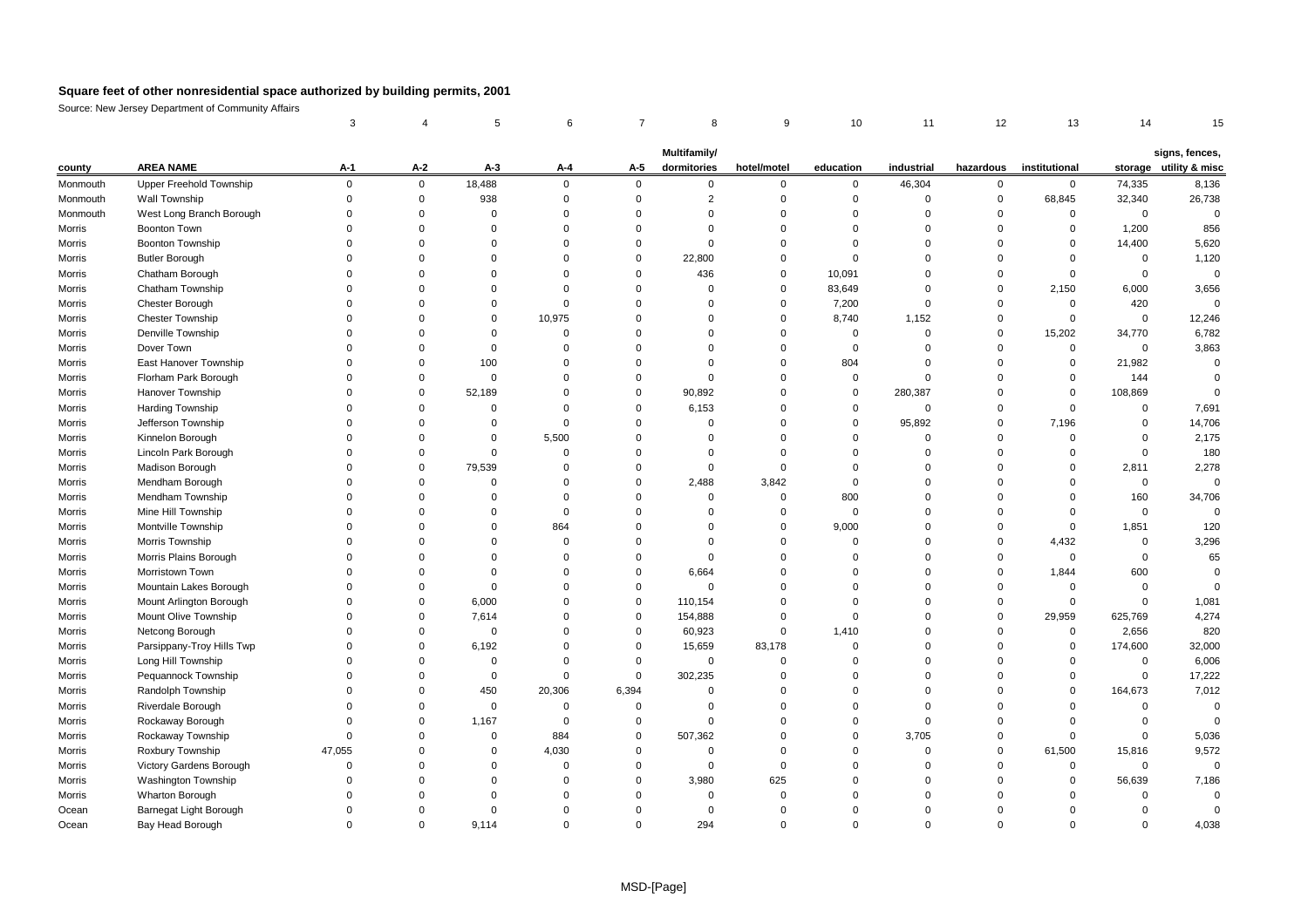|         |                            | 3           |             | 5           |                | 7           | 8            | 9           | 10          | 11             | 12          | 13            | 14          |                        |
|---------|----------------------------|-------------|-------------|-------------|----------------|-------------|--------------|-------------|-------------|----------------|-------------|---------------|-------------|------------------------|
|         |                            |             |             |             |                |             | Multifamily/ |             |             |                |             |               |             | signs, fences,         |
| county  | <b>AREA NAME</b>           | A-1         | $A-2$       | $A-3$       | A-4            | A-5         | dormitories  | hotel/motel | education   | industrial     | hazardous   | institutional |             | storage utility & misc |
| Ocean   | Beach Haven Borough        | $\mathbf 0$ | $\mathbf 0$ | $\mathsf 0$ | $\mathbf 0$    | $\mathsf 0$ | $\mathbf 0$  | $\mathbf 0$ | $\mathbf 0$ | $\mathbf 0$    | 0           | $\mathbf 0$   | $\mathbf 0$ | $\mathbf 0$            |
| Ocean   | Beachwood Borough          | $\Omega$    | 0           | $\mathbf 0$ | $\mathbf 0$    | $\mathbf 0$ | $\mathbf 0$  | $\mathbf 0$ | $\Omega$    | $\Omega$       | $\mathbf 0$ | $\mathbf{0}$  | $\mathbf 0$ | $\overline{0}$         |
| Ocean   | <b>Berkeley Township</b>   |             | $\Omega$    | $\mathsf 0$ | $\mathbf 0$    | $\Omega$    | 16,080       | $\Omega$    | $\Omega$    | $\Omega$       | 0           | 1,026         | 19,800      | 20,856                 |
| Ocean   | <b>Brick Township</b>      |             | $\mathbf 0$ | 4,402       | 29,514         | $\Omega$    | 15,198       | $\Omega$    | $\Omega$    | $\Omega$       | $\mathbf 0$ | 11,690        | 107,215     | 19,311                 |
| Ocean   | Dover Township             | $\Omega$    | 0           | 9,043       | 24,372         | $\Omega$    | 11,000       | 0           | 379,432     | 92,136         | 0           | 17,493        | 100,500     | 8,622                  |
| Ocean   | Eagleswood Township        |             | $\mathbf 0$ | $\mathbf 0$ | $\mathbf 0$    | $\Omega$    | $\Omega$     | 0           | $\Omega$    | $\Omega$       | $\mathbf 0$ | $\mathbf 0$   | 9,404       | 2,400                  |
| Ocean   | Harvey Cedars Borough      |             | $\mathbf 0$ | $\mathsf 0$ | $\mathbf 0$    | $\mathbf 0$ | $\Omega$     | $\mathbf 0$ | $\Omega$    | $\Omega$       | $\Omega$    | $\mathbf 0$   | $\mathbf 0$ | $\overline{0}$         |
| Ocean   | Island Heights Borough     |             | $\Omega$    | $\Omega$    | $\mathbf 0$    | $\Omega$    | $\Omega$     | $\Omega$    | $\Omega$    | $\Omega$       | $\Omega$    | $\mathbf 0$   | $\mathbf 0$ | 2,913                  |
| Ocean   | Jackson Township           |             | 0           | $\mathbf 0$ | $\mathbf 0$    | $\mathbf 0$ | 183,917      | 0           | $\Omega$    | 0              | $\Omega$    | $\mathbf 0$   | 56,590      | 87,989                 |
| Ocean   | Lacey Township             |             | $\Omega$    | $\Omega$    | $\mathbf 0$    | $\Omega$    | $\mathbf 0$  | $\Omega$    | 192         | $\Omega$       | $\Omega$    | $\mathbf 0$   | 2,550       | 25,915                 |
| Ocean   | Lakehurst Borough          |             | $\Omega$    | $\Omega$    | $\mathbf 0$    | $\Omega$    | $\Omega$     | $\mathbf 0$ | $\Omega$    | 0              | $\mathbf 0$ | $\Omega$      | $\mathbf 0$ | 338                    |
| Ocean   | Lakewood Township          |             | 1           | $\Omega$    | 17,325         | $\Omega$    | 5,020        | 0           | 22,047      | $\Omega$       | 0           | 24,025        | 89,775      | 8,822                  |
| Ocean   | Lavallette Borough         |             | $\Omega$    | $\Omega$    | $\mathbf 0$    | $\Omega$    | $\mathbf 0$  | 0           | $\Omega$    | $\Omega$       | $\Omega$    | $\mathbf 0$   | $\mathbf 0$ | $\Omega$               |
| Ocean   | Little Egg Harbor Township |             | $\mathbf 0$ | $\Omega$    | $\mathbf 0$    | $\mathbf 0$ | 2,988        | 0           | 118,928     | 7,459          | $\Omega$    | $\mathbf 0$   | $\mathbf 0$ | 4,871                  |
| Ocean   | Long Beach Township        |             | $\Omega$    | $\Omega$    | $\mathbf 0$    | $\Omega$    | $\Omega$     | $\mathbf 0$ | $\Omega$    | $\Omega$       | $\mathbf 0$ | $\Omega$      | $\Omega$    | $\overline{0}$         |
| Ocean   | Manchester Township        |             | $\Omega$    | $\mathbf 0$ | $\mathbf 0$    | $\Omega$    | $\Omega$     | $\mathbf 0$ | $\Omega$    | 564            | $\mathbf 0$ | 69,364        | $\mathbf 0$ | $\Omega$               |
| Ocean   | Mantoloking Borough        |             | $\Omega$    | $\mathbf 0$ | $\mathbf 0$    | $\Omega$    | $\Omega$     | $\Omega$    | $\Omega$    | $\Omega$       | $\Omega$    | $\mathbf 0$   | $\mathbf 0$ | 2,640                  |
| Ocean   | Ocean Township             |             | $\Omega$    | 1,530       | $\mathbf 0$    | $\Omega$    | $\Omega$     | $\Omega$    | $\Omega$    | $\Omega$       | $\Omega$    | $\mathbf 0$   | 960         | 504                    |
| Ocean   | Ocean Gate Borough         |             | $\Omega$    | $\mathbf 0$ | $\mathbf 0$    | $\Omega$    | $\Omega$     | $\mathbf 0$ | $\Omega$    | $\Omega$       | $\Omega$    | $\mathbf 0$   | $\mathbf 0$ | $\overline{0}$         |
| Ocean   | Pine Beach Borough         | $\Omega$    | $\mathbf 0$ | $\Omega$    | $\mathbf 0$    | $\Omega$    | $\mathbf 0$  | 0           | $\Omega$    | $\Omega$       | $\Omega$    | $\mathbf 0$   | 14,303      | $\mathbf 0$            |
| Ocean   | <b>Plumsted Township</b>   |             | $\Omega$    | $\Omega$    | $\Omega$       | $\Omega$    | $\mathbf 0$  | 4,656       | 3,584       | 1,344          | $\Omega$    | $\mathbf 0$   | 47,380      | 22,469                 |
| Ocean   | Point Pleasant Borough     |             | $\Omega$    | $\mathbf 0$ | $\mathbf 0$    | $\Omega$    | 11,580       | 0           | $\Omega$    | $\mathbf 0$    | $\Omega$    | $\mathbf 0$   | $\mathbf 0$ | 3,144                  |
| Ocean   | Point Pleasant Beach Boro  | $\Omega$    | $\mathbf 0$ | $\mathbf 0$ | $\mathbf 0$    | $\Omega$    | $\mathbf 0$  | $\mathbf 0$ | $\Omega$    | $\Omega$       | $\Omega$    | $\Omega$      | $\Omega$    | 480                    |
| Ocean   | Seaside Heights Borough    | $\Omega$    | 774         | 2,325       | $\Omega$       | $\Omega$    | $\Omega$     | $\Omega$    | $\Omega$    | $\Omega$       | $\Omega$    | $\Omega$      | $\Omega$    | $\overline{0}$         |
| Ocean   | Seaside Park Borough       | $\Omega$    | $\mathbf 0$ | $\Omega$    | $\Omega$       | $\Omega$    | $\Omega$     | $\Omega$    | $\Omega$    | $\Omega$       | $\Omega$    | $\Omega$      | $\Omega$    | $\Omega$               |
| Ocean   | Ship Bottom Borough        | $\Omega$    | $\mathbf 0$ | $\mathbf 0$ | $\mathbf 0$    | $\Omega$    | $\Omega$     | 0           | $\Omega$    | $\Omega$       | $\Omega$    | $\Omega$      | $\mathbf 0$ | 828                    |
| Ocean   | South Toms River Borough   | 7,200       | $\mathbf 0$ | $\mathbf 0$ | $\mathbf 0$    | $\Omega$    | $\Omega$     | $\mathbf 0$ | $\Omega$    | $\Omega$       | $\mathbf 0$ | $\mathbf 0$   | $\mathbf 0$ | $\Omega$               |
| Ocean   | Stafford Township          | $\Omega$    | 0           | 7,545       | $\overline{0}$ | $\Omega$    | $\Omega$     | 0           | 58,802      | $\Omega$       | $\mathbf 0$ | 79,248        | 8,558       | 25,415                 |
| Ocean   | Surf City Borough          | $\Omega$    | $\Omega$    | $\mathbf 0$ | $\mathbf 0$    | $\Omega$    | $\Omega$     | $\mathbf 0$ | $\Omega$    | $\Omega$       | $\Omega$    | $\mathbf 0$   | $\mathbf 0$ | $\Omega$               |
| Ocean   | <b>Tuckerton Borough</b>   |             | $\Omega$    | 799         | $\mathbf 0$    | $\Omega$    | $\Omega$     | $\mathbf 0$ | $\Omega$    | $\Omega$       | $\Omega$    | $\mathbf 0$   | 2,084       | $\Omega$               |
| Ocean   | <b>Barnegat Township</b>   |             | $\Omega$    | $\mathbf 0$ | $\mathbf 0$    | $\Omega$    | $\Omega$     | $\Omega$    | $\Omega$    | $\Omega$       | $\Omega$    | $\Omega$      | 345         | 1,395                  |
| Passaic | Bloomingdale Borough       |             | $\Omega$    | $\mathsf 0$ | $\mathbf 0$    | $\Omega$    | $\Omega$     | $\mathbf 0$ | $\Omega$    | $\Omega$       | $\Omega$    | $\mathbf 0$   | $\mathbf 0$ | 2,248                  |
| Passaic | <b>Clifton City</b>        |             | $\Omega$    | 4,595       | $\mathbf 0$    | $\Omega$    | $\Omega$     | 0           | 10,930      | $\Omega$       | $\Omega$    | $\mathbf 0$   | 707,397     | 575                    |
| Passaic | Haledon Borough            |             | $\mathbf 0$ | 5,032       | $\mathbf 0$    | $\Omega$    | $\mathbf 0$  | 0           | 400         | $\Omega$       | $\Omega$    | $\mathbf 0$   | 2,263       | 720                    |
| Passaic | Hawthorne Borough          |             | $\mathbf 0$ | 22,703      | $\mathbf 0$    | $\Omega$    | $\mathbf 0$  | 0           | 19,226      | $\Omega$       | $\Omega$    | $\mathbf 0$   | $\mathbf 0$ | $\overline{0}$         |
| Passaic | Little Falls Township      |             | 0           | $\mathbf 0$ | $\mathbf 0$    | $\Omega$    | 1,040        | 0           | $\mathbf 0$ | 980            | $\Omega$    | $\mathbf 0$   | 2,881       | 5,315                  |
| Passaic | North Haledon Borough      |             | $\Omega$    | $\mathbf 0$ | 15,939         | $\Omega$    | $\mathbf 0$  | 0           | $\mathbf 0$ | $\mathbf 0$    | $\Omega$    | $\Omega$      | $\mathbf 0$ | 8,538                  |
| Passaic | Passaic City               |             | $\Omega$    | 328         | 6,682          | $\Omega$    | 6,554        | 0           | 74,688      | $\overline{0}$ | $\Omega$    | $\mathbf 0$   | 1,866       | 380                    |
| Passaic | Paterson City              |             | $\Omega$    | 25,893      | $\mathbf 0$    | $\Omega$    | 1,650        | 1,230       | 32,811      | 20,160         | $\Omega$    | $\Omega$      | 16,087      | 2,418                  |
| Passaic | Pompton Lakes Borough      |             | $\Omega$    | $\Omega$    | 1,950          | $\Omega$    | 261,034      | 0           | $\mathbf 0$ | $\Omega$       | $\Omega$    | $\Omega$      | $\mathbf 0$ | 630                    |
| Passaic | Prospect Park Borough      |             | $\mathbf 0$ | $\mathbf 0$ | $\mathbf 0$    | $\Omega$    | $\mathbf 0$  | $\mathbf 0$ | 1,500       | $\Omega$       | $\Omega$    | $\Omega$      | $\mathbf 0$ | 720                    |
| Passaic | Ringwood Borough           |             | $\Omega$    | 1,838       | $\mathbf 0$    | $\Omega$    | 13,823       | $\mathbf 0$ | $\Omega$    | $\Omega$       | $\Omega$    | $\Omega$      | $\mathbf 0$ | 3,410                  |
| Passaic | <b>Totowa Borough</b>      |             | $\Omega$    | $\mathbf 0$ | $\Omega$       | $\Omega$    | $\Omega$     | $\Omega$    | $\Omega$    | $\Omega$       |             | $\Omega$      | 2,700       | $\mathbf 0$            |
| Passaic | Wanaque Borough            |             | $\Omega$    | $\Omega$    | $\Omega$       | $\Omega$    | $\Omega$     | $\Omega$    | $\Omega$    | $\Omega$       |             | $\Omega$      | $\Omega$    | $\Omega$               |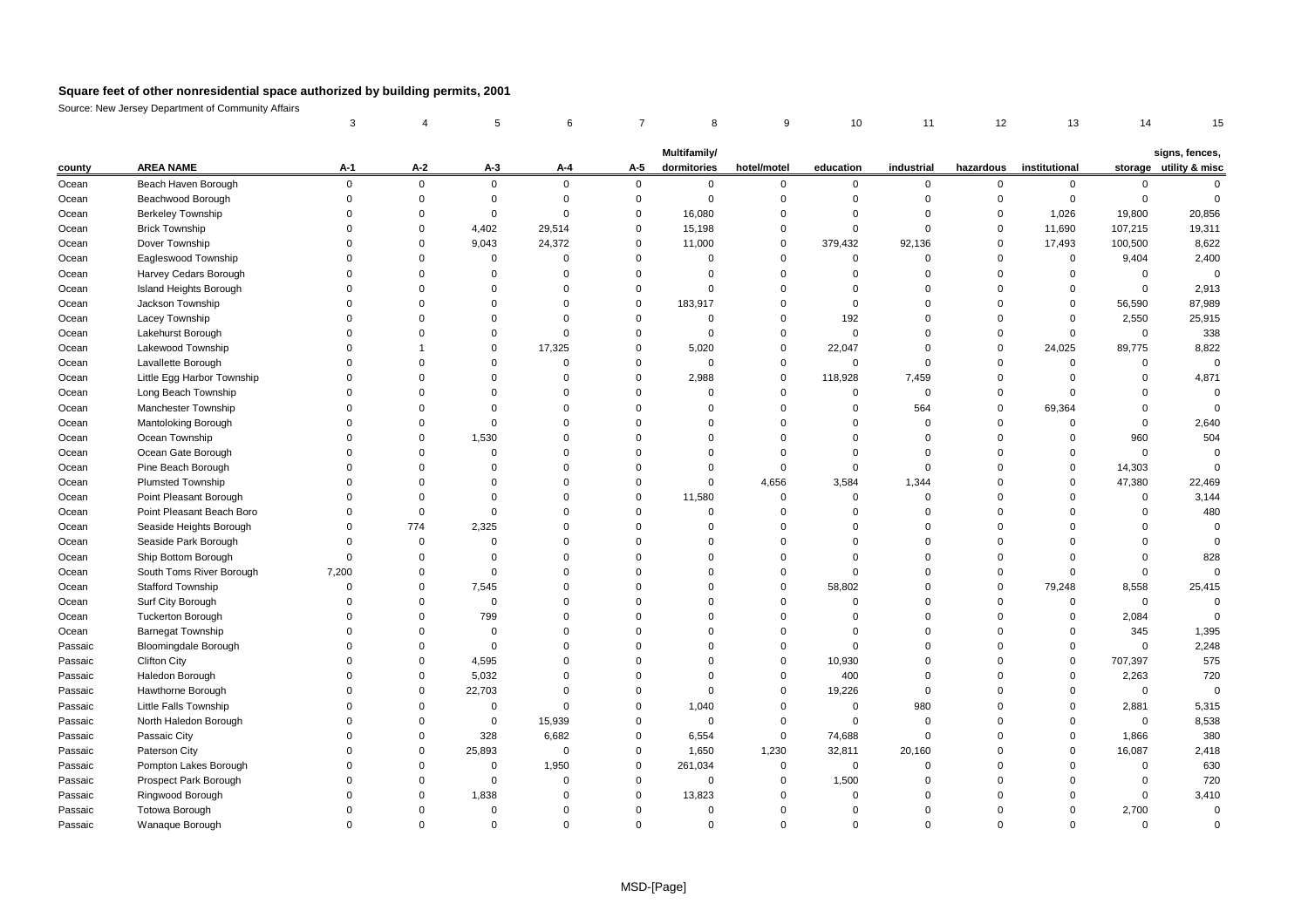|          |                             | 3           |             | 5           | 6              | 7           | 8              | 9           | 10          | 11          | 12          | 13            | 14          |                        |
|----------|-----------------------------|-------------|-------------|-------------|----------------|-------------|----------------|-------------|-------------|-------------|-------------|---------------|-------------|------------------------|
|          |                             |             |             |             |                |             | Multifamily/   |             |             |             |             |               |             | signs, fences,         |
| county   | <b>AREA NAME</b>            | A-1         | $A-2$       | $A-3$       | $A - 4$        | A-5         | dormitories    | hotel/motel | education   | industrial  | hazardous   | institutional |             | storage utility & misc |
| Passaic  | Wayne Township              | $\mathbf 0$ | $\mathbf 0$ | 664         | 2,131          | $\mathbf 0$ | 43,884         | $\mathbf 0$ | 2,393       | $\mathbf 0$ | $\mathbf 0$ | 76,595        | $\mathbf 0$ | 1,680                  |
| Passaic  | West Milford Township       | $\Omega$    | $\mathbf 0$ | $\mathbf 0$ | $\mathbf 0$    | $\Omega$    | 189,111        | $\mathbf 0$ | $\mathbf 0$ | $\Omega$    | $\mathbf 0$ | 1,440         | 13,901      | 22,813                 |
| Passaic  | West Paterson Borough       | $\Omega$    | $\mathbf 0$ | 1,168       | $\mathbf 0$    | $\Omega$    | 19,607         | $\Omega$    | $\Omega$    | $\Omega$    | $\mathbf 0$ | $\mathbf 0$   | $\mathbf 0$ | $\mathsf 0$            |
| Salem    | Alloway Township            | $\Omega$    | $\Omega$    | $\mathbf 0$ | $\overline{0}$ | $\Omega$    | $\Omega$       | $\Omega$    | $\Omega$    | $\Omega$    | $\Omega$    | $\Omega$      | $\mathbf 0$ | 35,080                 |
| Salem    | Elmer Borough               | $\Omega$    | $\mathbf 0$ | $\mathsf 0$ | $\mathbf 0$    | $\Omega$    | $\Omega$       | $\mathbf 0$ | $\mathbf 0$ | 0           | $\mathbf 0$ | $\mathbf 0$   | 1,800       | $\mathbf 0$            |
| Salem    | Elsinboro Township          | $\Omega$    | $\Omega$    | $\mathbf 0$ | $\mathbf 0$    | $\Omega$    | $\Omega$       | 7,739       | $\Omega$    | $\Omega$    | $\mathbf 0$ | $\mathbf 0$   | $\mathbf 0$ | 1,248                  |
| Salem    | Lower Alloways Creek Twp    | $\Omega$    | $\Omega$    | 5,977       | $\mathbf 0$    | $\Omega$    | $\Omega$       | $\pmb{0}$   | $\mathbf 0$ | $\Omega$    | $\Omega$    | $\mathbf 0$   | 5,876       | 6,476                  |
| Salem    | Mannington Township         | $\Omega$    | $\Omega$    | $\mathbf 0$ | $\Omega$       | $\Omega$    | $\Omega$       | $\mathbf 0$ | $\mathbf 0$ | $\Omega$    | $\Omega$    | $\mathbf 0$   | $\mathbf 0$ | 12,508                 |
| Salem    | <b>Oldmans Township</b>     | 200         | 0           | $\mathbf 0$ | $\mathbf 0$    | $\Omega$    | $\mathbf 0$    | $\mathbf 0$ | 31,880      | $\mathbf 0$ | $\mathbf 0$ | $\mathbf 0$   | 16,000      | 5,136                  |
| Salem    | Penns Grove Borough         | $\Omega$    | $\Omega$    | $\mathbf 0$ | $\mathbf 0$    | $\Omega$    | $\Omega$       | $\Omega$    | $\mathbf 0$ | $\Omega$    | $\Omega$    | $\Omega$      | $\Omega$    | 192                    |
| Salem    | Pennsville Township         | $\Omega$    | $\Omega$    | 896         | $\mathbf 0$    | $\Omega$    | $\Omega$       | $\mathbf 0$ | $\mathbf 0$ | 300         | $\Omega$    | $\Omega$      | 1,440       | 3,680                  |
| Salem    | Pilesgrove Township         | $\Omega$    | $\Omega$    | $\mathbf 0$ | 23,980         | $\Omega$    | $\Omega$       | $\Omega$    | $\mathbf 0$ | $\Omega$    | $\Omega$    | $\mathbf 0$   | 5,280       | 53,994                 |
| Salem    | Pittsgrove Township         | $\Omega$    | $\Omega$    | $\mathsf 0$ | 2,688          | 1           | $\Omega$       | $\Omega$    | $\Omega$    | $\Omega$    | $\Omega$    | $\mathbf 0$   | 17,200      | 28,907                 |
| Salem    | Quinton Township            | $\Omega$    | $\Omega$    | $\mathbf 0$ | $\overline{0}$ | $\Omega$    | 1,248          | $\mathbf 0$ | $\mathbf 0$ | $\Omega$    | $\mathbf 0$ | $\mathbf 0$   | $\mathbf 0$ | 6,136                  |
| Salem    | Salem City                  |             | $\Omega$    | 256         | $\Omega$       | $\Omega$    | $\overline{0}$ | $\mathbf 0$ | 880         | $\Omega$    | $\mathbf 0$ | $\mathbf 0$   | 13,632      | 1,975                  |
| Salem    | Carneys Point Township      | $\Omega$    | $\Omega$    | $\mathbf 0$ | $\mathbf 0$    | $\mathbf 0$ | $\Omega$       | 4,183       | $\mathbf 0$ | 1,520       | $\mathbf 0$ | 40,252        | 2,800       | 15,354                 |
| Salem    | Upper Pittsgrove Township   | $\Omega$    | $\Omega$    | $\Omega$    | $\mathbf 0$    | 2,520       | 3,370          | $\mathbf 0$ | $\mathbf 0$ | $\Omega$    | $\mathbf 0$ | $\mathbf 0$   | 24,688      | 6,664                  |
| Salem    | Woodstown Borough           | $\Omega$    | $\Omega$    | $\Omega$    | $\mathbf 0$    | $\Omega$    | $\Omega$       | $\Omega$    | $\mathbf 0$ | $\Omega$    | $\mathbf 0$ | 0             | 996         | 240                    |
| Somerset | <b>Bedminster Township</b>  | $\Omega$    | $\Omega$    | $\Omega$    | $\overline{0}$ | $\Omega$    | $\Omega$       | $\Omega$    | $\mathbf 0$ | $\Omega$    | $\mathbf 0$ | $\mathbf 0$   | 38,108      | 1,062                  |
| Somerset | <b>Bernards Township</b>    | 85,940      | $\Omega$    | 12,000      | $\mathbf 0$    | $\Omega$    | $\mathbf 0$    | $\mathbf 0$ | 13,100      | $\Omega$    | $\mathbf 0$ | 62,809        | $\mathbf 0$ | 11,295                 |
| Somerset | Bernardsville Borough       | $\Omega$    | $\Omega$    | $\Omega$    | $\overline{0}$ | $\Omega$    | $\Omega$       | $\mathbf 0$ | $\mathbf 0$ | $\Omega$    | $\mathbf 0$ | 0             | $\mathbf 0$ | 665                    |
| Somerset | Bound Brook Borough         | $\Omega$    | $\Omega$    | $\mathbf 0$ | $\mathbf 0$    | $\Omega$    | $\Omega$       | $\mathbf 0$ | $\mathbf 0$ | $\mathbf 0$ | $\mathbf 0$ | $\mathbf 0$   | $\mathbf 0$ | 780                    |
| Somerset | <b>Branchburg Township</b>  | $\Omega$    | $\Omega$    | $\mathbf 0$ | $\mathbf 0$    | $\Omega$    | $\Omega$       | $\mathbf 0$ | 101,025     | 251,215     | $\mathbf 0$ | $\mathbf 0$   | 23,548      | 22,446                 |
| Somerset | <b>Bridgewater Township</b> | $\Omega$    | $\Omega$    | 17,253      | 756            | $\Omega$    | 6,329          | $\mathbf 0$ | 136,665     | 3,520       | $\mathbf 0$ | 1,700         | 216,029     | 180,162                |
| Somerset | Far Hills Borough           | $\Omega$    | $\Omega$    | $\Omega$    | $\mathbf 0$    | $\Omega$    | $\Omega$       | $\mathbf 0$ | $\mathbf 0$ | $\Omega$    | $\mathbf 0$ | $\mathbf 0$   | $\Omega$    | $\Omega$               |
| Somerset | Franklin Township           | $\Omega$    | $\mathbf 0$ | $\mathbf 0$ | 77,500         | $\Omega$    | 99,792         | 151,101     | $\mathbf 0$ | $\mathbf 0$ | $\mathbf 0$ | 0             | 330,725     | 12,135                 |
| Somerset | Green Brook Township        | $\Omega$    | $\mathbf 0$ | $\mathbf 0$ | $\overline{0}$ | $\Omega$    | 67,887         | $\mathbf 0$ | $\mathbf 0$ | $\Omega$    | $\Omega$    | $\mathbf 0$   | $\mathbf 0$ | $\Omega$               |
| Somerset | Hillsborough Township       |             | $\Omega$    | 46,381      | $\mathbf 0$    | $\Omega$    | $\overline{0}$ | 200         | 83,500      | 23,850      | $\Omega$    | $\Omega$      | $\mathbf 0$ | 12,617                 |
| Somerset | Manville Borough            | $\Omega$    | $\Omega$    | $\mathbf 0$ | $\overline{0}$ | $\Omega$    | $\Omega$       | $\mathbf 0$ | $\mathbf 0$ | $\Omega$    | $\Omega$    | 8             | $\mathbf 0$ | $\mathbf 0$            |
| Somerset | Millstone Borough           | $\Omega$    | $\Omega$    | $\mathsf 0$ | $\mathbf 0$    | $\Omega$    | $\Omega$       | $\mathbf 0$ | $\mathbf 0$ | $\Omega$    | $\Omega$    | $\mathbf 0$   | $\Omega$    | $\Omega$               |
| Somerset | Montgomery Township         | $\Omega$    | $\Omega$    | 2,190       | 35,704         | $\Omega$    | 7,192          | $\Omega$    | $\Omega$    | $\Omega$    | $\Omega$    | $\mathbf 0$   | 14,546      | 19,730                 |
| Somerset | North Plainfield Borough    |             | $\Omega$    | $\mathbf 0$ | $\Omega$       | $\Omega$    | 324,068        | $\Omega$    | $\mathbf 0$ | $\Omega$    | $\Omega$    | $\Omega$      | $\Omega$    | 2,265                  |
| Somerset | Peapack-Gladstone Borough   |             | $\Omega$    | $\Omega$    | $\overline{0}$ | $\Omega$    | $\Omega$       | $\Omega$    | $\Omega$    | $\Omega$    | $\mathbf 0$ | $\Omega$      | $\mathbf 0$ | 3,984                  |
| Somerset | Raritan Borough             | $\Omega$    | $\Omega$    | $\mathbf 0$ | $\mathbf 0$    | $\Omega$    | $\overline{0}$ | $\Omega$    | $\mathbf 0$ | $\mathbf 0$ | $\mathbf 0$ | $\mathbf 0$   | $\mathbf 0$ | $\mathsf 0$            |
| Somerset | Rocky Hill Borough          | $\Omega$    | $\Omega$    | $\Omega$    | $\overline{0}$ | $\Omega$    | 3,212          | $\Omega$    | $\mathbf 0$ | $\Omega$    | $\mathbf 0$ | $\mathbf 0$   | $\Omega$    | $\Omega$               |
| Somerset | Somerville Borough          |             | $\Omega$    | $\mathbf 0$ | $\mathbf 0$    | $\Omega$    | $\mathbf 0$    | $\mathbf 0$ | 14,040      | $\mathbf 0$ | $\Omega$    | $\mathbf 0$   | $\Omega$    | 528                    |
| Somerset | South Bound Brook Borough   |             | $\Omega$    | $\mathbf 0$ | $\Omega$       | $\Omega$    | $\Omega$       | $\mathbf 0$ | $\mathbf 0$ | $\Omega$    | $\mathbf 0$ | $\mathbf 0$   | $\Omega$    | 380                    |
| Somerset | Warren Township             | $\Omega$    | 0           | 3,000       | $\mathbf 0$    | $\Omega$    | $\mathbf 0$    | $\mathbf 0$ | $\mathbf 0$ | $\mathbf 0$ | $\mathbf 0$ | $\mathbf 0$   | 516,345     | 16,712                 |
| Somerset | Watchung Borough            | $\Omega$    | $\Omega$    | 5,073       | $\Omega$       | $\Omega$    | 93,242         | $\Omega$    | 2,520       | $\Omega$    | $\Omega$    | $\Omega$      | $\mathbf 0$ | 5,628                  |
| Sussex   | Andover Borough             |             | $\Omega$    | $\Omega$    | $\Omega$       | $\Omega$    | $\Omega$       | $\Omega$    | $\mathbf 0$ | $\Omega$    | $\Omega$    | $\Omega$      | $\mathbf 0$ | $\mathsf 0$            |
| Sussex   | Andover Township            | $\Omega$    | $\Omega$    | $\Omega$    | $\Omega$       | $\Omega$    | $\Omega$       | $\Omega$    | 42,802      | $\mathbf 0$ | $\Omega$    | $\mathbf 0$   | 8,536       | 7,926                  |
| Sussex   | <b>Branchville Borough</b>  |             | $\Omega$    | $\Omega$    | $\Omega$       | $\Omega$    | $\Omega$       | $\Omega$    | $\mathbf 0$ | $\Omega$    | $\Omega$    | $\Omega$      | $\Omega$    | $\Omega$               |
| Sussex   | <b>Byram Township</b>       |             | $\Omega$    | $\Omega$    | $\Omega$       | $\Omega$    | $\Omega$       | $\Omega$    | $\Omega$    | $\Omega$    | $\Omega$    | $\Omega$      | $\Omega$    | 6,402                  |
| Sussex   | Frankford Township          |             | $\Omega$    | $\Omega$    | $\Omega$       | $\Omega$    | $\Omega$       | $\Omega$    | $\Omega$    | $\Omega$    | $\Omega$    | $\Omega$      | $\Omega$    | 38,509                 |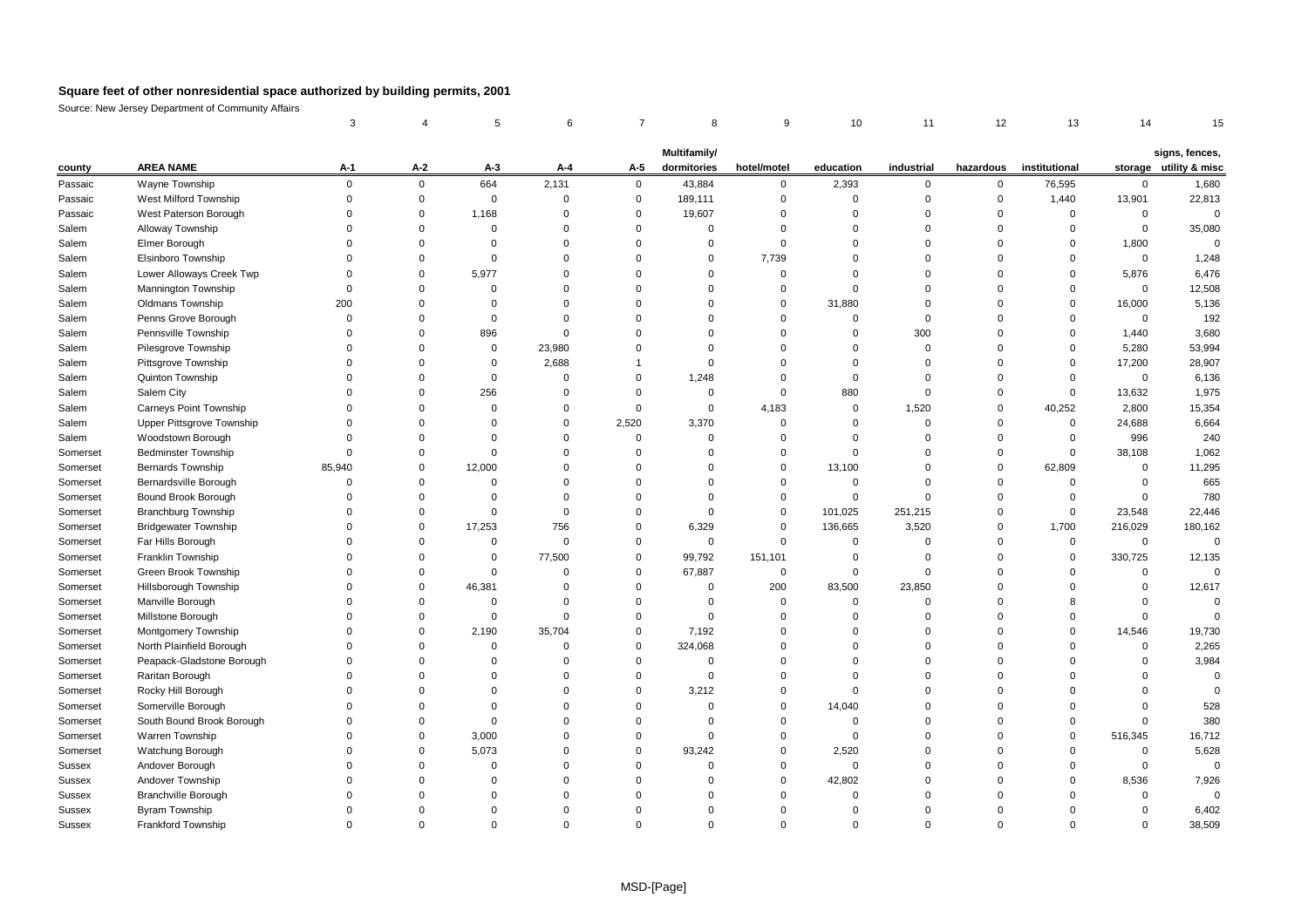|                  |                                     | 3           | 4                    | 5           | 6                       | 7           | 8                           | 9                          | 10                      | 11            | 12                      | 13                   | 14          | 15                                       |
|------------------|-------------------------------------|-------------|----------------------|-------------|-------------------------|-------------|-----------------------------|----------------------------|-------------------------|---------------|-------------------------|----------------------|-------------|------------------------------------------|
|                  |                                     |             |                      |             |                         |             |                             |                            |                         |               |                         |                      |             |                                          |
|                  | <b>AREA NAME</b>                    | $A-1$       | $A-2$                | $A-3$       | $A - 4$                 | A-5         | Multifamily/<br>dormitories | hotel/motel                | education               | industrial    | hazardous               | institutional        |             | signs, fences,<br>storage utility & misc |
| county           |                                     | $\mathbf 0$ | $\mathbf 0$          | $\mathbf 0$ | $\mathbf 0$             | $\mathbf 0$ | $\mathbf 0$                 |                            |                         |               |                         |                      | $\mathbf 0$ | $\mathbf 0$                              |
| Sussex<br>Sussex | Franklin Borough<br>Fredon Township | $\Omega$    | $\Omega$             | $\mathbf 0$ | $\overline{0}$          | $\Omega$    | $\Omega$                    | 0<br>$\mathbf 0$           | 0<br>$\mathbf 0$        | 0<br>$\Omega$ | 0<br>$\mathbf 0$        | 0<br>$\Omega$        | 3,312       | 12,218                                   |
|                  |                                     | $\Omega$    | $\Omega$             | $\mathbf 0$ |                         | $\Omega$    | $\Omega$                    |                            |                         | $\Omega$      |                         | $\Omega$             | $\Omega$    |                                          |
| Sussex           | Green Township                      | $\Omega$    | $\Omega$             | $\mathbf 0$ | 7,480<br>$\overline{0}$ | $\Omega$    |                             | $\mathbf 0$<br>$\mathbf 0$ | $\mathbf 0$<br>$\Omega$ | $\Omega$      | $\mathbf 0$<br>$\Omega$ | $\Omega$             | $\mathbf 0$ | 6,628                                    |
| Sussex           | Hamburg Borough                     |             |                      |             |                         |             | 28,307                      |                            |                         |               |                         |                      |             | 4,264                                    |
| Sussex           | Hampton Township                    | $\Omega$    | 0                    | $\mathbf 0$ | $\mathbf 0$             | 0           | 3,752                       | $\Omega$                   | $\mathbf 0$             | $\Omega$      | $\Omega$                | $\Omega$             | $\Omega$    | 5,602                                    |
| Sussex           | Hardyston Township                  | $\Omega$    | $\Omega$             | 84,462      | $\mathbf 0$             | 3,420       | 159,204                     | $\Omega$                   | $\Omega$                | $\Omega$      | $\Omega$                | $\Omega$             | 50,296      | 6,342                                    |
| Sussex           | Hopatcong Borough                   | $\Omega$    | $\Omega$             | $\mathbf 0$ | $\mathbf 0$             | 0           | 0                           | $\Omega$                   | $\mathbf 0$             | $\Omega$      | $\Omega$                | $\mathbf 0$          | 7,200       | 8,584                                    |
| Sussex           | Lafayette Township                  | $\Omega$    | $\Omega$             | $\mathbf 0$ | $\overline{0}$          | $\Omega$    | $\Omega$                    | $\mathbf 0$                | $\Omega$                | $\Omega$      | $\Omega$                | $\Omega$             | $\Omega$    | 1,280                                    |
| Sussex           | Montague Township                   | $\Omega$    | $\Omega$             | $\mathbf 0$ | $\mathbf 0$             | $\Omega$    | $\Omega$                    | $\mathbf 0$                | $\mathbf 0$             | $\Omega$      | $\Omega$                | $\Omega$             | $\Omega$    | 13,770                                   |
| Sussex           | Newton Town                         |             | $\Omega$             | 96          | $\Omega$                | $\Omega$    | $\Omega$                    | $\Omega$                   | $\Omega$                | $\Omega$      | $\Omega$                | $\Omega$             | $\Omega$    | 2,952                                    |
| Sussex           | Ogdensburg Borough                  | $\Omega$    | $\Omega$             | $\mathbf 0$ | $\Omega$                | $\Omega$    | $\Omega$                    | $\Omega$                   | $\mathbf 0$             | $\Omega$      | $\Omega$                | $\Omega$             | $\mathbf 0$ | $\overline{0}$                           |
| <b>Sussex</b>    | Sandyston Township                  |             | $\Omega$             | $\mathbf 0$ | $\overline{0}$          | $\mathbf 0$ | $\Omega$                    | $\mathbf 0$                | $\mathbf 0$             | $\Omega$      | $\Omega$                | $\Omega$             | $\mathbf 0$ | 8,064                                    |
| Sussex           | Sparta Township                     | $\Omega$    | $\Omega$             | 2,931       | $\mathbf 0$             | 390         | 1,175                       | $\mathbf 0$                | 66,390                  | 9,722         | $\Omega$                | $\Omega$             | 12,948      | 1,625                                    |
| Sussex           | Stanhope Borough                    | $\Omega$    | $\Omega$             | $\mathbf 0$ | $\Omega$                | $\mathbf 0$ | $\Omega$                    | $\mathbf 0$                | $\mathbf 0$             | $\Omega$      | $\Omega$                | $\Omega$             | $\Omega$    | $\overline{0}$                           |
| Sussex           | <b>Stillwater Township</b>          | $\Omega$    | $\Omega$             | 0           | $\mathbf 0$             | $\Omega$    | $\mathbf 0$                 | $\mathbf 0$                | $\mathbf 0$             | $\mathbf 0$   | $\Omega$                | $\Omega$             | $\mathbf 0$ | 8,801                                    |
| Sussex           | Sussex Borough                      |             | $\Omega$             | $\mathbf 0$ | $\mathbf 0$             | $\Omega$    | $\Omega$                    | $\mathbf 0$                | $\Omega$                | $\Omega$      | $\Omega$                | $\Omega$             | $\Omega$    | 576                                      |
| Sussex           | Vernon Township                     |             | $\Omega$             | 7,043       | 5,460                   | $\Omega$    | 120,309                     | 8,130                      | $\mathbf 0$             | 2,000         | $\Omega$                | $\Omega$             | 34,297      | 26,350                                   |
| Sussex           | <b>Walpack Township</b>             | $\Omega$    | $\Omega$             | $\mathbf 0$ | $\overline{0}$          | $\Omega$    | $\Omega$                    | $\mathbf 0$                | $\Omega$                | $\Omega$      | $\Omega$                | $\Omega$             | $\mathbf 0$ | $\Omega$                                 |
| <b>Sussex</b>    | <b>Wantage Township</b>             |             | $\Omega$             | $\mathbf 0$ | $\mathbf 0$             | $\Omega$    | $\mathbf 0$                 | 0                          | $\mathbf 0$             | $\Omega$      | $\Omega$                | $\Omega$             | 6,480       | 82,842                                   |
| Union            | <b>Berkeley Heights Township</b>    |             | $\Omega$             | $\mathbf 0$ | $\overline{0}$          | $\Omega$    | $\Omega$                    | $\mathbf 0$                | 23,310                  | $\Omega$      | $\Omega$                | $\Omega$             | 34,577      | 2,390                                    |
| Union            | Clark Township                      | $\Omega$    | $\Omega$             | 720         | $\mathbf 0$             | $\Omega$    | $\Omega$                    | 0                          | $\mathbf 0$             | $\Omega$      | $\Omega$                | $\Omega$             | $\mathbf 0$ | $\Omega$                                 |
| Union            | <b>Cranford Township</b>            | $\Omega$    | $\Omega$             | 26,995      | $\Omega$                | $\Omega$    | $\Omega$                    | $\mathbf 0$                | $\mathbf 0$             | $\Omega$      | $\Omega$                | $\Omega$             | $\Omega$    | $\Omega$                                 |
| Union            | Elizabeth City                      | $\Omega$    | $\Omega$             | 0           | $\mathbf 0$             | $\Omega$    | 19,025                      | 397,003                    | $\mathbf 0$             | 42,000        | $\Omega$                | $\Omega$             | $\Omega$    | 1,809                                    |
| Union            | Fanwood Borough                     |             | $\Omega$             | $\Omega$    | $\Omega$                | $\Omega$    | $\Omega$                    | $\mathbf 0$                | $\Omega$                | $\Omega$      | $\Omega$                | $\Omega$             | 1,074       | 839                                      |
| Union            | Garwood Borough                     | $\Omega$    | $\Omega$             | $\Omega$    | $\overline{0}$          | $\Omega$    | $\Omega$                    | $\mathbf 0$                | $\mathbf 0$             | $\Omega$      | $\Omega$                | $\Omega$             | $\mathbf 0$ | $\overline{0}$                           |
| Union            | Hillside Township                   | $\Omega$    | $\Omega$             | $\mathbf 0$ | $\overline{0}$          | $\Omega$    | $\Omega$                    | $\mathbf 0$                | $\mathbf 0$             | $\Omega$      | $\Omega$                | $\Omega$             | $\Omega$    | 921                                      |
| Union            | Kenilworth Borough                  | $\Omega$    | $\Omega$             | $\mathbf 0$ | $\mathbf 0$             | $\Omega$    | $\mathbf 0$                 | $\mathbf 0$                | $\mathbf 0$             | 118,124       | $\mathbf 0$             | $\Omega$             | 3,600       | $\overline{0}$                           |
| Union            | <b>Linden City</b>                  |             | $\Omega$             | 19,201      | 2,376                   | $\Omega$    | $\Omega$                    | 77,817                     | $\mathbf 0$             | 20,613        | 2,650                   | $\Omega$             | 99,646      | 472                                      |
| Union            | Mountainside Borough                | $\Omega$    | $\Omega$             | $\mathbf 0$ | $\mathbf 0$             | $\Omega$    | $\mathbf 0$                 | $\mathbf 0$                | 28,990                  | $\mathbf 0$   | $\mathbf 0$             | $\mathbf 0$          | $\mathbf 0$ | $\overline{0}$                           |
| Union            | New Providence Borough              | $\Omega$    | $\Omega$             | 500         | $\mathbf 0$             | $\Omega$    | $\Omega$                    | $\mathbf 0$                | $\mathbf 0$             | $\Omega$      | $\Omega$                | $\Omega$             | $\Omega$    | $\Omega$                                 |
| Union            | <b>Plainfield City</b>              |             | $\Omega$             | 3,686       | 8,706                   | $\Omega$    | $\Omega$                    | $\mathbf 0$                | $\mathbf 0$             | $\Omega$      | $\Omega$                | $\Omega$             | $\Omega$    | $\Omega$                                 |
| Union            | Rahway City                         | $\Omega$    | $\Omega$             | 110,324     | 39,567                  | $\Omega$    | 18,550                      | $\mathbf 0$                | 86,984                  | 9,042         | $\Omega$                | 0                    | $\Omega$    | 870                                      |
| Union            | Roselle Borough                     | $\Omega$    | 0                    | 0           | $\mathbf 0$             | $\Omega$    | $\Omega$                    | 0                          | 0                       | 3,171         | $\Omega$                | $\Omega$             | $\Omega$    | 168                                      |
| Union            | Roselle Park Borough                | $\Omega$    | $\Omega$             | $\mathbf 0$ | $\mathbf 0$             | $\Omega$    | $\Omega$                    | $\mathbf 0$                | $\mathbf 0$             | 8,714         | $\Omega$                | $\Omega$             | $\Omega$    | 1,372                                    |
| Union            | Scotch Plains Township              |             | $\Omega$             | $\mathbf 0$ | $\mathbf 0$             | $\Omega$    | $\Omega$                    | $\mathbf 0$                | 2,052                   | $\mathbf 0$   | $\mathbf 0$             | $\Omega$             | 161,004     | $\overline{0}$                           |
| Union            | Springfield Township                | $\Omega$    | $\Omega$             | $\mathbf 0$ | 31,790                  | $\Omega$    | 149,260                     | $\mathbf 0$                | $\mathbf 0$             | $\Omega$      | $\Omega$                | $\Omega$             | $\mathbf 0$ | 2,674                                    |
| Union            | <b>Summit City</b>                  | $\Omega$    | 0                    | 322         | 36,881                  | $\Omega$    | 3,832                       | 266                        | $\Omega$                | $\Omega$      | $\mathbf 0$             | 0                    | $\Omega$    | 576                                      |
| Union            | Union Township                      |             | $\Omega$             | $\mathbf 0$ | $\mathbf 0$             | $\Omega$    | $\mathbf 0$                 | $\mathbf 0$                | $\Omega$                | $\Omega$      | $\Omega$                | 35,682               | 116,850     | $\overline{0}$                           |
|                  | Westfield Town                      |             | $\Omega$             | $\mathbf 0$ | 5,879                   | $\Omega$    | 1,073                       | $\Omega$                   | $\mathbf 0$             | $\Omega$      | $\Omega$                | $\mathbf 0$          | $\Omega$    | 3,596                                    |
| Union            | <b>Winfield Township</b>            |             | $\Omega$             | $\Omega$    | $\overline{0}$          | $\Omega$    | 864                         | $\Omega$                   | $\Omega$                | $\Omega$      | $\Omega$                | $\Omega$             | $\Omega$    | $\Omega$                                 |
| Union            |                                     | $\Omega$    | $\Omega$             | $\mathbf 0$ |                         | $\Omega$    | $\Omega$                    | $\Omega$                   | $\mathbf 0$             | $\Omega$      | $\Omega$                | $\Omega$             | 67,950      |                                          |
| Warren           | Allamuchy Township                  |             | $\Omega$             | $\Omega$    | $\mathbf 0$<br>$\Omega$ | $\Omega$    | $\Omega$                    | $\Omega$                   | $\mathbf 0$             | $\Omega$      | $\Omega$                | $\Omega$             | $\Omega$    | 2,006<br>$\Omega$                        |
| Warren           | Alpha Borough                       |             |                      | $\Omega$    | $\Omega$                | $\Omega$    |                             | $\Omega$                   |                         |               | $\Omega$                |                      |             |                                          |
| Warren           | <b>Belvidere Town</b>               |             | $\Omega$<br>$\Omega$ |             | $\Omega$                | $\Omega$    | 0<br>$\Omega$               |                            | $\mathbf 0$             | $\Omega$      | $\Omega$                | $\Omega$<br>$\Omega$ | $\mathbf 0$ | $\overline{0}$                           |
| Warren           | <b>Blairstown Township</b>          |             |                      | $\Omega$    |                         |             |                             | $\Omega$                   | $\Omega$                | 10.000        |                         |                      | 5.520       | 13,605                                   |